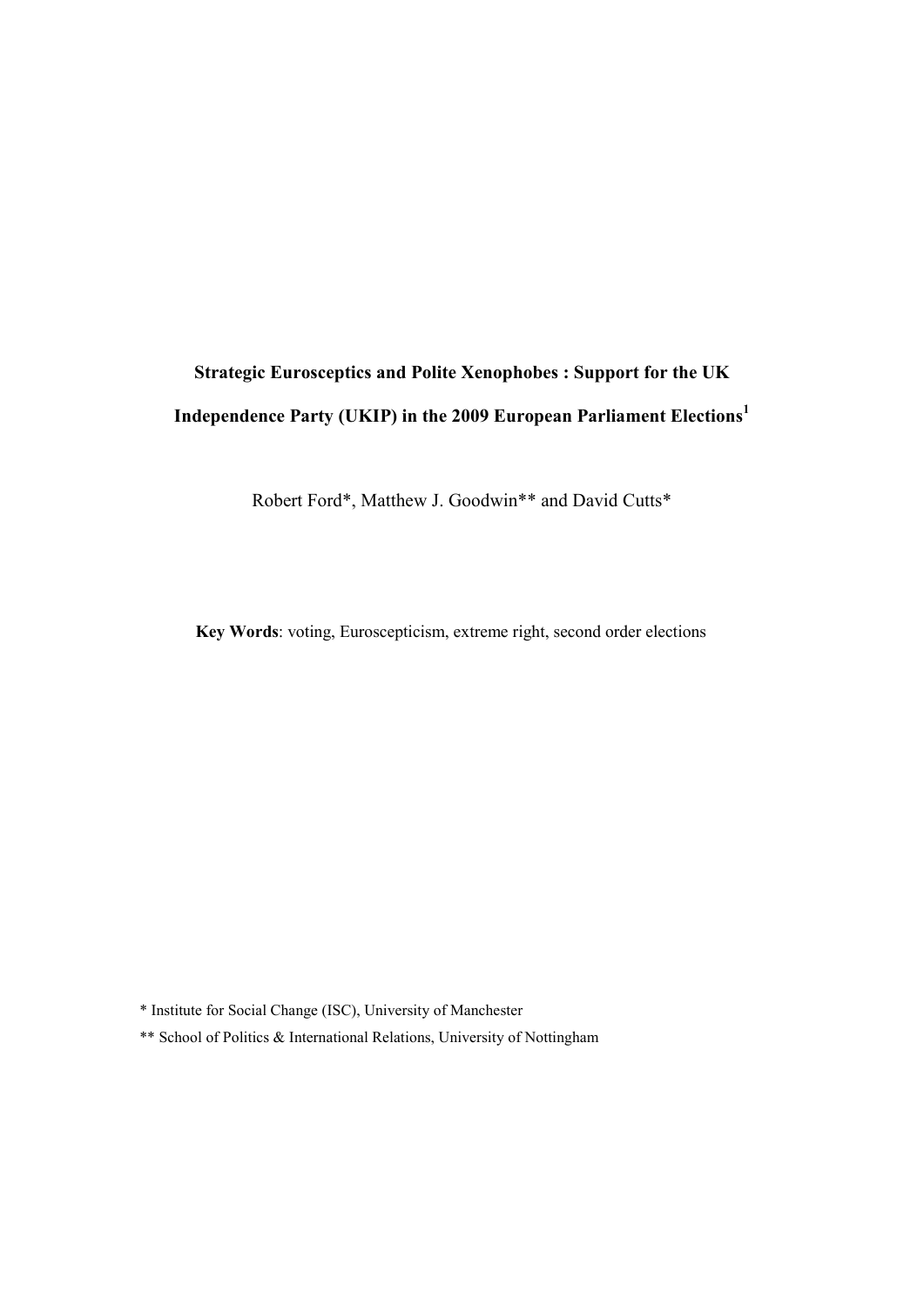**Abstract.** Britain has long been identified with a strong tradition of Euroscepticism, yet we know little about the drivers of support for openly Eurosceptic parties. In this article, we draw on a unique large-scale dataset to undertake the first ever individuallevel analysis of the social and attitudinal drivers of support for the UK Independence Party (UKIP) at the 2009 elections to the European Parliament. We find that while Euroscepticism is the most important driver of UKIP support it is not the whole story. Other attitudinal drivers, namely dissatisfaction towards mainstream parties and xenophobia, are also important. Examining vote-switching between first and second order elections we also find evidence of a distinction between two types of supporter: more affluent and middle class 'strategic defectors' from the mainstream Conservative Party who support UKIP to register their Euroscepticism; on the other are more economically marginal and politically disaffected 'core loyalists' who are attracted to UKIP by its xenophobic, increasingly Islamophobic and populist antiestablishment strategy. UKIP also succeeds in attracting core support from groups such as women who have traditionally rejected extreme right parties such as the British National Party (BNP). Our analysis suggests that UKIP is well positioned to recruit a broader and more enduring base of support than the BNP and become a significant vehicle of xenophobia and, more specifically, Islamophobia in modern Britain.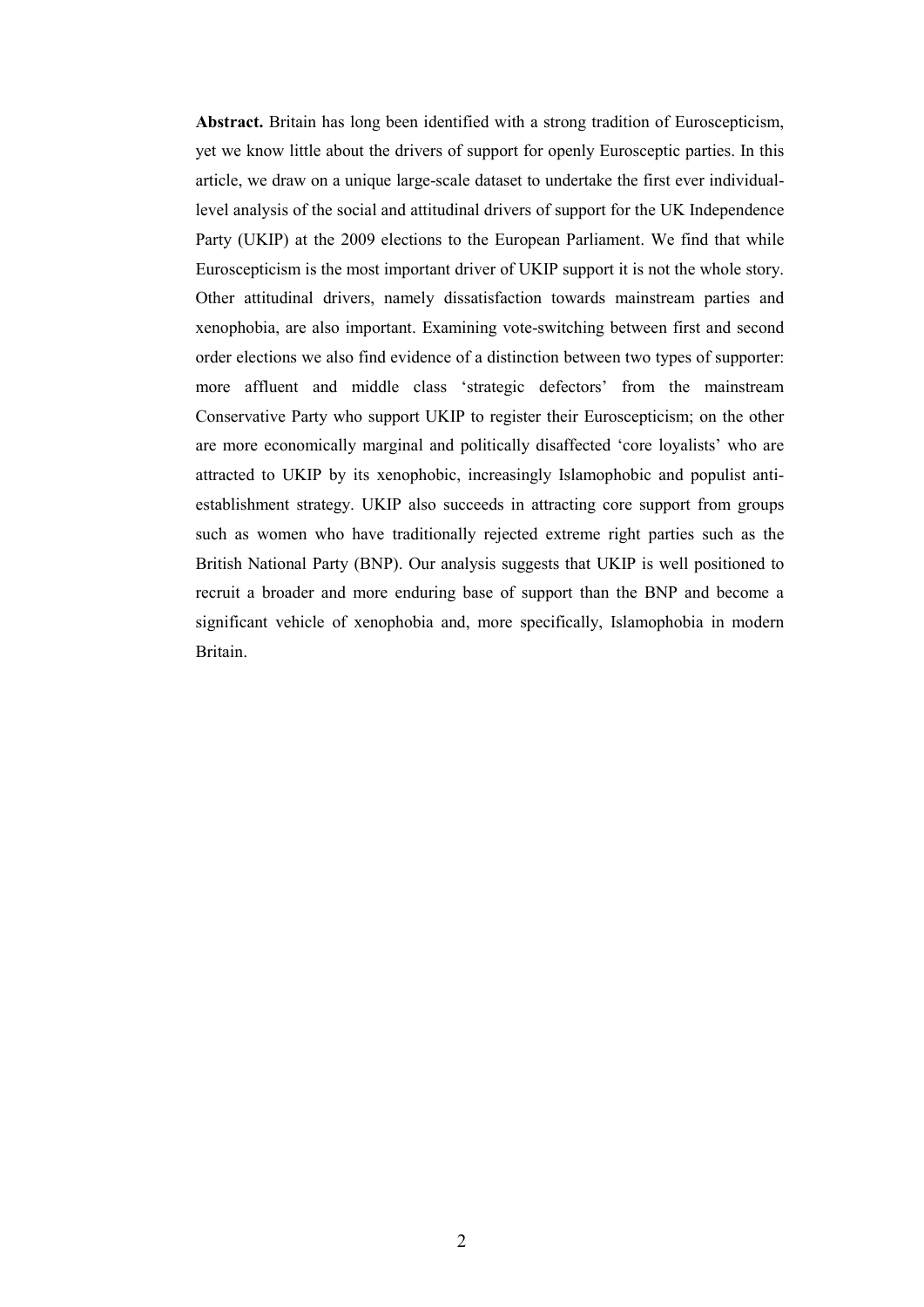#### **Introduction**

Britain has a strong tradition of Euroscepticism. The presence of this tradition (e.g. Aspinwall 2000; Gifford 2006), its evolution (e.g. Forster 2002) and manifestation in electoral politics (e.g. Evans 1998, 1999) have attracted considerable interest. In recent years this tradition has found an organized political outlet in the UK Independence Party (UKIP) which was founded in 1993 by members of the Anti-Federalist League that opposed the Maastricht Treaty. Since its formation UKIP has polled stronger in second-order elections to the European Parliament (EP) than firstorder general elections, seeing its share of the vote in EP elections increase from one per cent in 1994 to 16 per cent in 2004. In the most recent elections to the European Parliament in 2009, UKIP finished in second place and above the incumbent Labour government after polling 2.5 million votes (16.5 per cent of the total) and elected 13 candidates. Though UKIP has received some attention in studies based on aggregate voting patterns (Borisyuk et al. 2007; Curtice, Fisher & Steed 2005; John & Margetts 2009) and party organization (Abedi & Lundberg 2009; Hayton 2010; also Lynch, Whitaker & Loomes, 2010), the social and attitudinal drivers of individual support for the party remain poorly understood. This lack of research is particularly striking when we consider the vast literatures on British Euroscepticism, party-based Euroscepticism (e.g. Taggart & Szczebiak 2008) and second-order elections (e.g. Hix & Marsh 2007; Marsh & Mikhaylov 2008).

The absence of systematic research on UKIP support is mainly the consequence of a lack of reliable data on minor party voters which renders individual level analysis difficult.<sup>2</sup> Systematic investigation of minor party voters, however, is not impossible, as demonstrated in a series of innovative individual and aggregate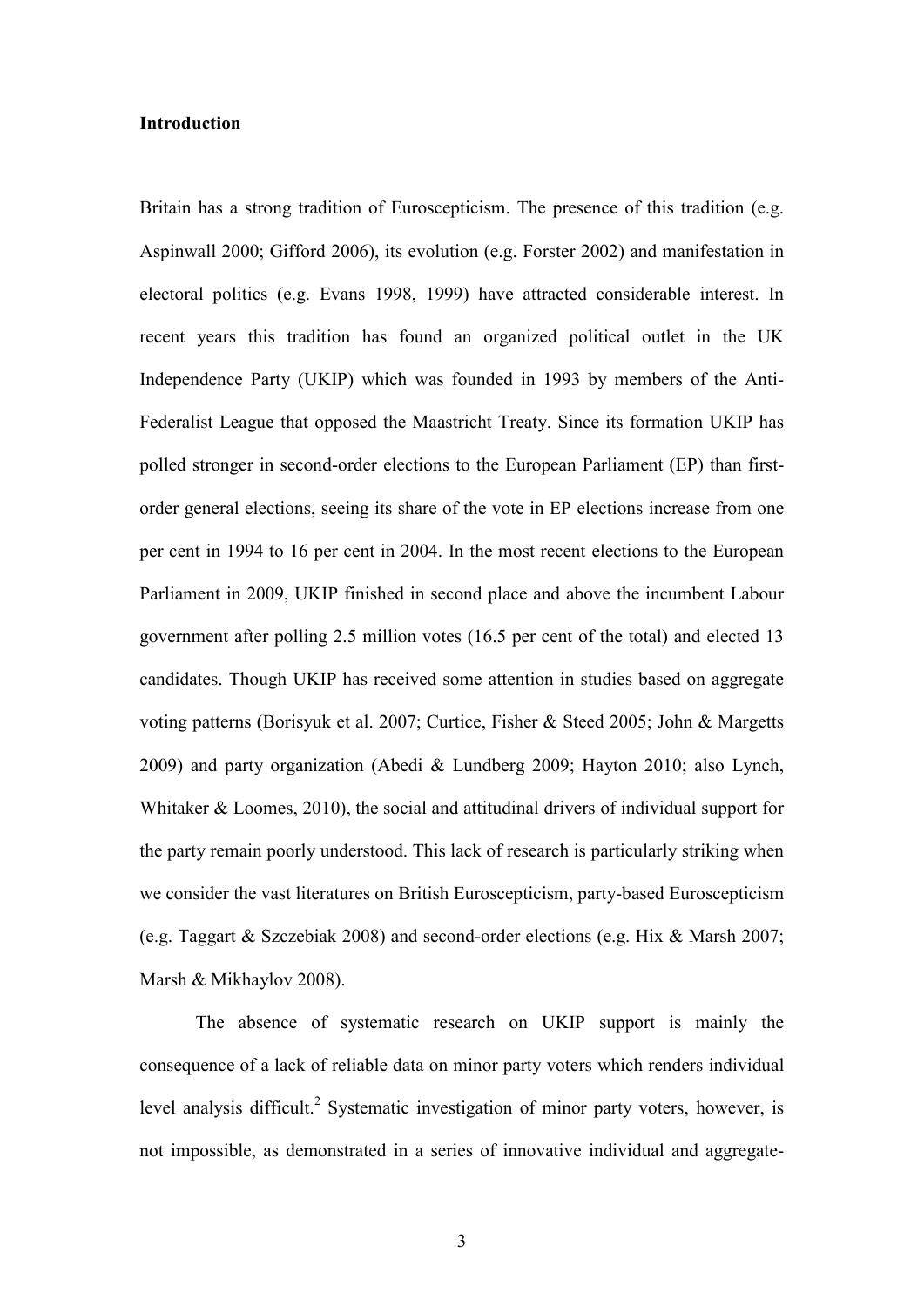level studies of another minor party in British politics, the extreme right-wing British National Party (BNP) (e.g. Cutts et al. 2011; Eatwell & Goodwin 2010; Ford & Goodwin 2010). These studies contribute to a wider pan-European literature on the social and attitudinal profile of extreme right party voters (e.g. Lubbers et al. 2002; Rydgren 2008; also Mudde 2007).

In fact, aggregate research provides evidence of high correlations between support for UKIP and the extreme right BNP which suggests both parties are drawing support from the same social groups. As John and Margetts (2009: 501; also Borisyuk et al. 2007) observe, the BNP and UKIP adopt similar discourses on issues of immigration and national identity and thus the media and public often perceive the two parties to be 'part of the same phenomenon'. Findings from their aggregate data suggest that 'the right-wing UKIP draws upon the same source of social and political attitudes among the public as the BNP and has the potential to convert such attitudes into votes' (Ibid: 508). Others similarly suggest that populist Eurosceptic parties appeal to 'new politics, old far left politics through regionalism to new populism and neo-fascism' and mobilize 'strange bedfellows' with different ideologies (Szczerbiak & Taggart 2000: 5). More accurately, however, and as we will show, the populist Eurosceptic UKIP and extreme right BNP are not simply mobilizing a diverse array of voters disconnected from mainstream politics but are recruiting electorates that share several key attitudinal features, in particular populism and anti-immigrant hostility.

In this study we employ a unique large scale dataset of UKIP supporters surveyed before the 2009 European Parliament elections to provide new insights into their social and attitudinal profile. Our aims are three-fold: first, we examine the socio-demographic profile of UKIP supporters; second, we examine their attitudes and policy-based concerns; and third, we investigate a distinction between 'core'

4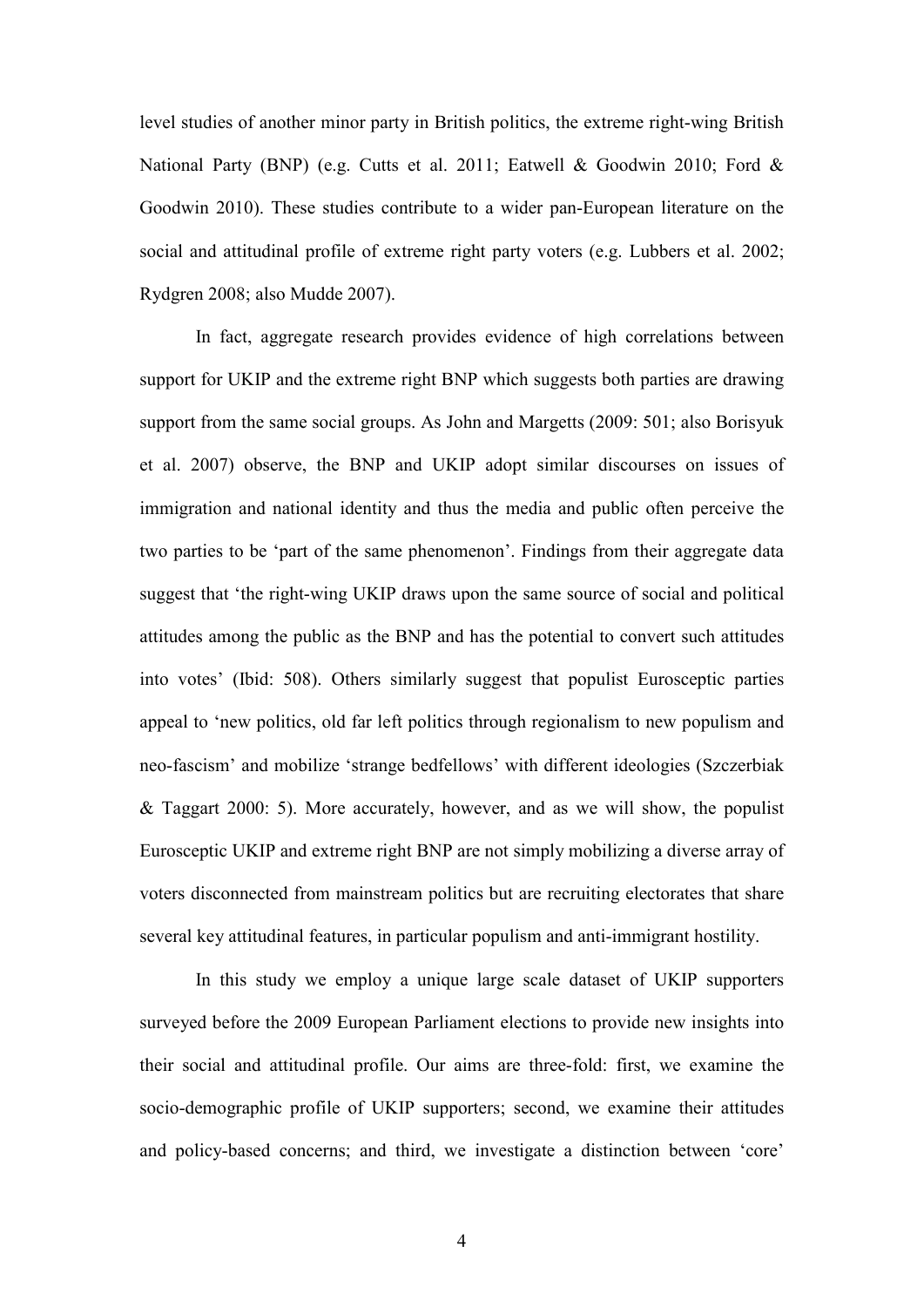UKIP supporters who remain loyal to the party in both second-order and first-order elections and 'strategic' supporters who only support UKIP in the context of secondorder European Parliament elections.

Overall, we find UKIP support is concentrated among middle aged, financially insecure men with a Conservative background and is significantly higher among the skilled working classes who have been most exposed to competition from the European Common Market. UKIP supporters are also more likely than voters in general to regularly read one of Britain's Eurosceptic right-wing 'tabloid' newspapers, though such papers are also popular with supporters of the mainstream Conservative Party. Consistent with our expectations, the main attitudinal driver of UKIP support is Euroscepticism but it is not the sole motive correlated with support for the party. Even after controlling for Euroscepticism, hostility to immigration and disaffection with mainstream political elites are associated with significantly higher UKIP support overall. This provides evidence that some voters are indeed using UKIP as a vehicle for expressing discontent with domestic politics and have some important continuities with supporters of the extreme right BNP (Cutts et al. 2011).

We also find that UKIP voters are divided into two groups. There are important differences between 'strategic' supporters who only vote UKIP at European Parliament elections and 'core' supporters who also vote UKIP at Westminster elections. Strategic supporters appear principally to be Conservative voters registering their hostility to the EU while core supporters are a poorer, more working class, and more deeply discontented group who closely resemble supporters of the BNP and European radical right parties (Ford & Goodwin 2010; Mudde 2007). In conclusion, we argue that UKIP's credentials as a legitimate party of right-wing protest over Europe may make it a 'polite alternative' for voters angry about rising immigration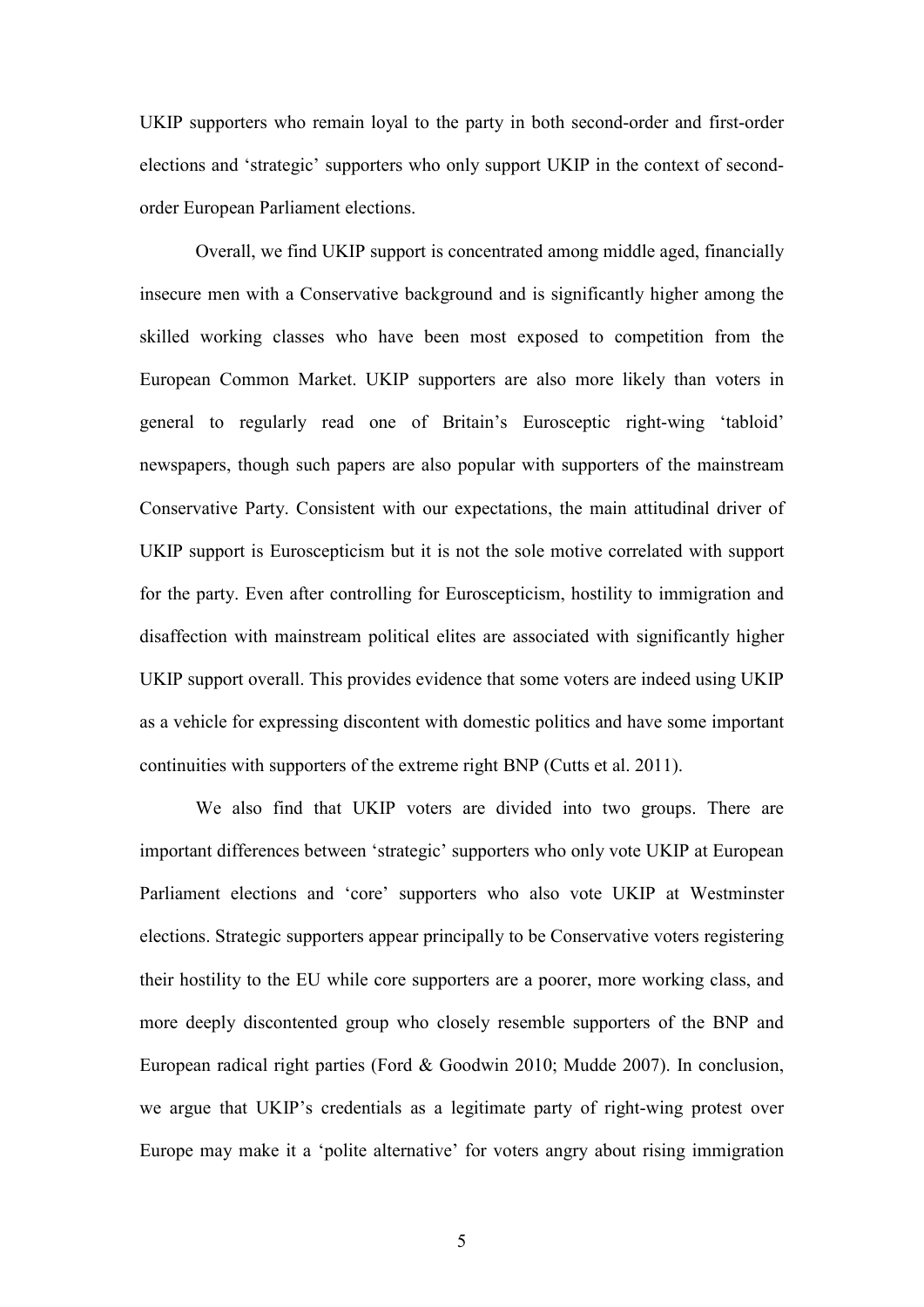levels or elite corruption but who are repelled by the stigmatized image of the more extreme BNP which, as polling data reveals, has struggled to appear as a credible alternative to voters (Goodwin 2010; John & Margetts 2009). One piece of evidence in favour of this hypothesis is that almost half of UKIP's core support is female, unlike the extreme right BNP which is driven mainly by men. This success in recruiting women who seem to be more sensitive about party reputations for racism and intolerance (Campbell & Harris 2010) suggests UKIP may be able to appeal to the large pool of voters in modern Britain who are sympathetic to extreme right-wing policies but unwilling to endorse the BNP (Ford 2010).

#### **Insert Table 1 about here**

## **Why vote UKIP? Theory and hypotheses**

Given the absence of research on the UKIP vote one useful theoretical starting point are older sociological models which underscore the influence of background characteristics as predictors of vote choice (Berelson et al. 1954; Heath, Jowell and Curtice 1985). As noted above, some suggest UKIP and the BNP mobilize support from similar social groups. Support for the latter is concentrated heavily among older working class men who are pessimistic over future economic prospects, tend to reside in England's industrial north, Midlands and outer-east London and read tabloid newspapers hostile toward immigration (Cutts et al. 2011; Ford & Goodwin 2010). Britain also has an unusually Eurosceptic media, with many papers adopting a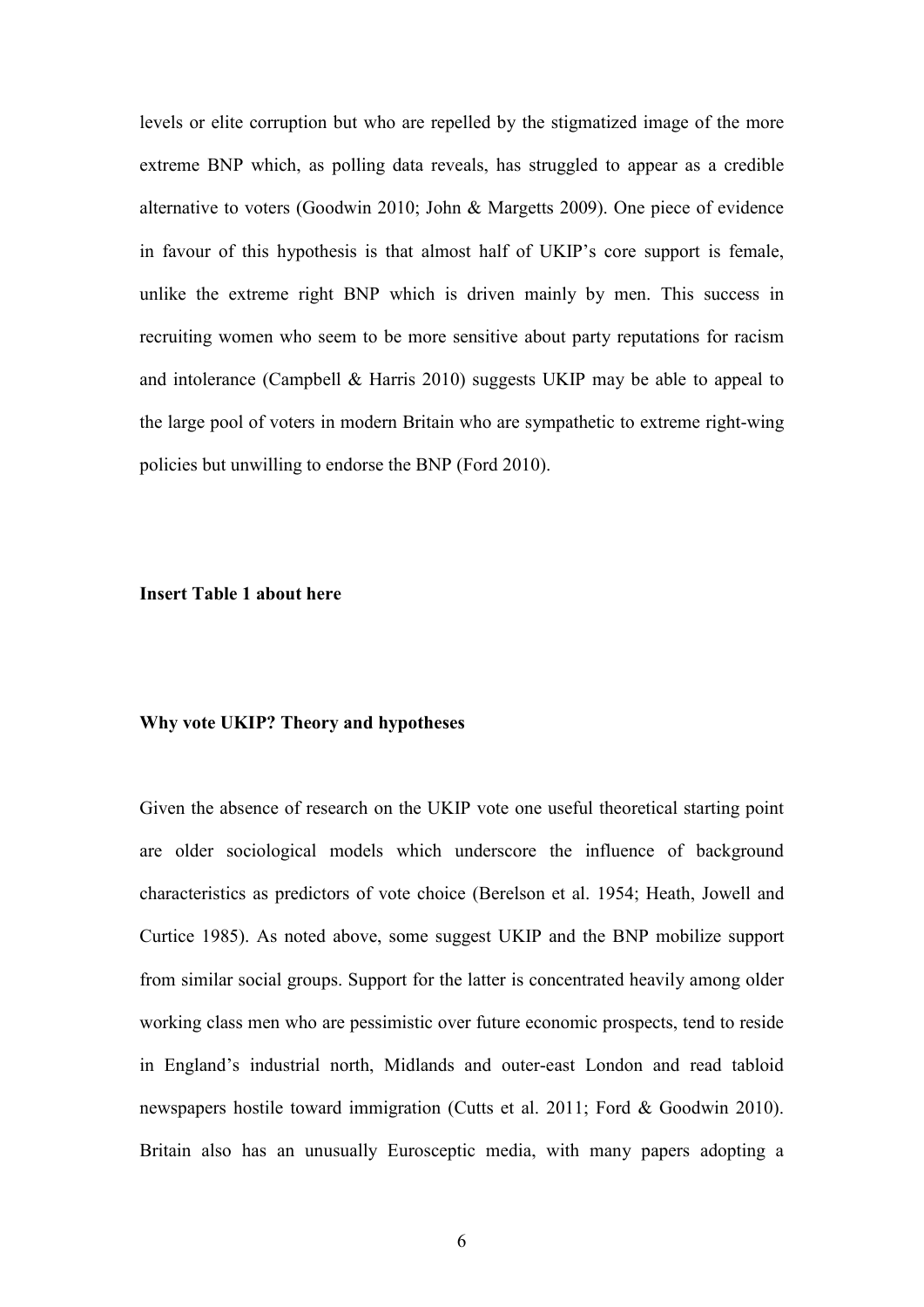stridently anti-EU position and highlighting the perceived corruption and failings of the European Parliament. Regular readers of such papers may express a more hostile view of the EU. This leads us to the hypothesis that support for UKIP is similarly concentrated among such discontented and economically insecure groups, particularly if they have reasons to be more Eurosceptic. Older members of discontented social groups who grew up before the onset of European integration may be less accepting of EU membership than those who grew up with EU institutions as an accepted part of the British political landscape. However, the regional distribution of UKIP support may be somewhat different – the party may have greater success with voters based in regions of the country that have not benefitted from European structural funds, which tend to be the more prosperous regions such as the South East and East Anglia.

 Social background, however, provides only a partial explanation of voting behaviour. This is especially the case in less salient second-order elections when voters may depart from habitual political loyalties (Reif & Schmitt 1980). Academic interest in second-order voting behaviour has recently reignited, with a series of individual-level analyses of voters' choices in European elections (Schmitt et al. 2008; Hobolt & Wittrock 2009). Four quite distinct hypotheses emerge from this literature. First, voting behaviour may be driven by more strategic – or insincere – considerations, not least because 'the vote in European Parliament elections does not result in any process of government formation, voters are less concerned with the strategic outcomes of their vote' (Marsh & Mikhaylov 2008: 9). Citizens may use second-order elections instrumentally to register dissatisfaction with the performance of the incumbent national government or main party of choice (Heath et al. 1999; Oppenhuis et al. 1996). Rather than express sincere support for UKIP, citizens may use the party as a vehicle to register protest or dissatisfaction over domestic issues and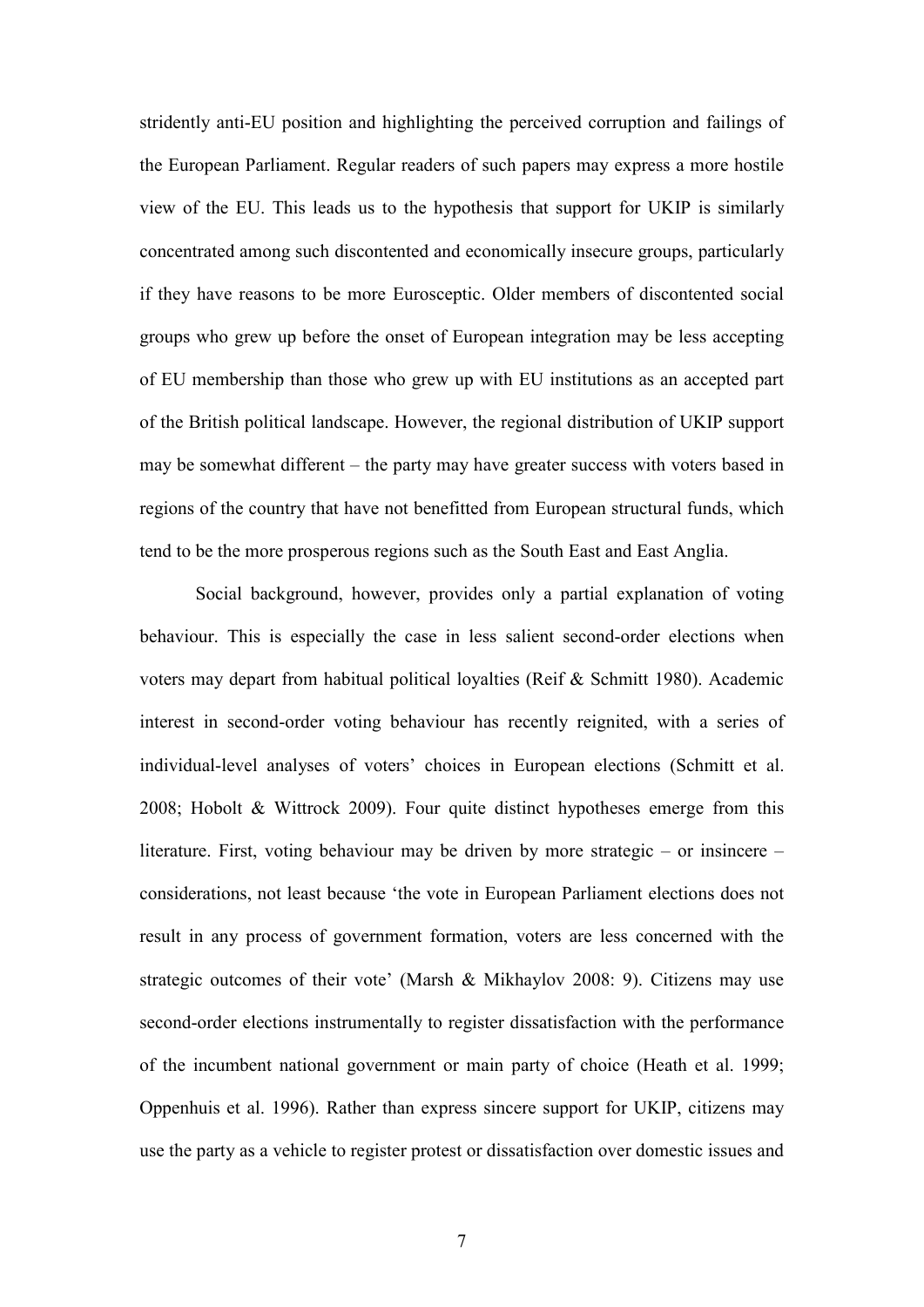events. Our data was gathered in the immediate aftermath of a wide ranging scandal over abuse of expenses by legislators in the House of Commons. The domestic situation at the time of second-order elections is important (Reif 1985: 8-9) and so we might expect this event to heighten dissatisfaction with mainstream parties. Indeed, during the campaign UKIP sought to recruit protest voters by framing itself as the 'real opposition' and urging voters to 'sod the lot'.<sup>3</sup> This leads us to hypothesize that, after controlling for socio-demographic characteristics, UKIP may derive support from citizens dissatisfied with established mainstream parties.

 The second and third hypotheses posit that the decision to vote for a challenger party like UKIP may be driven by more sincere preferences for policies offered by the party. As elsewhere in Europe British voters consider second order elections less consequential (Heath et al. 1999) and may take the opportunity to express ideological affinity with smaller and more ideologically extreme minor parties. Under a regionalist list proportional representation system there is also a greater likelihood that these votes will translate into seats while, by contrast, minor parties suffer at first-order elections and particularly under a majoritarian system which severely penalises parties that lack a geographically concentrated base of support, such as UKIP.

These sincere voting decisions could manifest in two forms. Our second hypothesis is that UKIP support may be driven foremost by preferences over the party's core issue of Europe, an issue which is relevant to voting in EP contests (Rohrschneider & Clark 2008; Van der Brug & Van der Eijk 2007). As comparative research has shown, the division between elites' enthusiasm about the EU and electorates who are more sceptical has been an important driver behind the emergence of a range of Eurosceptic parties (Hobolt, Spoon & Tilley, 2009). This leads us to the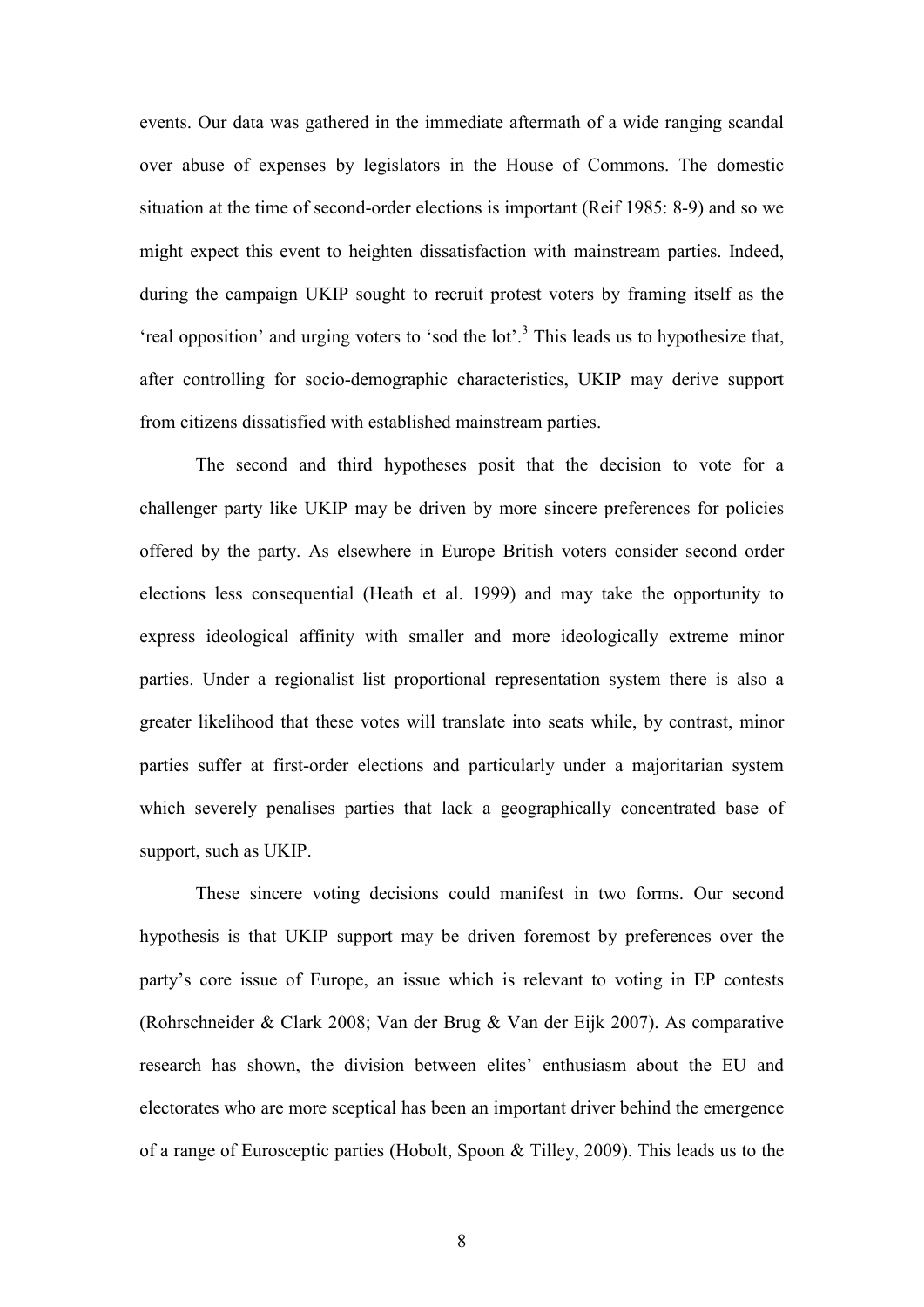expectation that the party will be a bastion of the most strident Eurosceptics. Clearly, it will not be surprising if Euroscepticism is a major driver of support for UKIP, a party whose most salient policy is complete withdrawal from the EU. What is unclear, however, is the *extent* to which Euroscepticism is the dominant – or even only – driver of support for UKIP and whether, once we control for this motive, other factors make no significant contribution to the party's vote.

 Our third hypothesis posits that citizens may instead use their vote in European Parliament elections to register concern over domestic issues which they perceive are not currently being addressed by the incumbent government and mainstream parties, in particular anxieties over immigration and Islam. Rather than driven solely by Euroscepticism, the UKIP vote may be motivationally diverse and driven by citizens concerned over a range of alternative and mainly right-wing issues on which the party also campaigns, such as crime, law and order and immigration. Beyond its opposition to European integration, UKIP seeks to mobilize a broader coalition of voters by advocating, for example, stricter sentencing for criminals, reducing council tax, greater use of referenda and decentralization (UKIP 2010). In particular, UKIP has put stronger programmatic emphasis on opposition to immigration, multiculturalism and Islam. In 2009, the party's (now former) leader Lord Pearson invited the populist right-wing Dutch politician Geert Wilders to present his anti-Islamic film *Fitna* in the House of Lords and in recent elections UKIP has advocated banning the burqa and niqab in public and certain private buildings and deporting radical Islamist preachers. Like the BNP, UKIP demands an immediate halt on further immigration (through a five-year freeze), the expulsion of illegal immigrants from the country, ending policies designed to promote multiculturalism and repealing human rights legislation. Such policies appear designed to mobilize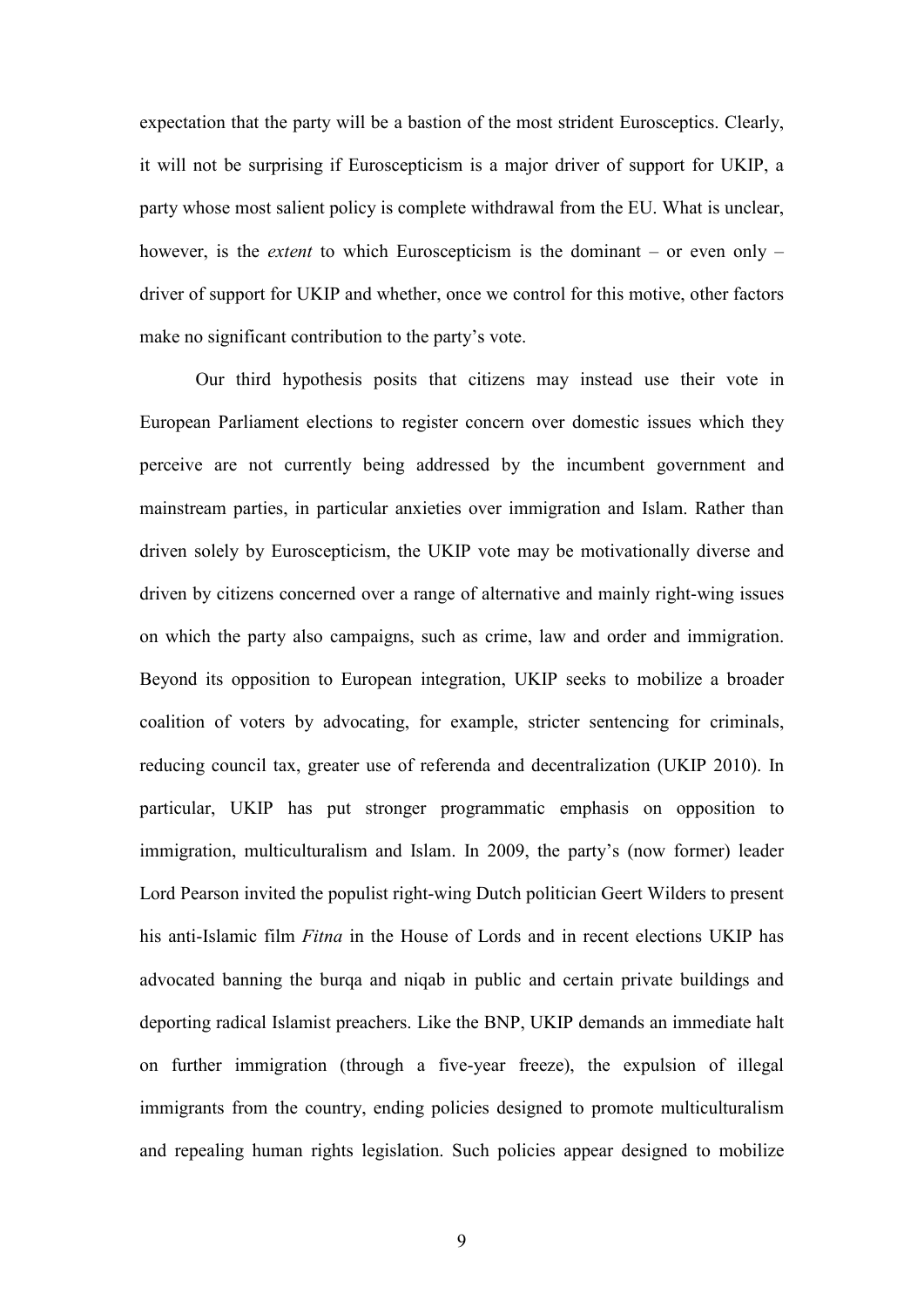voters anxious over more symbolic threats stemming from rising ethno-cultural diversity and new waves of immigration which followed the accession of states such as Lithuania, Poland and Slovakia to the EU. Immigration and anxiety over growing Muslim communities have been highly salient issues in recent electoral cycles (Clarke et al. 2009; McLaren & Johnson 2007; Voas & Ling 2010) and are important drivers of support for the extreme right BNP (Ford and Goodwin 2010).

This embrace of anti-immigrant and anti-Muslim campaigns has led some commentators to describe UKIP as the 'BNP in blazers' and claim that despite its attempt to present a moderate image UKIP is supported mainly by 'angry old men'.<sup>4</sup> It may be that UKIP – which has attracted support from senior Conservative politicians and enjoys access to media and political allies – is recruiting support from citizens who view the party as a 'polite alternative' to the extreme right BNP which is regarded by most voters as illegitimate due to its associations with violence, biological racism and anti-Semitism. This leads us to the hypothesis that xenophobia and racism will be important motives driving support for UKIP, even after including social controls.

 One final question centres on the lesser-studied phenomenon of voteswitching, and whether there is a distinction between 'core' and 'strategic' supporters. By strategic supporters we mean citizens who vote UKIP in the context of a secondorder election but who make a different vote choice in a first order election. By core supporters we mean citizens who vote UKIP in both second-order and first-order elections. Second-order election theory leads us to expect that the background and motivations of these two types of supporters could be quite different. Core voters who remain loyal to a minor party in national elections where its prospects of electoral success are reduced are either likely to have a much stronger attachment to the party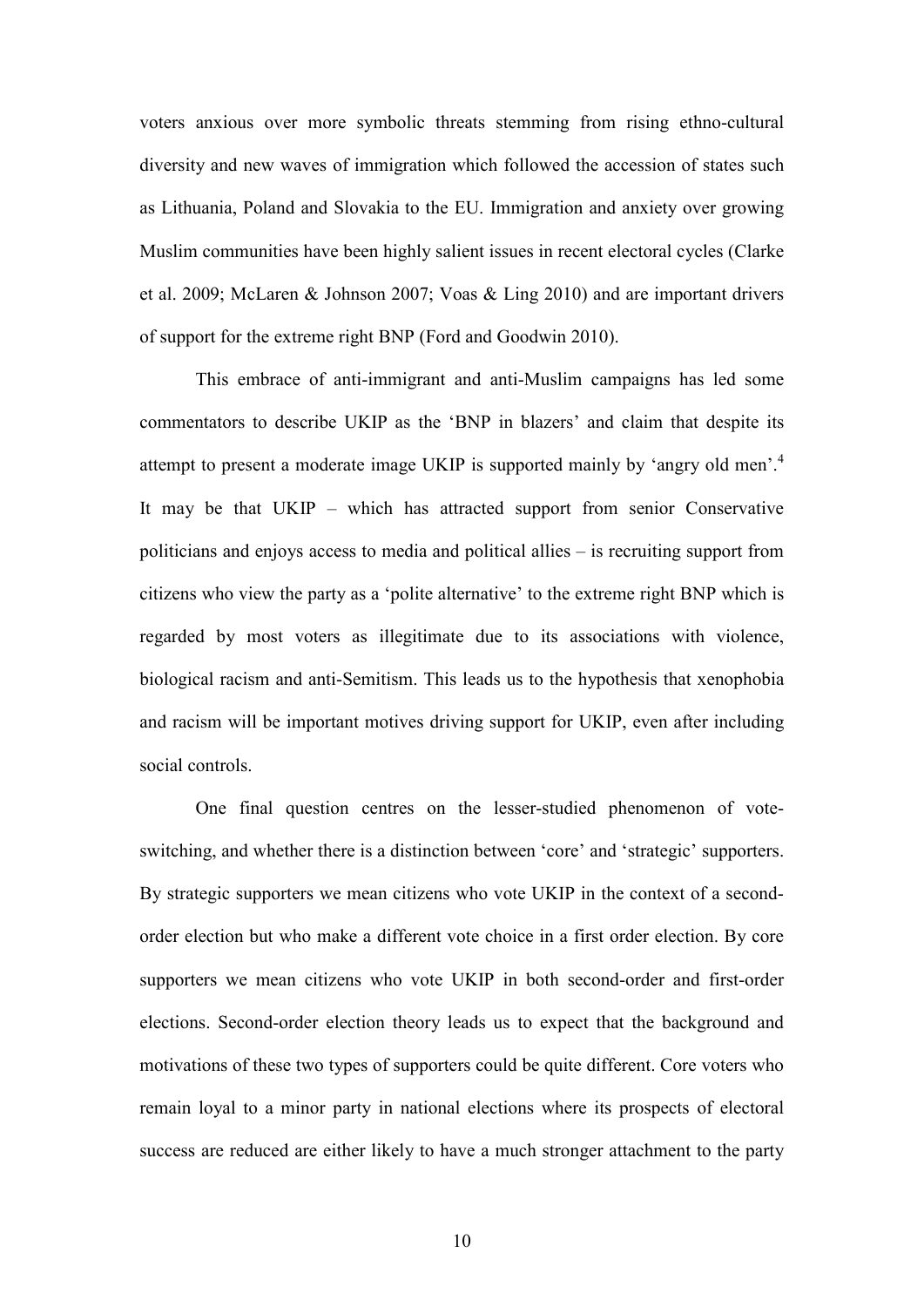in question, have more intense concern about its policies or be strongly hostility to the mainstream parties. We therefore hypothesise that 'core' UKIP supporters who back the party in first-order and second-order elections will be more intensely concerned about its core issue of Europe, and will be more hostile to the mainstream political parties than 'strategic' supporters who back the party in second-order European elections but return to the mainstream at Westminster polls.

#### **Data and Methods**

We use survey data gathered from the YouGov online panel over the week prior to the European Parliament election.<sup>5</sup> This nationally representative panel only contains adults who were eligible to vote at the time of the election.<sup>6</sup> The data are weighted to the profile of eligible voters in the United Kingdom on the basis of age, gender, social class, region, party identity, and newspaper readership. Targets for the weighted data were derived from the 2001 census, a national readership survey made up from 34,000 random face to face interviews conducted annually, and YouGov estimates of party identity. After asking each respondent their voting intention the survey produced a total of 4,306 self-identified supporters of UKIP, 17 per cent of the weighted total sample. $7$ 

We commence by comparing the background and attitudes of UKIP supporters with those of other parties. After this we progress to a series of multivariate models to test our hypotheses about the background and motivations predicting UKIP support. Our dependent variable in these models is vote intention, with UKIP voters coded 1 and all other voters coded 0. We employed factor analysis to aggregate groups of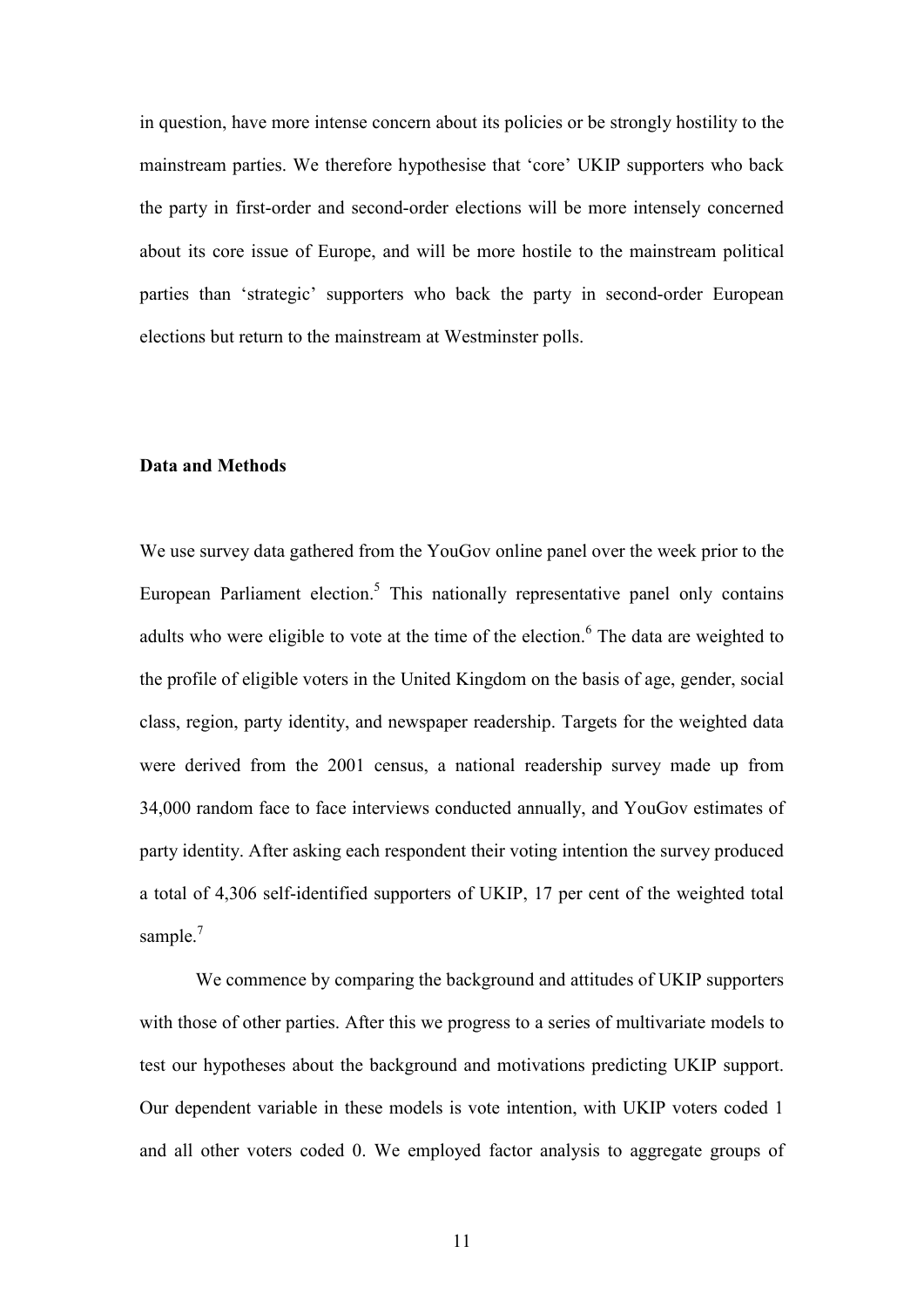questions on the YouGov sample which touch upon the same core issues – specifically Euroscepticism, xenophobic hostility to immigration, populist hostility to the mainstream political parties and racial prejudice.<sup>8</sup> The factor analysis confirmed that each set of questions loaded on a single factor, and pair wise correlations between the factors suggested that they are weakly related, with correlations of 0.2-0.4, except for xenophobia and Euroscepticism which correlate at 0.54 and racial prejudice and xenophobia which correlate at 0.65. These relatively strong correlations suggest that hostility to one out-group tends to correlate with hostility to others; those who dislike immigrants tend to dislike racial minorities and to dislike the 'foreigners' from the EU encroaching on British politics. Nevertheless, the correlations are not overwhelmingly strong and the factor analysis confirms these factors are distinct. However, to ensure against the possibility that results are influenced by collinearity between the two most strongly related factors, we present results from separate models with and without racism.<sup>9</sup> Predicted factor scores for each factor are employed as measures for these concepts in our regression models. These scores are standardized with a mean of zero and a standard deviation of one to allow comparison of the factor effects.

The use of multiple item factors lead to one complication: the level of missing data in the final factors was quite high, perhaps as a result of the sensitive nature of some questions touching on racial attitudes and views of immigrants. In our initial analysis cases with any missing data were deleted from the model. This resulted in a very high level of data loss, with over 40 per cent of cases excluded from the final models. This introduced a risk of bias in the final models. To reduce the level of missing data we imputed the missing values on each attitudinal factor using a multiple imputation procedure (Little & Rubin 1987; Rubin 1996).<sup>10</sup> This generates multiple estimates of the missing values using a multivariate normal regression implemented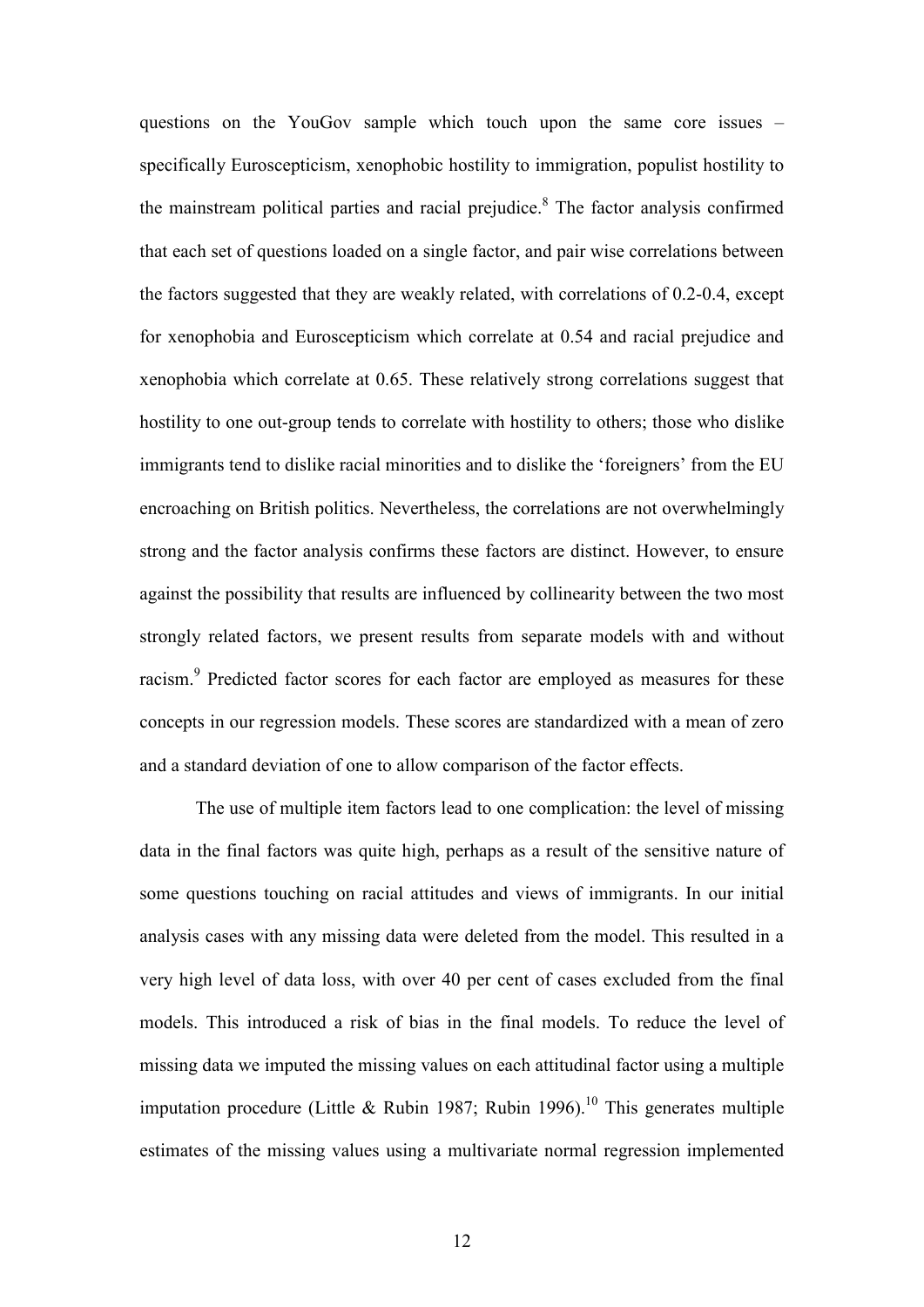using an iterated Markov-chain Monte Carlo (MCMC) process. Twenty completed datasets are generated. Analysis is carried out on each and then pooled into a single set of estimates which incorporate the cases missing data on some variables while properly accounting for the added uncertainty introduced by the missing data.<sup>11</sup>

Other issues such as attitudes to homosexuals or views of the mainstream political parties are tapped by single survey items. After specifying a fully elaborated model of UKIP support, we use predicted probabilities to illustrate the substantive importance of the different factors which are significantly correlated with UKIP support. Finally, we specify a further logistic regression model to test which factors separate 'core' UKIP voters who intend to support the party in national elections from 'strategic' supporters who only intend to vote for the party in second-order European contests.

#### **Who Votes UKIP?**

Table 2 presents a comparison of the socio-economic and political characteristics of citizens intending to vote UKIP at the 2009 European Parliament elections with those planning to support the three mainstream parties, the BNP and those planning to abstain. UKIP supporters are predominantly male (only the extreme right BNP are more male-dominated) and also come from older age groups. UKIP support is concentrated strongly among older age groups: the average age of UKIP supporters in our sample was 55, seven years older than the average supporter of the three main parties, six years older than the average BNP voter, and eleven years older than the average abstainer. This finding suggests that a generational effect may be at work,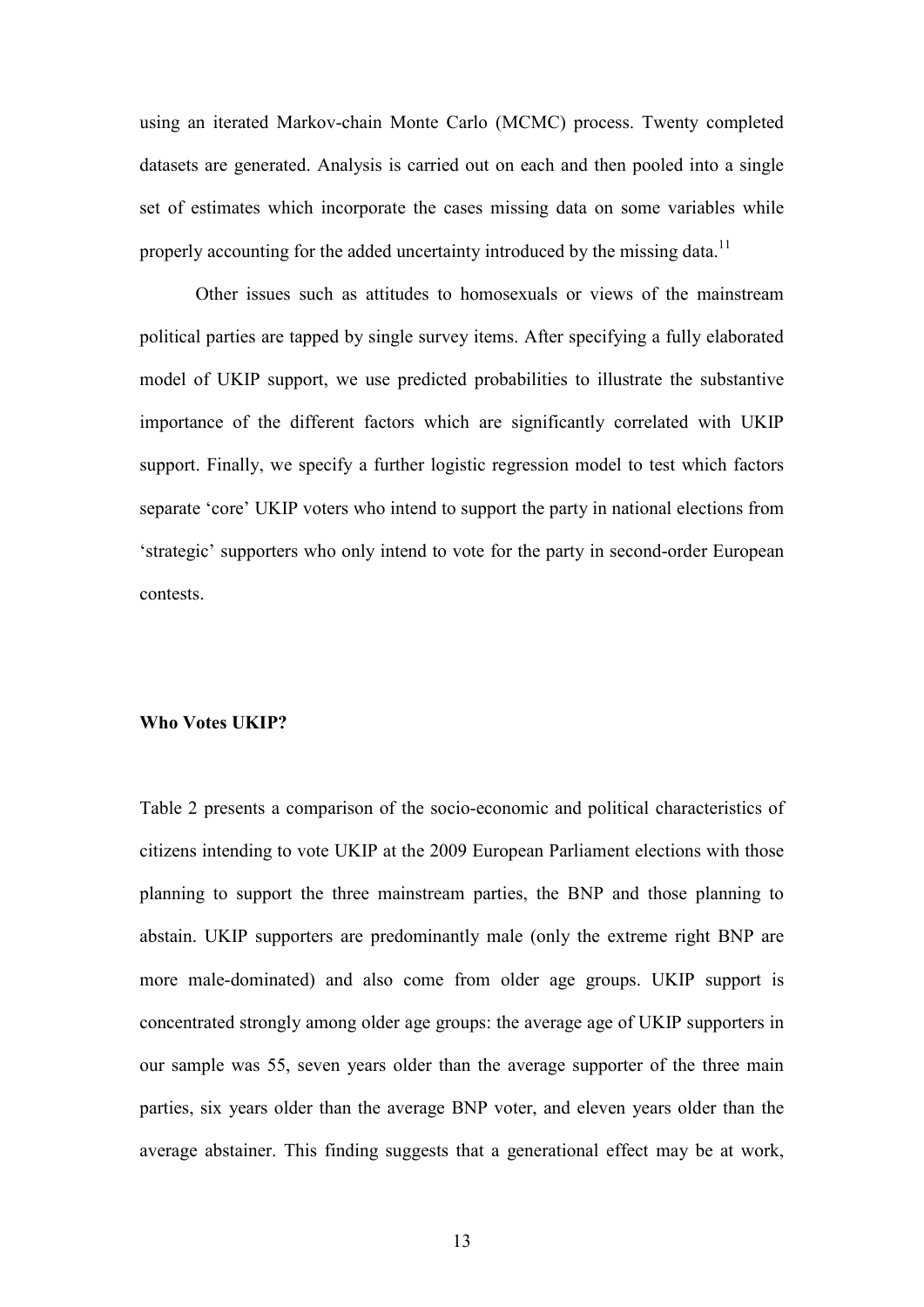with British citizens who grew up prior to the Maastricht Treaty and the acceleration of European integration being more likely to oppose EU membership. An alternative explanation is that this pattern is the result of a greater sense of social obligation to vote among older cohorts (Butt and Curtice 2010). Younger voters who dislike the EU may be more likely to register their dissatisfaction by staying at home on polling day.

The regional distribution of UKIP support also meets our expectations: support is stronger in the relatively prosperous regions of England – the Midlands and South –which have not benefited from EU structural funds and where voters are therefore less likely to notice tangible benefits from EU membership. In contrast, UKIP is weaker in the more economically deprived northern region of England and in Scotland and Wales where the party faces competition from Celtic nationalists focussing discontent on England and Westminster. The geographical distribution of UKIP support is quite different to the extreme right BNP and Labour, both of which are strongest in the more industrial north, and is most similar to the Conservatives who are strongest in the South but weak in the north and Celtic fringe.

The social class distribution of UKIP support suggests it enjoys support from a broad cross-section of society, with only one group – skilled manual workers –overrepresented. This is quite different to the BNP, whose support is strongly concentrated in the working classes and largely absent from the professional classes. However, despite the large differences in their class distribution, there is some evidence to support our hypothesis that UKIP, like the BNP, benefits from economic insecurity. This distribution fits with our hypothesis that anxiety over economic competition may drive support for UKIP. Anxieties about unemployment, living standards and future earnings are all more common among UKIP supporters. We also find evidence to support the hypothesis that UKIP draws support particularly from disaffected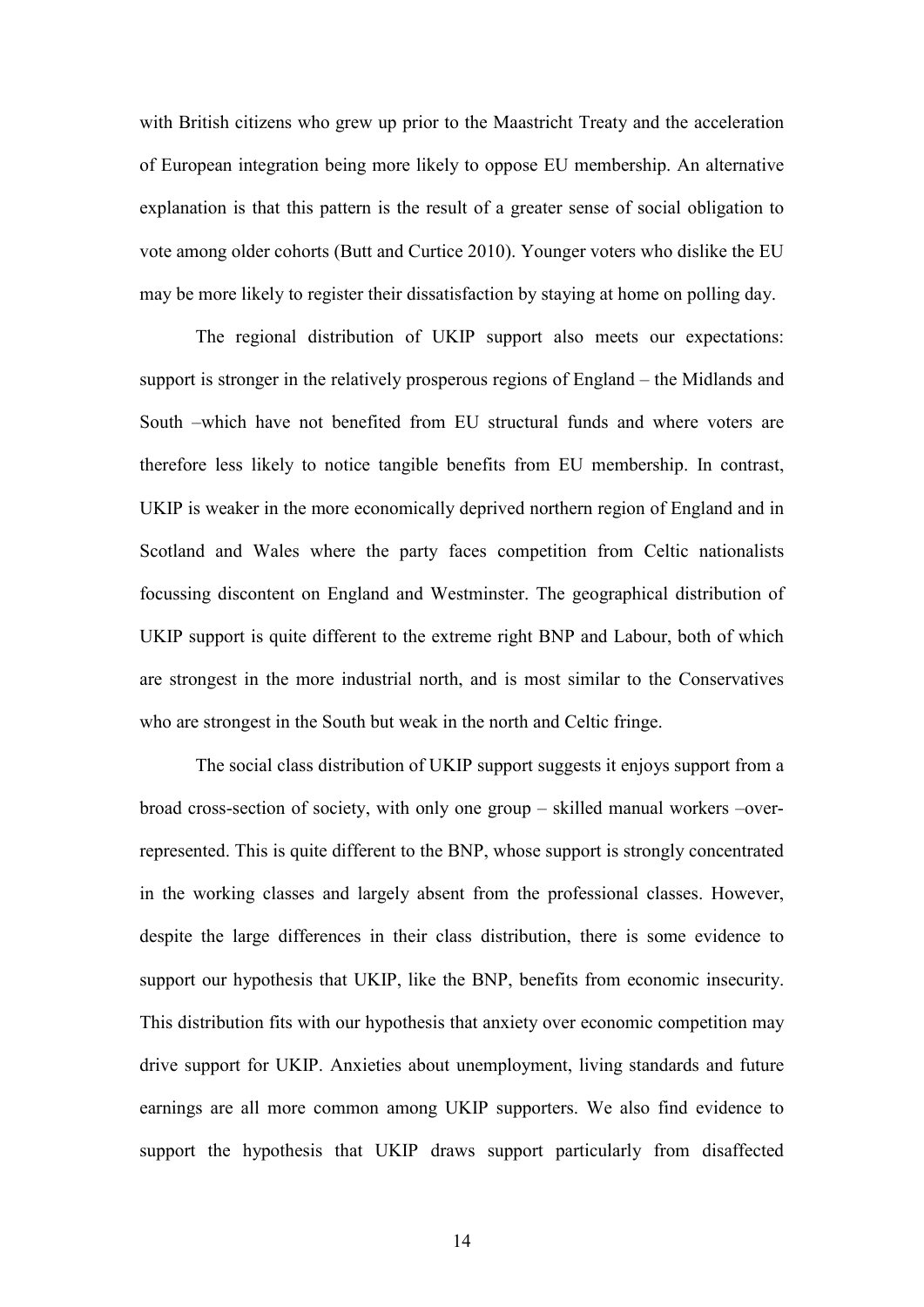Conservatives: UKIP supporters are more likely to claim that their parents voted Conservative. Again, this differentiates the party from the BNP, whose supporters are drawn more from Labour backgrounds (Goodwin 2011).

#### **Insert Table 2 about here**

Table 3 compares the attitudinal profile of UKIP supporters with those of supporters of other parties and allows us to make three observations. First, UKIP supporters are clearly distinguishable from supporters of other parties by their intense levels of Euroscepticism: they are the most strongly Eurosceptic on all measures. Second, on issues of immigration and racism UKIP fall between the extreme right BNP – who are the most racist and xenophobic – and the centre right Conservatives. This provides some evidence for the popular claim that UKIP supporters are, like supporters of the BNP, hostile to ethnic minorities and angry about immigration although they express slightly lower levels of intolerance than BNP supporters. Third, we find evidence of considerable hostility among supporters of UKIP toward mainstream political parties. UKIP supporters are much more likely to regard politicians as corrupt, to distrust their MPs and perceive no difference between the main parties. UKIP supporters are also more disaffected with the main parties – they are more likely to say that both Labour and the Tories used to care about people like them, but no longer do. Once again, they share this characteristic with the BNP, although supporters of UKIP are characterized by slightly lower levels of political dissatisfaction.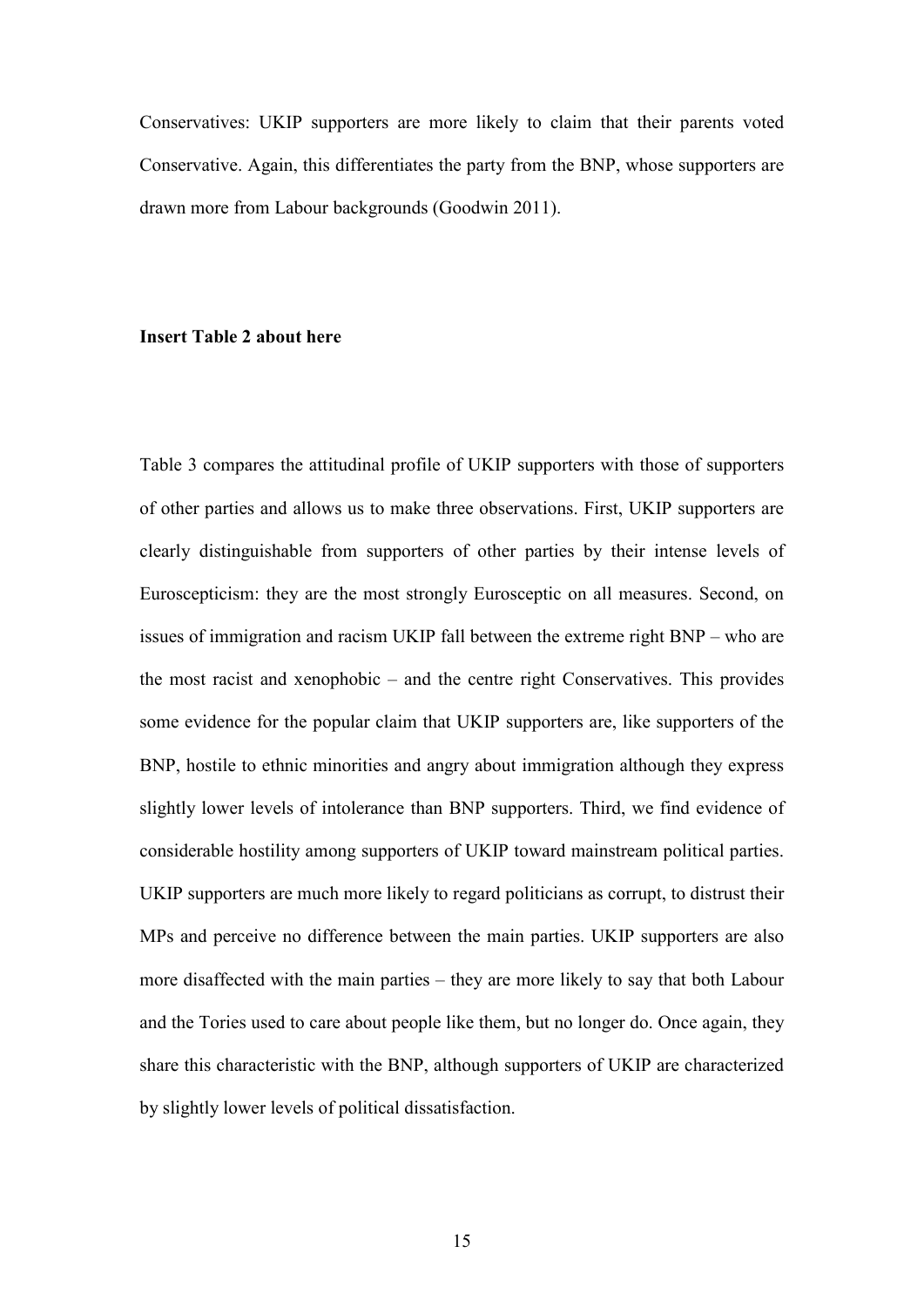**Insert Table 3 about here** 

#### **Multivariate analysis**

Table 4 presents results from a series of logistic regression analyses of UKIP support. The first model introduces demographic predictors. We find that UKIP support is significantly higher among men, those living in the Midlands and the South of England and the economically insecure. Support is significantly weaker in Wales and particularly in Scotland, suggesting UKIP has limited appeal in the Celtic nations where the alien political power of greatest concern is not Strasbourg but Westminster. Social class remains a poor predictor of UKIP support, but all forms of economic insecurity are associated with elevated support for the party. In contrast to extreme right supporters who are more likely to come from Labour family backgrounds UKIP supporters are significantly more likely to come from Conservative family backgrounds, suggesting the ideological orientation of the party is most attractive to disillusioned former Conservatives. Like BNP supporters, however, those who read right-wing tabloid newspapers which run prominent anti-immigrant and Eurosceptic campaigns are more likely to support the UKIP (Ford & Goodwin 2010).

#### **Insert Table 4 about here**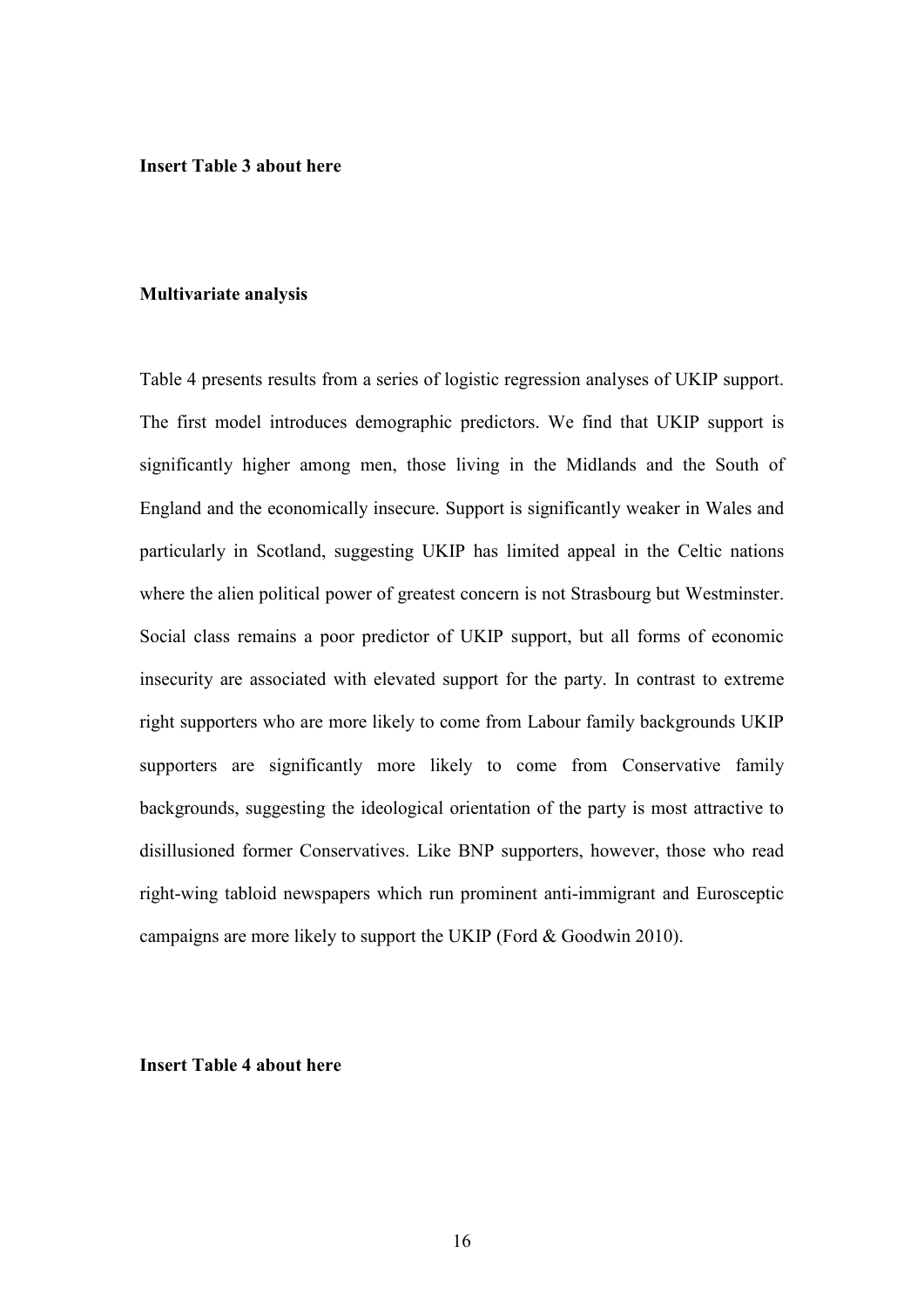Model 2 introduces Euroscepticism, to test the hypothesis that UKIP support is driven solely by opposition to the EU. Euroscepticism is clearly a very strong driver of UKIP support.<sup>12</sup> Some of the demographic predictors of UKIP support are reduced or rendered insignificant when it is added. The higher rates of UKIP support among older voters, skilled manual workers, those with Conservative families and those who read anti-immigrant tabloid papers look to be largely a consequence of higher Euroscepticism amongst these groups. After controlling for Euroscepticism, support for UKIP among the unskilled manual classes is significantly lower than in other economic groups. However, other demographic predictors remain significant in the new model: the greater support for UKIP among those who expect their economic position to worsen in the near future. and those in the Midlands and the South cannot be explained by higher Euroscepticism alone, while lower support for UKIP in Scotland is not the result of greater enthusiasm for the EU among the Scots. After controlling for Euroscepticism we also find lower than expected support for UKIP among the most economically deprived groups, namely the unskilled manual classes and those who say they are struggling to cope on their current income. In short, while Euroscepticism is clearly the most important driver of support for UKIP it is not the whole story.

This becomes even clearer in Model 3 when we introduce the other attitudinal variables. Both xenophobia and populism are significantly correlated with UKIP support, although the impact of these motivations (as shown by the standardised coefficients) is roughly one tenth of that of Euroscepticism. Citizens hostile to the British political elite or toward new migrants clearly regard UKIP as a legitimate outlet for expressing these concerns. There is also evidence that political alienation from the 'big two' parties are driving UKIP support: citizens who support the party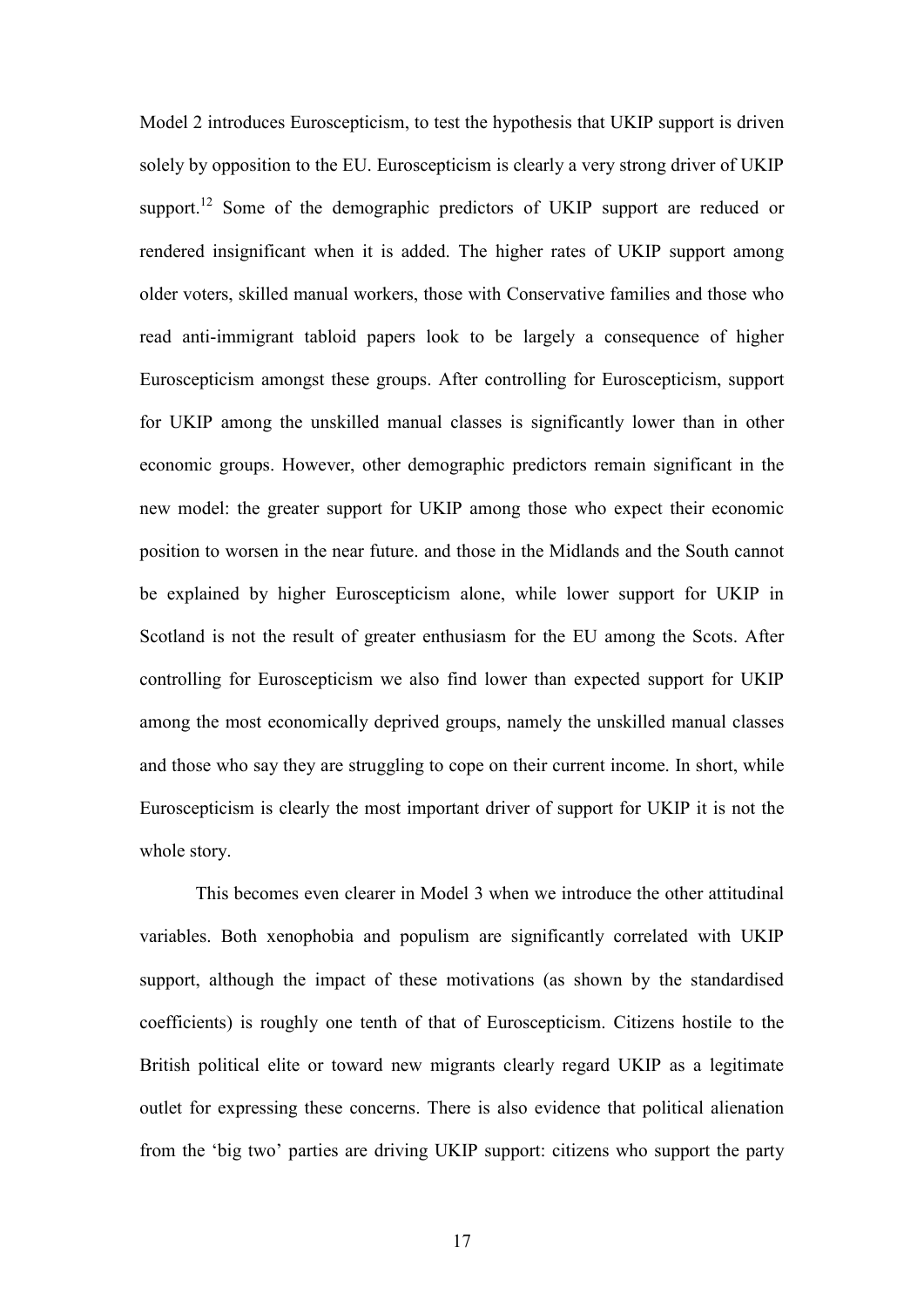are much more likely to believe that Labour and the Conservatives used to care about people like them, but do no longer. UKIP voters are also more likely to say that Labour never cared about them, perhaps reflecting the stronger roots of UKIP in the Conservative support base, which expresses similar views about Labour.

In the final model we introduce measures of racial prejudice which are considered separately due to possible collinearity with the xenophobia measure. The majority of coefficients in the new model are unchanged. Xenophobia becomes more strongly related to UKIP support while racism shows a significant negative correlation. This suggests that UKIP are particularly successful at attracting votes from citizens who are alarmed about immigration and hostile to immigrants, but who are not (or at least not openly) hostile to British ethnic minorities. Our measure of Islamophobia is not significantly associated with UKIP support while belief in a Jewish conspiracy is negatively correlated with support for the party, confirming that not all forms of intolerance are currently associated with UKIP support. Those who agree with open statements of hostility toward ethnic minorities, Muslims and Jews are perhaps more likely to vote for the more openly intolerant BNP (Goodwin 2011).

The substantive importance of the different factors which our models suggest drive support for UKIP is illustrated in Figure 1. This reveals the increase in support for UKIP generated by changing different predictors while holding other predictors constant at their means (continuous variables), or at a reference value (categorical or nominal variables). Variables found to be insignificant in previous models are dropped in this prediction model, to provide a more parsimonious model and more accurate estimates of effects by removing possible sources of collinearity.<sup>13</sup>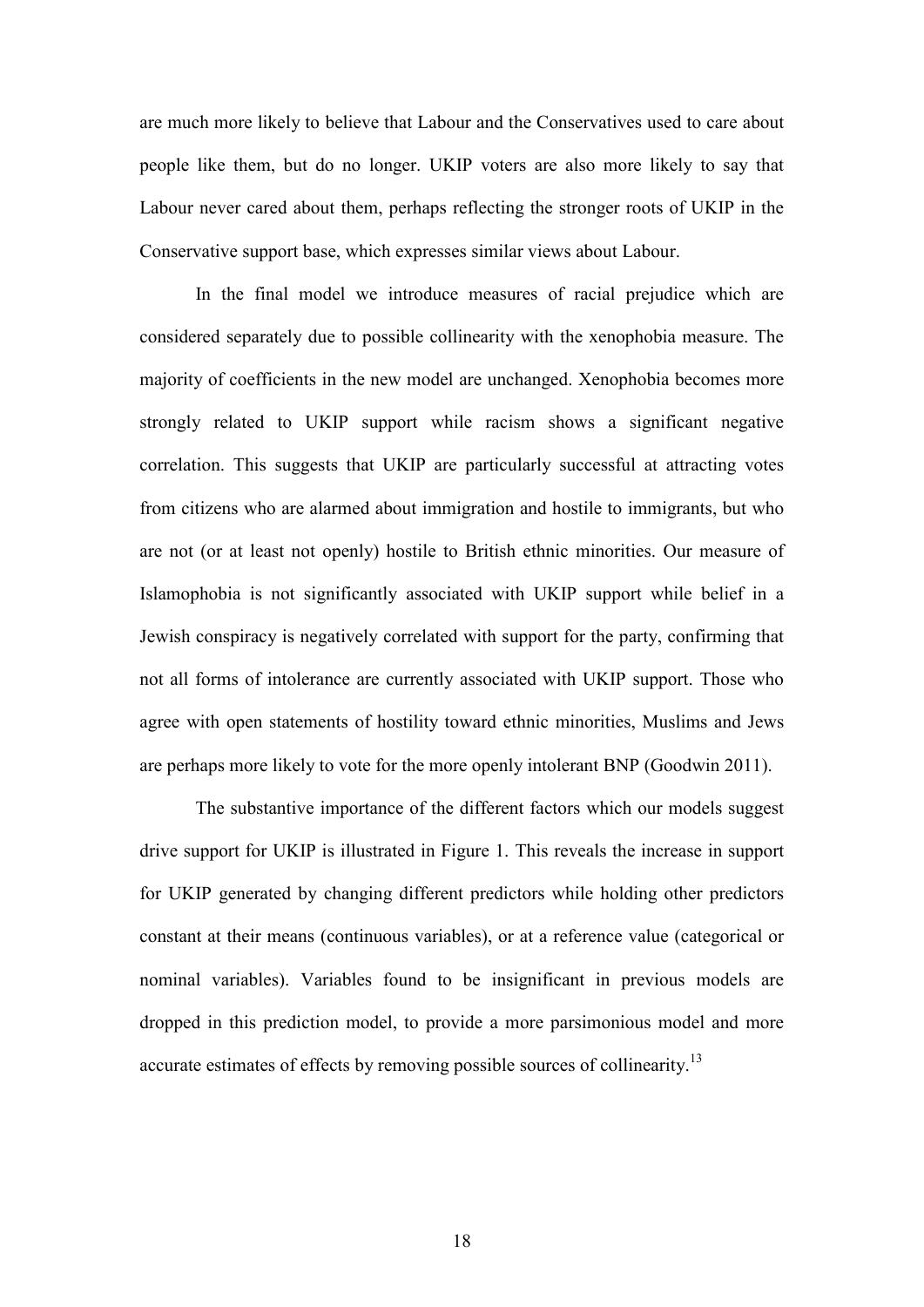#### **Insert Figure 1 about here**

In summary, Euroscepticism was clearly the most important driver of support for UKIP at the 2009 European elections: a two standard deviation change in Euroscepticism increases UKIP predicted support by 13.5 per cent, much larger than any other effect. However, Euroscepticism is not the whole story. We find that other factors also had an important effect on UKIP support. Regional differences in support amount to over four percentage points, while disillusionment with Labour raised UKIP support by a similar amount. The other attitudinal factors have lower effects, but still raise support for UKIP by between one and two percentage points.

#### **Core versus strategic UKIP supporters**

Impressive levels of support for UKIP in European Parliament elections have not been mirrored at first-order general elections. While the party secured 2.5 million votes at each of the last two sets of European elections its vote at general elections remains below one million. As noted above, under a first-past-the-post system minor parties struggle to appear to voters as a credible alternative with a realistic prospect of achieving parliamentary representation. A lack of media attention, limited party finance and small grassroots activist base are also likely relevant factors in UKIP's inability to make a wider breakthrough. The most important explanation, however, may lie in the salience of the European issue. As the previous analysis has shown, UKIP support is driven primarily, though not exclusively, by Euroscepticism. Europe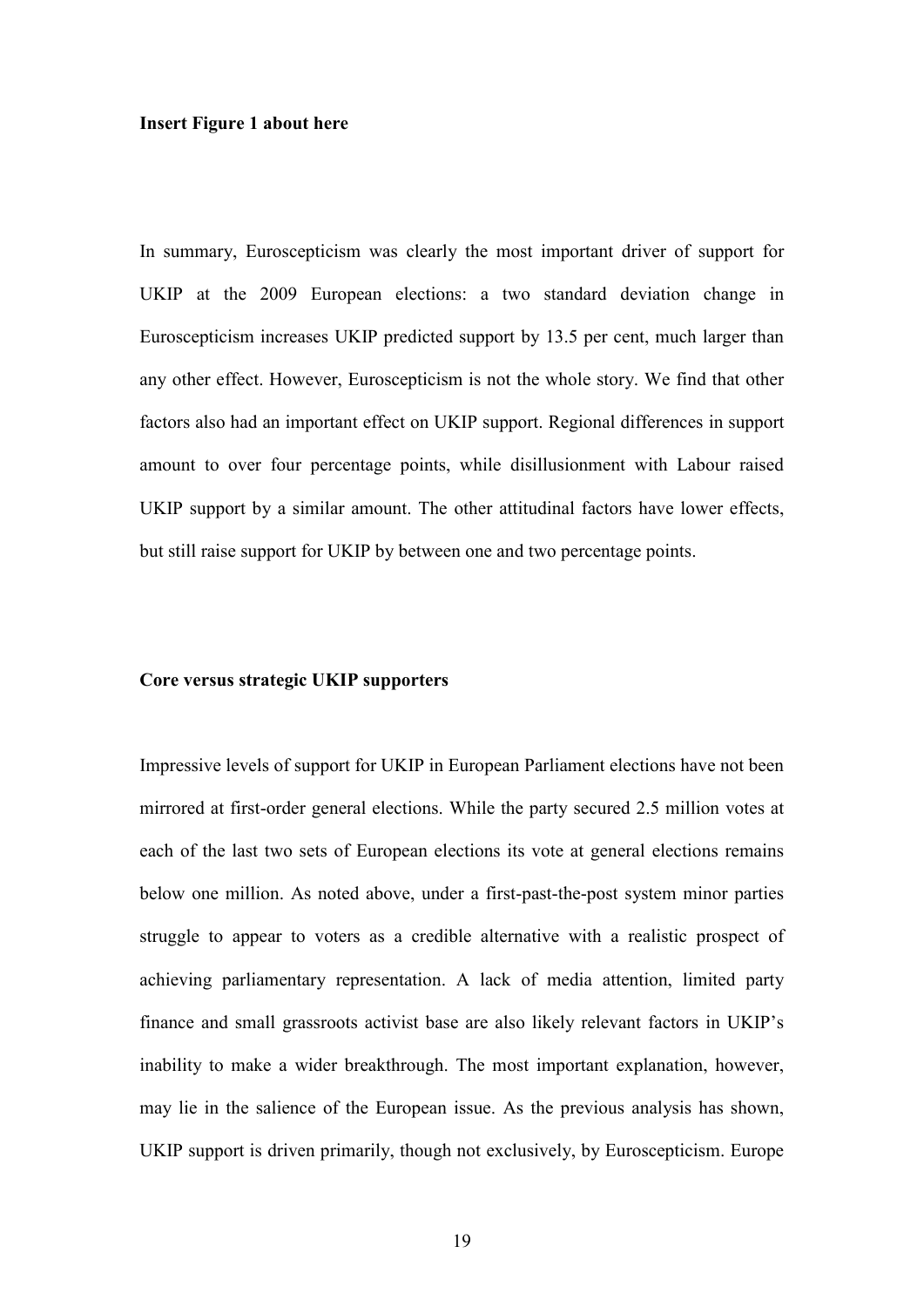is a central issue in European elections but is much less salient in domestic elections to the Westminster Parliament. In these latter contests where the issue of Europe is a less important factor, many UKIP voters may direct their support elsewhere.

Some clear evidence of this vote switching is revealed in the YouGov sample. When asked 'how would you vote in a general election tomorrow', only 40.1 per cent of UKIP supporters who voted for the party in the European election stated that they would also vote UKIP in a domestic general election. The Conservatives were by far the most popular alternative for such strategic UKIP voters in domestic elections, with 62 per cent of strategic UKIP voters claiming they would support the Conservatives in the next Westminster election.<sup>14</sup> This reveals how the UKIP electorate is comprised of two parts: a smaller group of core supporters (40 per cent of the total UKIP vote) who support UKIP in all elections and a larger periphery of strategic supporters who vote UKIP only in European elections, most of whom switch to the Conservatives in general elections.<sup>15</sup>

 At the outset we hypothesized that core supporters of UKIP may be more concerned about the party's main issue of Europe and more disaffected with mainstream parties than strategic supporters who abandon UKIP at general elections. In contrast, the latter may be voters who retain links to mainstream parties but are motivated to defect in EP elections by an instrumental desire to register their opposition to the EU. We test these hypotheses in Table 5 by replicating the logistic regression analyses conducted in Table 4 to examine predictors of loyalty to UKIP in general elections among the total sample of European Parliament UKIP voters. The dependent variable here is scored 1 for voters loyal to UKIP in European and general elections and 0 for those who support the party in European Parliament elections but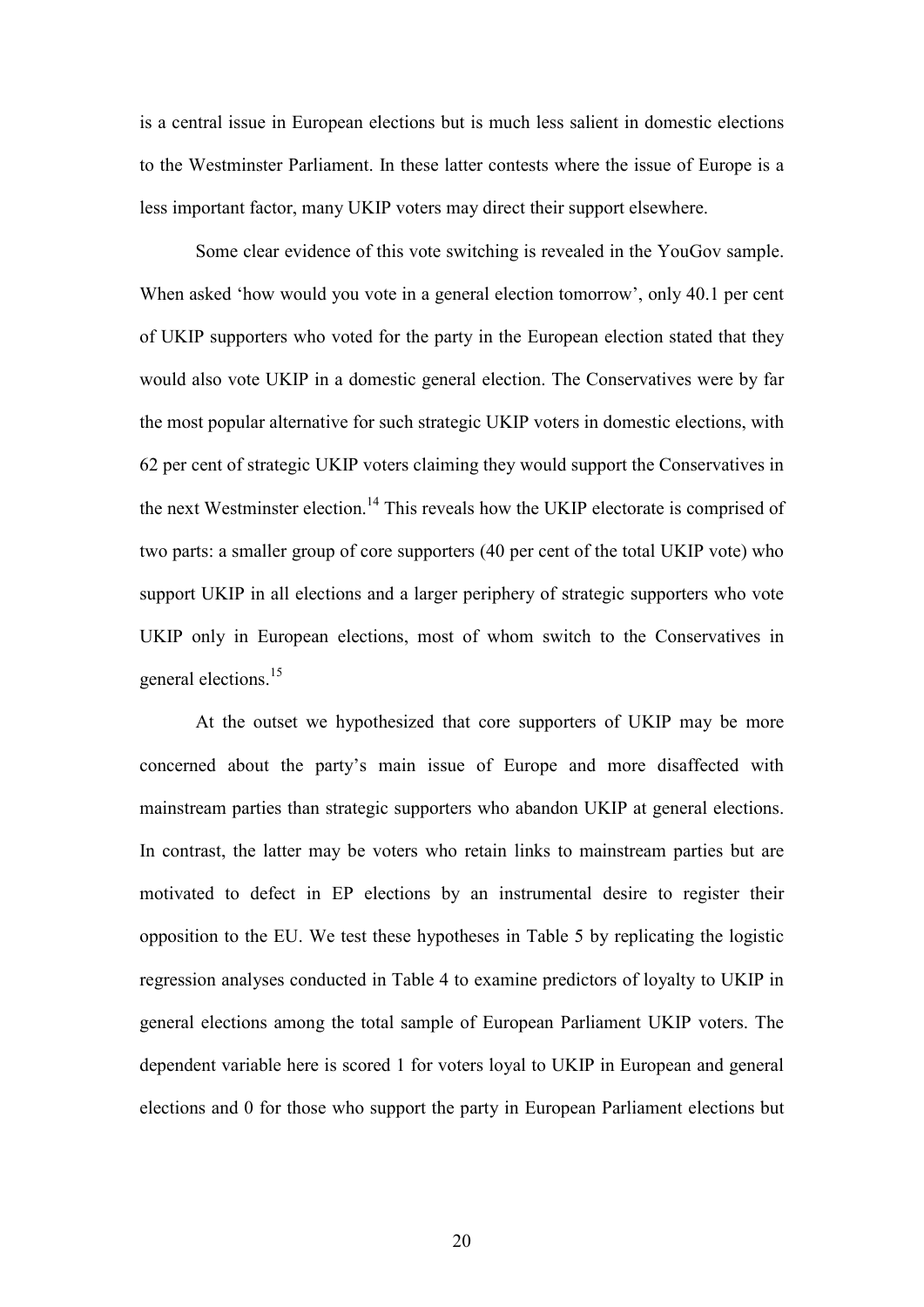switch to another party in general elections. The models replicate those presented in Table 4, but the racism model is dropped as it has no significant effect in this case.

#### **Insert Table 5 about here**

The results confirm our expectation that these two types of UKIP voters are quite distinct, both in terms of their demographics and attitudes. The social background model reveals that core UKIP supporters are relatively more likely to be working class, to report difficulty living comfortably on their current income, and to report growing up in a Labour household than those who switch their votes at general elections. Core supporters are also slightly less likely than strategic supporters to read anti-immigrant papers, however both groups are much more likely than the broader sample to read such papers.<sup>16</sup> These demographic differences suggest a core support for UKIP which is more akin to the support base for the BNP: economically struggling working class voters from traditional Labour backgrounds.

In Model 2 we add Euroscepticism and find little evidence that more intense levels of Euroscepticism produce stronger loyalty to UKIP: core supporters are only slightly more Eurosceptic than strategic supporters and this effect becomes insignificant once other attitudes are controlled for in Model 3. This latter model reveals that the distinctive motivations of core UKIP supporters are instead on the issues of populism and xenophobia. These core supporters are much more dissatisfied with the mainstream political elite than strategic supporters who intend to switch their allegiance to another party, and are also more hostile to immigrants. These two types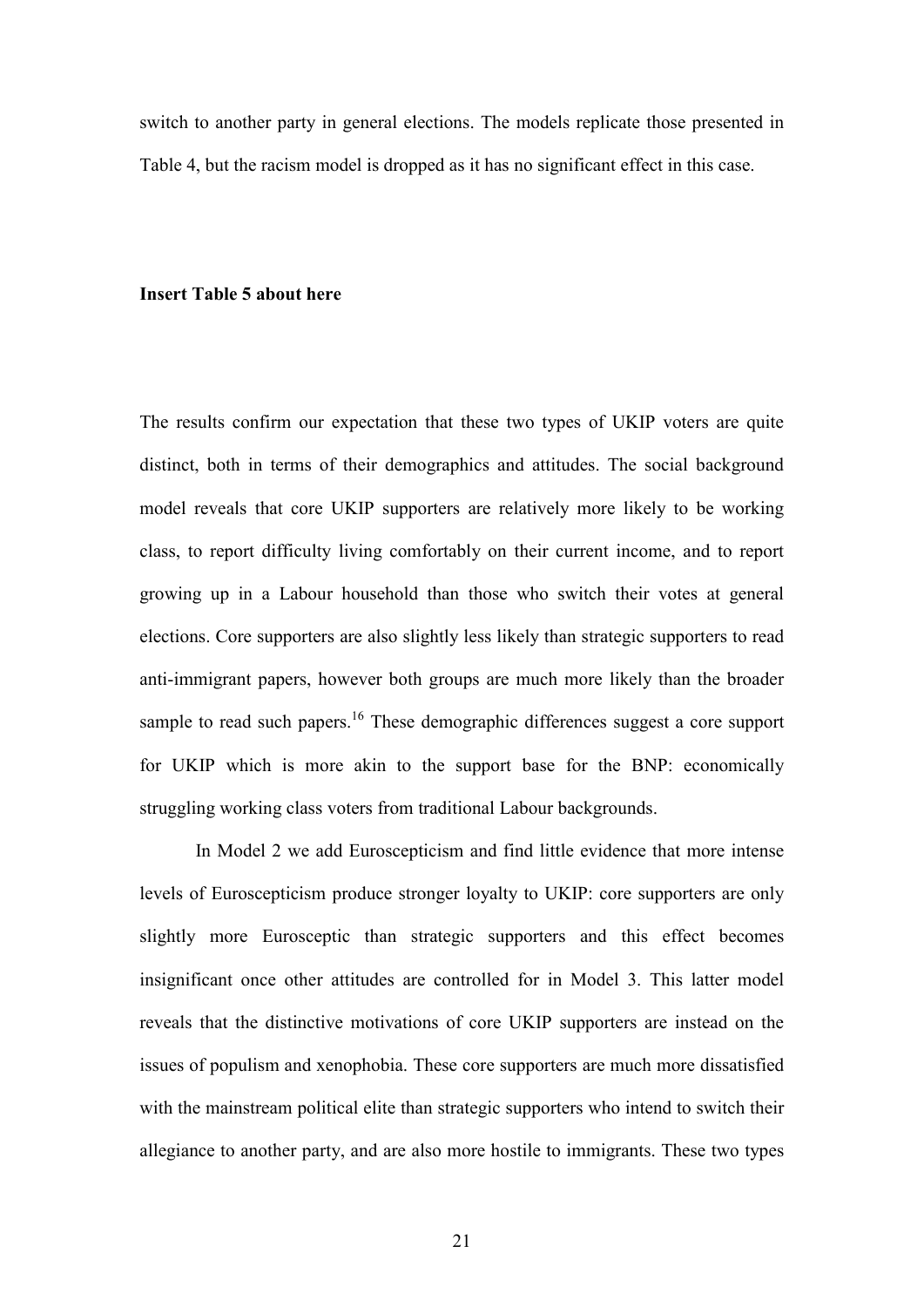of supporters are also distinguishable by their attitudes toward the two main parties: core supporters are hostile to the Conservative Party and regard it as a party that either has never represented their interests or has ceased to do so; strategic supporters express quite positive views toward the Conservatives. By contrast, core supporters have more positive feelings toward Labour; they are less likely than strategic supporters to regard the centre-left party as a party that 'never cared about people like me'.

Adding in controls for attitudes in Model 3 produces some important changes to the pattern of social background effects: age and gender both emerge as significant predictors in this model. The age effect is nonlinear and suggests that younger respondents are more likely to be core UKIP supporters than we would expect from their attitudes. This effect is concentrated among the youngest cohorts, particularly those under 35 years old. One plausible explanation for this is the decline in partisan identification among younger voters. Older UKIP voters are more likely to have an established attachment to a political party (usually the Conservatives) and at general elections this continued partisan attachment may be sufficient to induce them to return to the mainstream fold. In contrast, younger voters who are less likely to feel a strong affinity for any of the main parties will not be moved by such concerns and therefore remain loyal to their preferred minor party even in general elections

The gender difference between core and strategic UKIP should not be interpreted as suggesting that core UKIP supporters are predominantly female. In fact, both types of UKIP supporter are more likely to be male but strategic support for UKIP is much more male dominated than its core support. Only 41 per cent of strategic UKIP voters are women compared with 48 per cent of core UKIP voters. Once we control for other attitudes and background circumstances, we thus find that

22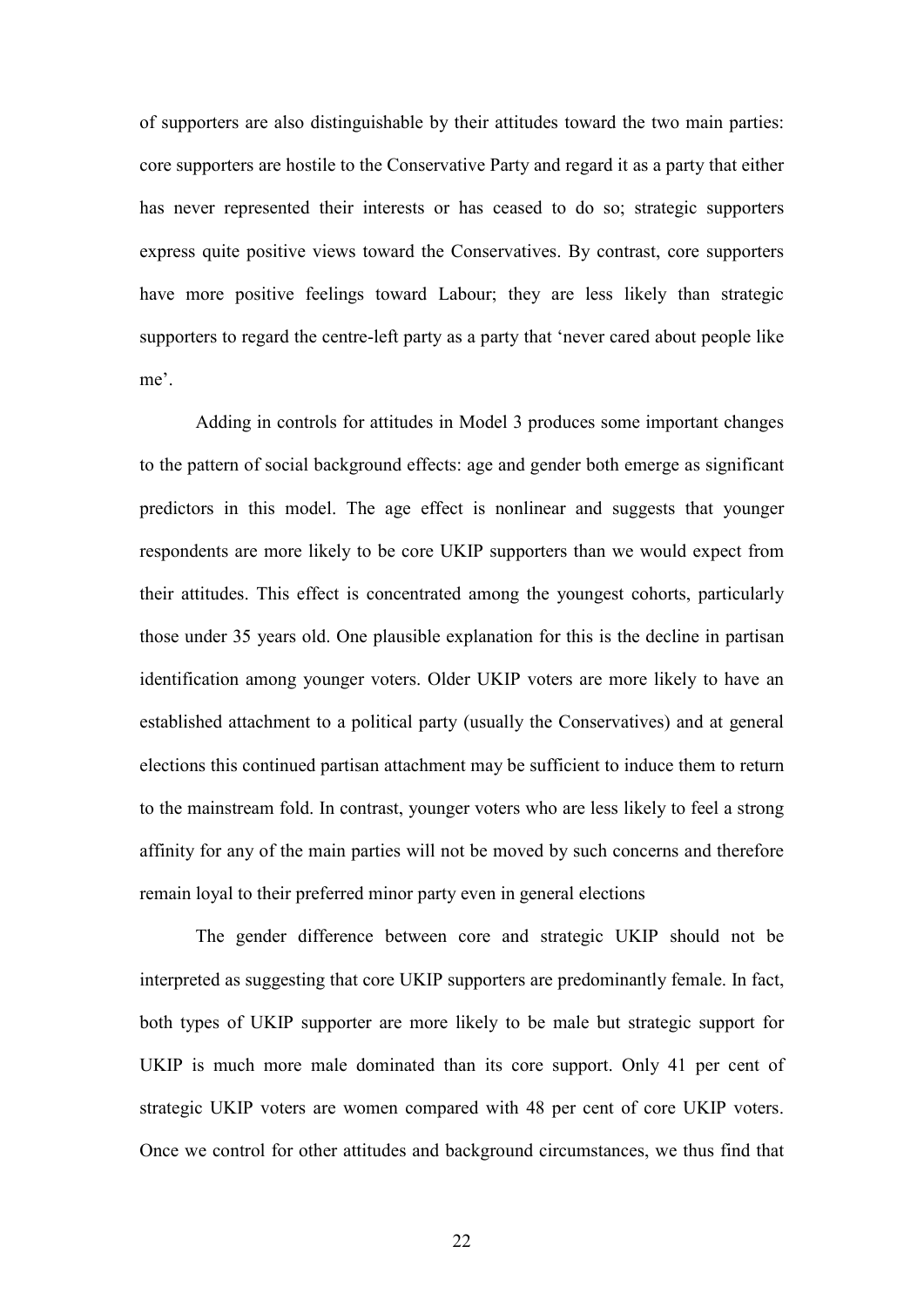men more likely to engage in strategic UKIP voting while women are more likely to remain loyal to the party. One possible explanation for this finding is that strategic defection is more common among voters with higher levels of political interest, engagement, and efficacy as it requires a high level of knowledge about the parties and their positions and the relative stakes in different election contexts. Those who believe that their strategic defection will make a difference will be more motivated to engage in this activity. Previous research has shown that men have higher levels of political knowledge, engagement and efficacy than women, which may account for this difference in behaviour (Verba, Burns and Schlozman 1997). A second possibility is that UKIP's core support base consists of women who might otherwise be attracted to the extreme right but are put off by the BNP's reputation for violence and extremism. Previous research reveals that BNP voting is a largely male phenomenon, even though the principal motivations for BNP support – racism, xenophobia and dissatisfaction with mainstream political elites – are nearly as common amongst women as amongst men (Ford, 2010).

In summary, at the 2009 European elections UKIP rallied support based on an uneasy coalition of two very different groups. The 'strategic' UKIP voter is typically an affluent middle class, middle aged Conservative-leaning man who votes instrumentally for UKIP in European Parliament elections to express hostility to the EU but retains positive feelings towards the political mainstream, and returns to the Conservative Party at general elections. By contrast, the 'core' UKIP voter is typically a younger working class man or woman who is struggling financially. Though his family background and traditional loyalties lie with Labour he is now deeply disaffected about the mainstream political establishment and alarmed about immigration. Such a profile has a lot of similarities with the profile of extreme right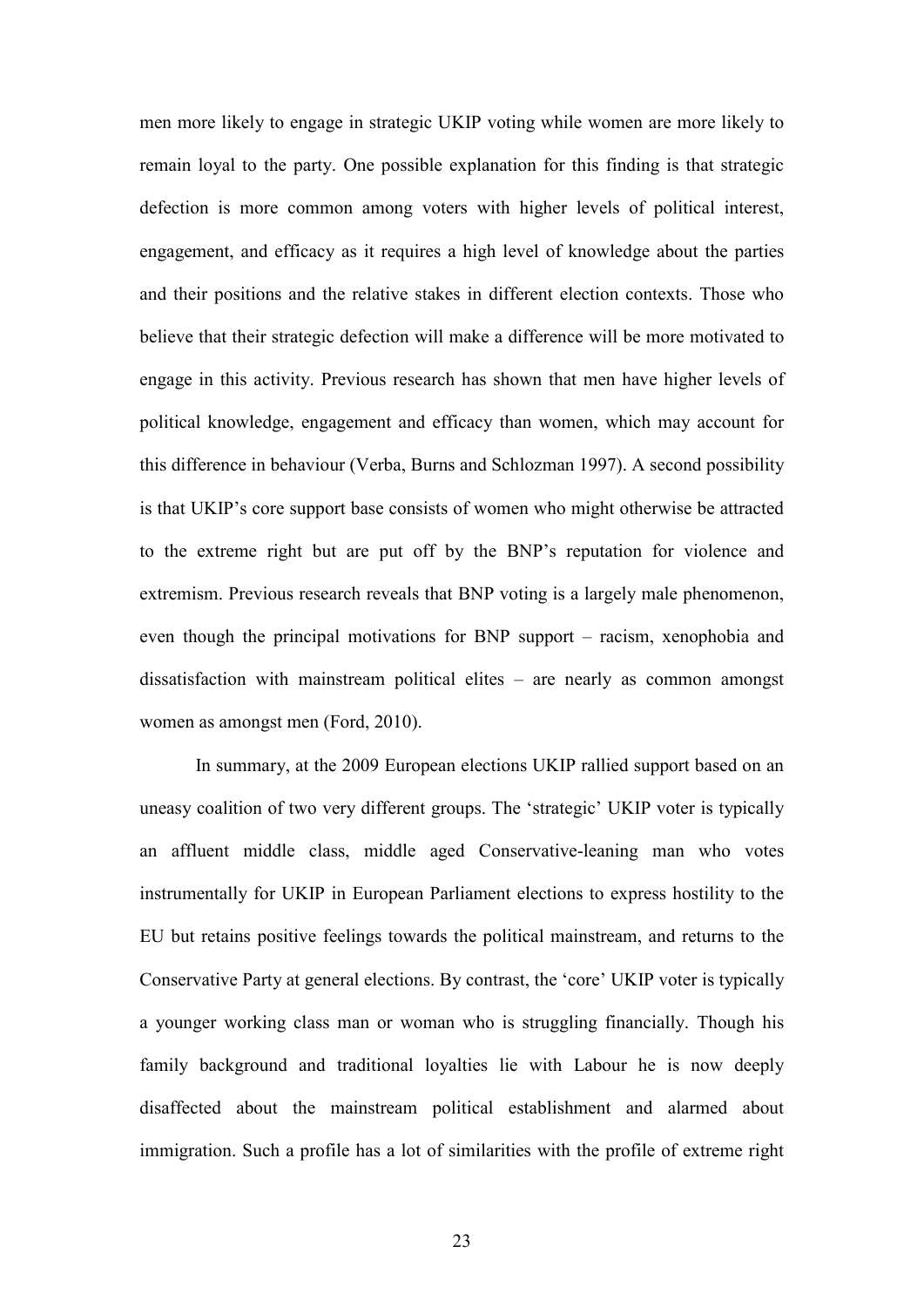BNP supporters (Cutts et al. 2011) and indeed the profile of populist radical right supporters in other European states (see Mudde 2007).

The contrasting profile of these two types of supporters is illustrated in Table 6. Core and strategic supporters of UKIP are clearly differentiated in terms of their demographics and attitudes. Core supporters share many demographic features with BNP supporters – they are more likely to be working class, to recall growing up in Labour supporting household and to report struggling to live on their current incomes. Like BNP voters they also express higher than average levels of racism, xenophobia and populist disaffection with the political mainstream, though in all these cases they are somewhat more moderate than BNP voters. Core UKIP supporters, however, are much older than BNP supporters and more likely to live in the South. Core UKIP supporters are also much more likely to be women. UKIP then is mobilizing a core support base that has a similar demographic profile and set of concerns to the electorate of the extreme right BNP. However, UKIP seems to have mobilized a broader and somewhat more moderate radical right electorate – core UKIP supporters outnumber BNP supporters two to one in our sample – including winning over significant numbers from groups, such as women and the old, who tend to shun the BNP. This evidence suggests that in domestic elections UKIP is emerging as a 'polite alternative' to the BNP that is mobilizing many of the same concerns but is free of the extremist reputation (Goodwin, 2010).

In contrast, the strategic supporter of UKIP who only supports the party in European Parliament elections is a different animal and is closer in background and attitudes to the Conservatives than the BNP; strategic supporters are more middle class, more likely to have grown up in a Conservative household and more financially secure. Though strategic supporters express higher levels of racism and xenophobia

24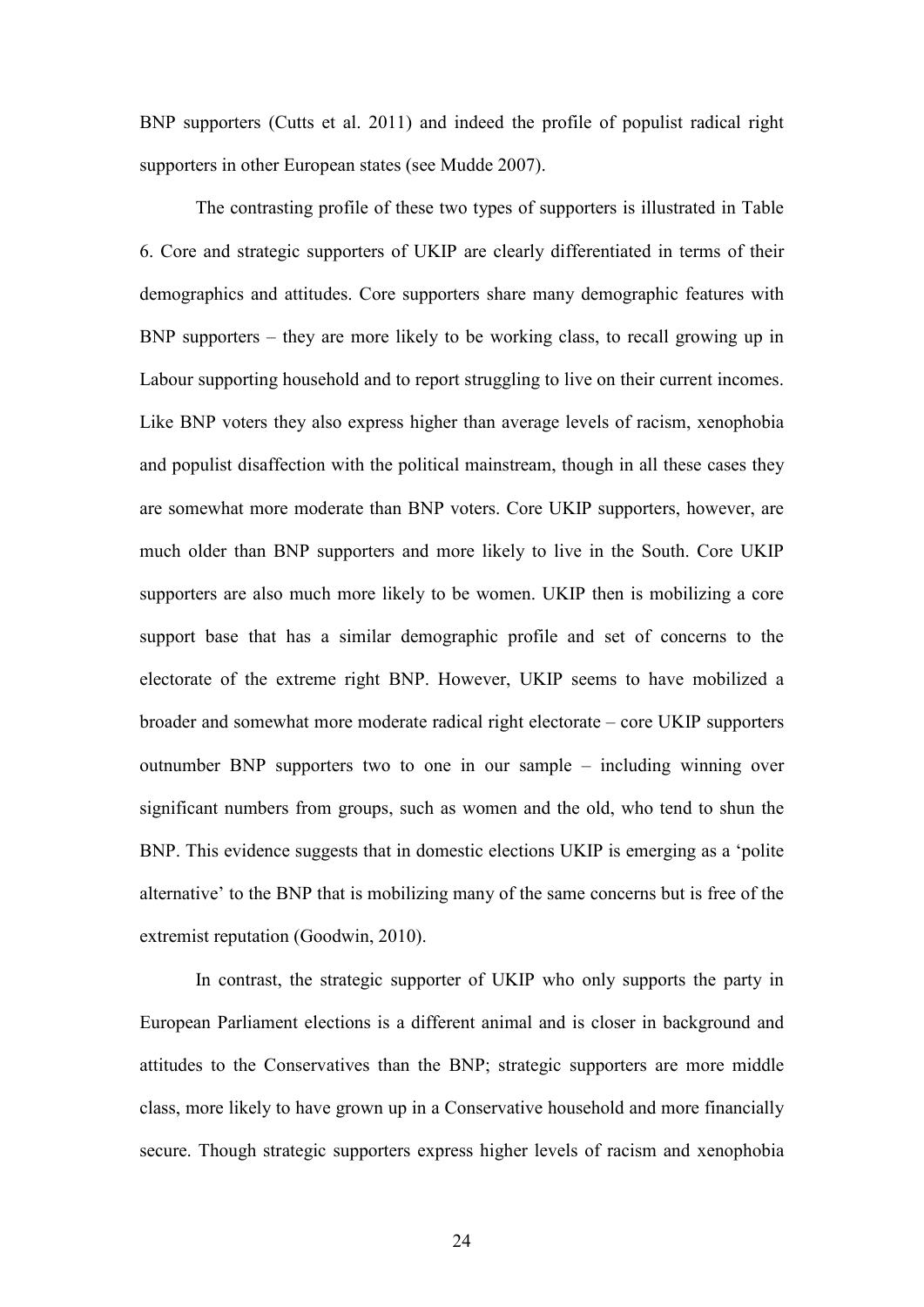than Conservative voters these levels are lower than core UKIP and BNP supporters. Strategic supporters do not, however, share in the populist rejection of mainstream parties that is expressed strongly by BNP and core UKIP supporters. Strategic UKIP voters are, unsurprisingly, much more Eurosceptic than Conservative voters. They are also older and more likely to be men. In sum, the strategic UKIP electorate appears to be a large grouping of older, right-wing Conservative men who use European Parliament elections to register their hostility to the EU.

#### **Conclusions**

At the outset of the article we put forward three distinct models to account for support for the UK Independence Party (UKIP) in a second-order European election: sociostructural, strategic and sincere voting approaches. Our analysis of the background characteristics of UKIP voters finds that the popular description of these supporters as 'angry old men' does contain an element of truth, although 'insecure old men' is a more accurate description. The UKIP vote is concentrated among men, older generations, the financially insecure and citizens who read anti-immigrant and Eurosceptic newspapers. With regard to the attitudinal drivers of UKIP support, Euroscepticism is by far the most important predictor of this support. The party's strong performance in elections to the European Parliament is thus more a reflection of the strength of British Euroscepticism than evidence that UKIP has successfully mobilized concerns over other social and political issues.

However, we also find evidence that other motivations are driving UKIP support. While traditional racist hostility is a less important driver of support for

25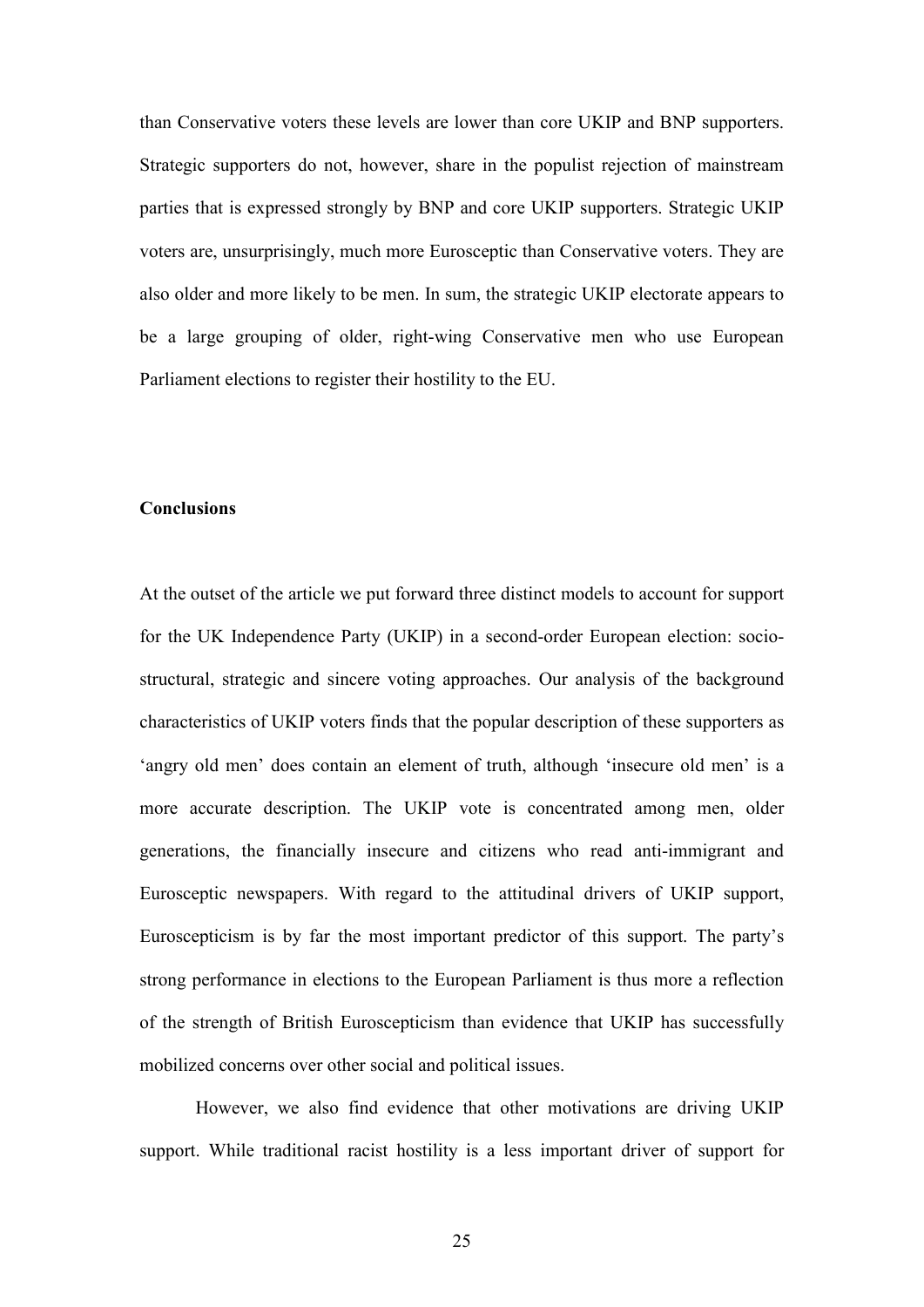UKIP than it is for the BNP, political dissatisfaction and xenophobia remain important drivers of support for the party. Importantly, it may well be that the context of the campaign, which has been shown to have a significant effect on defection rates (Hobolt et al. 2009), is playing an important role. As noted at the outset, the 'expenses scandal' dominated media coverage of the campaign and it appears likely that this event fuelled protest sentiment or abstention.

 Our data also allowed an examination of 'core' and 'strategic' UKIP voters which provides strong evidence that that the party has mobilized a coalition comprised of two relatively distinct types of supporters. Strategic support for UKIP is concentrated among more affluent middle class voters who view EP elections as an opportunity to register their dislike of the EU. Some suggest citizens may use secondorder elections in an expressive tactical manner, whereby they use their vote 'to warn their own party to mend its ways' (Heath et al. 1999: 407). We find evidence that disillusioned Conservatives are making an expressive tactical choice to vote UKIP as a means of sending a message to their main party of choice on the issue of Europe. More than half of UKIP's support in 2009 came from such strategic defectors.

By contrast, the 'core' UKIP electorate who remain loyal to the party in both first-order and second-order elections are a more economically marginal and politically disaffected group. Their social profile overlaps with that of the extreme right BNP who have also mobilised economically insecure working class men (Ford & Goodwin 2010). However, when set against their more northern and working class BNP rivals, core supporters of UKIP are older, more moderate in their views (particularly on race) more likely to be based in the more prosperous southern regions of England, and more likely to be women. In domestic politics UKIP may be consolidating support as a 'polite alternative' to the BNP, mobilising the same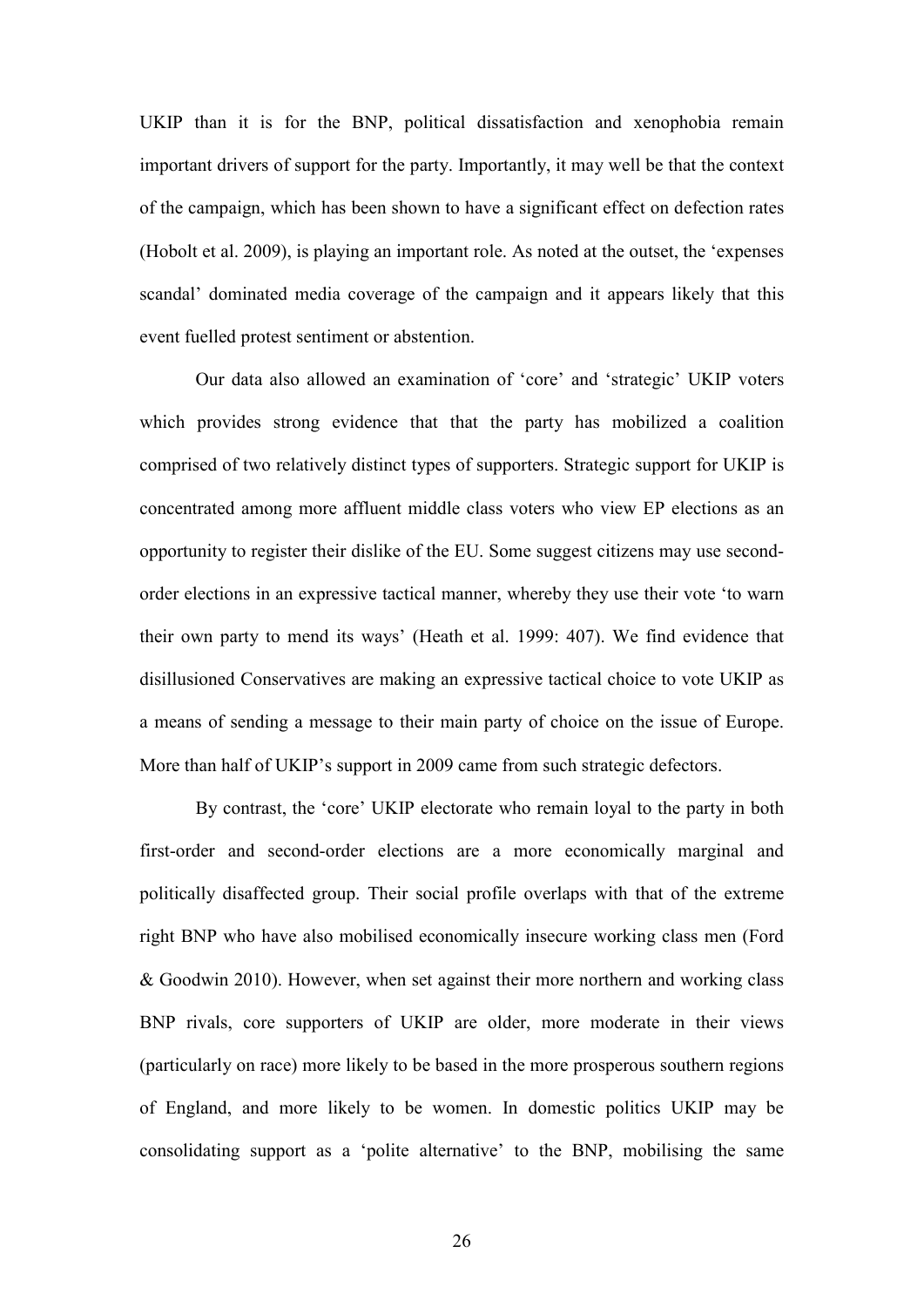concerns over immigration and disaffection with mainstream politicians. However, given that UKIP is not handicapped like the BNP by a reputation for violent extremism it can potentially mobilise a larger electorate: the core UKIP support base outnumbered BNP supporters in our sample more than two to one.

 What are the implications for UKIP and the wider arena of minor party politics? In terms of intra-party politics our evidence reveals that UKIP is based on an uneasy coalition. On one side are highly disaffected, more working class and more intolerant core UKIP supporters who, while strongly Eurosceptic, are also driven by traditional extreme right issues such as immigration and hostility to elites. On the other side are more affluent right-wing Conservative voters who defect strategically to UKIP in European Parliament elections to register their opposition to the EU. The more strident Euroscepticism of the Conservative Party under David Cameron who has withdrawn the party from the pro-integration European People's Party, appointed the strongly Eurosceptic William Hague as foreign secretary and fielded the most Eurosceptic slate of Westminster candidates in recent history suggest the centre-right has recognized the discontent among strategic UKIP supporters and is attempting to win them back. If this is correct then it suggests that strategic voting in second-order elections can indeed succeed in 'sending a message' to mainstream parties and deliver a change in policy stance. Whether changes implemented by the Conservatives will be sufficient to satisfy UKIP defectors remains to be seen, but UKIP will almost certainly find it harder to mobilize hostility to Europe under a Conservative government that is dominated by figures hostile to further European integration than it did in the past thirteen years of a Labour government which was broadly sympathetic to the EU.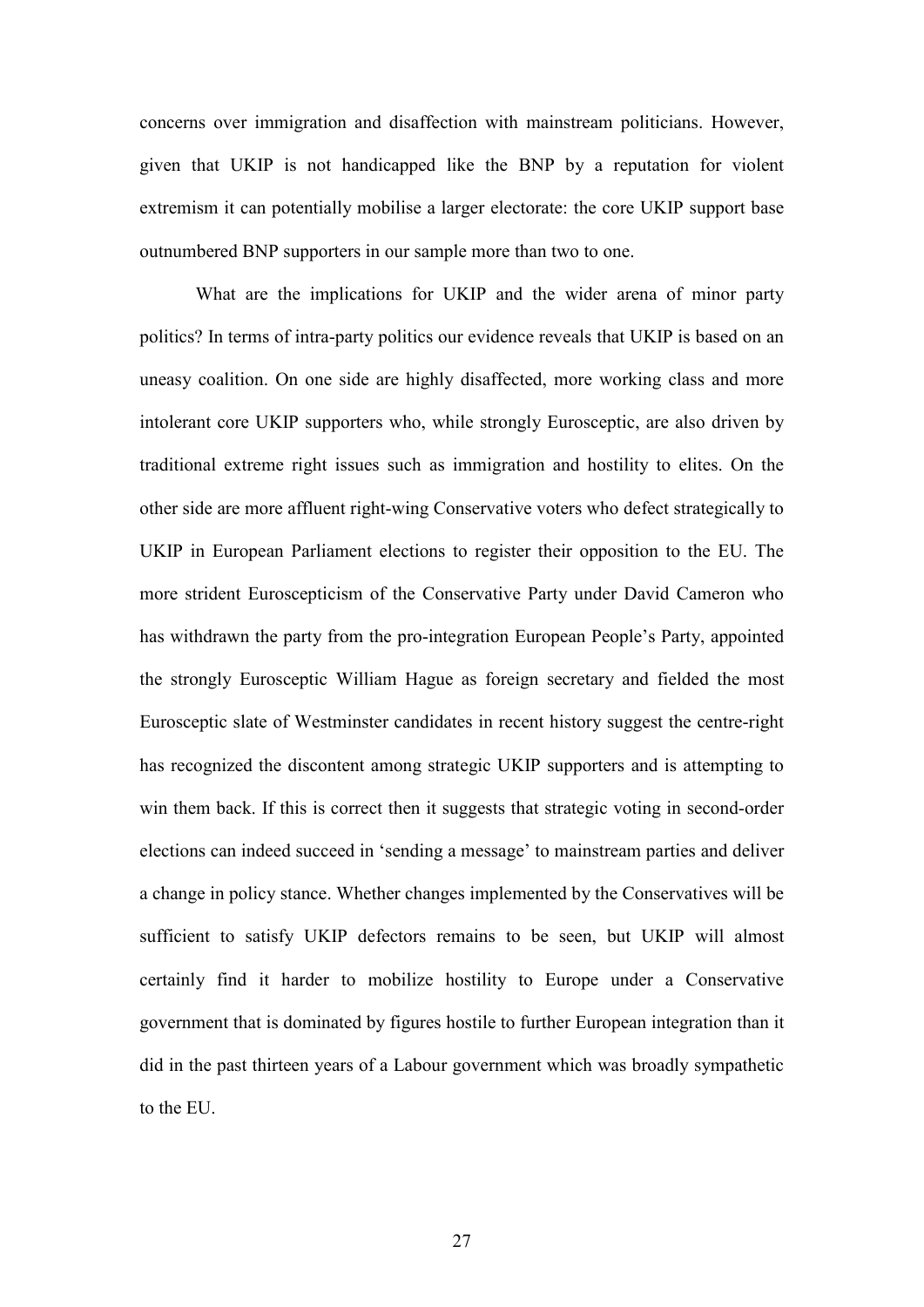However, our analysis also suggests that UKIP are likely to retain a core base of loyalists who are too deeply disaffected with mainstream politics and angry about immigration and the changes they believe it has brought to be won over by shifts in policy or a change of government. The more recent shift by UKIP toward these latter issues suggests the party is keenly aware of the potential for these more divisive issues to recruit a more stable and enduring coalition of voters. Indeed, UKIP is well positioned to recruit support from the BNP which failed to engineer a wider breakthrough at the general election in 2010 and has since been weakened by internal factionalism (Goodwin 2011; see also Ford & Goodwin 2011).<sup>17</sup> In contrast to the BNP, UKIP possesses a 'reputational shield' in that it holds its roots in a Eurosceptic tradition that is widely regarded as legitimate in British politics and hence enjoys regular access to mainstream media and political elites (Ivarsflaten 2006). In other words, our analysis provides evidence to support the earlier suggestion that UKIP may 'act as a bridge to the supporters of the main parties who identify with the policies of the BNP but who do not wish to do so directly' (John & Margetts 2009: 508). At the same time, however, if UKIP continues to put strong emphasis on divisive issues such as immigration and Islam then it risks alienating strategic supporters who are primarily motivated to defect from the Conservatives by their Euroscepticism. In the future, much will depend upon how the party manages this difficult trade-off: while much of its current European Parliament support comes from Eurosceptic but otherwise mainstream Conservative voters its best prospect for developing a lasting electoral presence under a more Eurosceptic Conservative government is to focus instead on mobilizing the angry, alienated, anti-immigrant voters who have been successfully mobilized elsewhere in Europe by the radical right, and who currently form the core of the party's support base in domestic elections.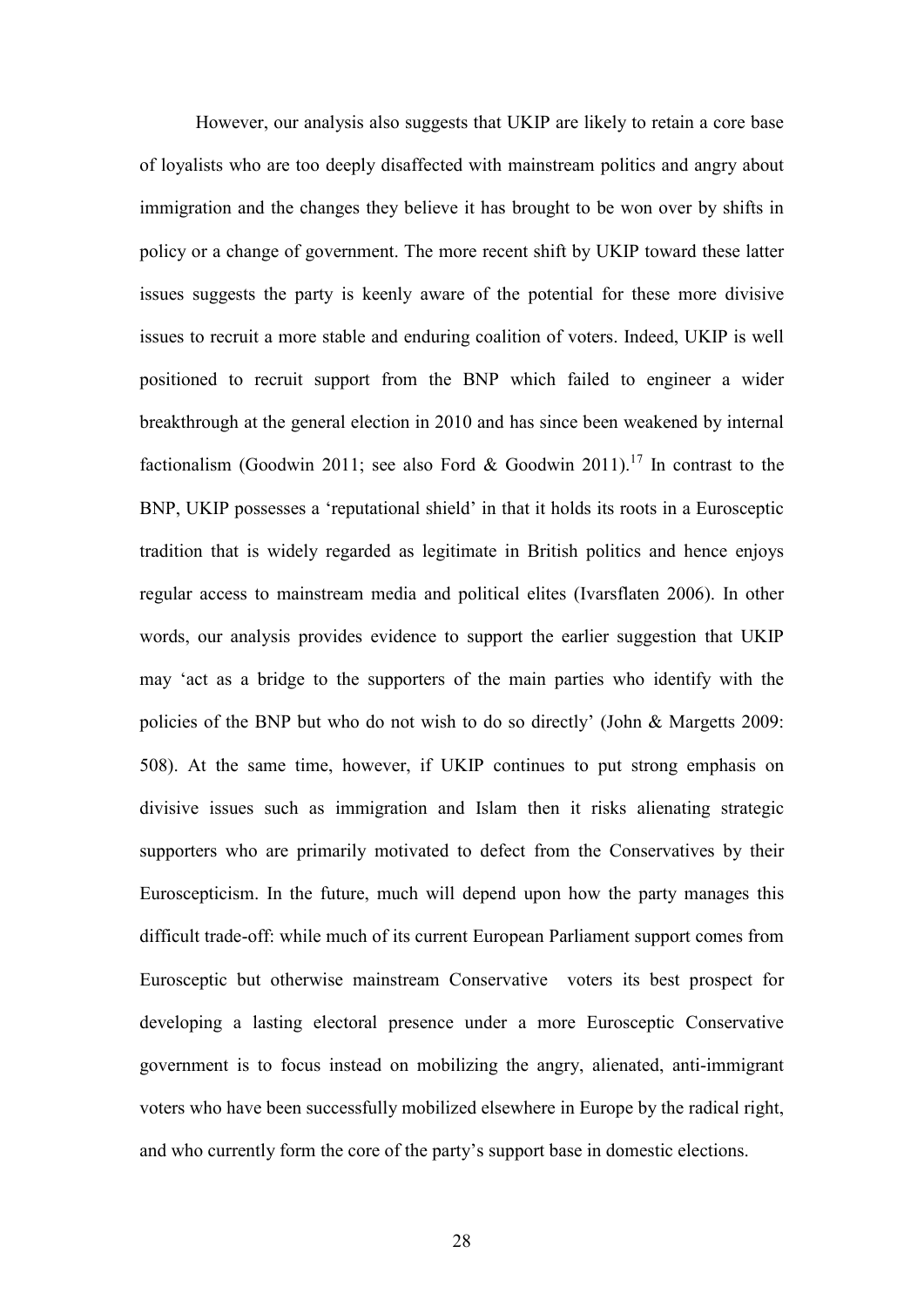# **Support for UKIP in House of Commons and European Parliament (EP) Elections**

| <b>Election</b> year   | <b>Votes received</b><br>Constituencies<br>contested* (% of total)<br>% of vote) |                     | Votes per candidate     |  |  |  |
|------------------------|----------------------------------------------------------------------------------|---------------------|-------------------------|--|--|--|
| House of               |                                                                                  |                     |                         |  |  |  |
| Commons                |                                                                                  |                     |                         |  |  |  |
| 1997                   | 103,817                                                                          | 183                 |                         |  |  |  |
|                        | (0.3)                                                                            | (28)                | 567                     |  |  |  |
| 2001                   | 375,122                                                                          | 393                 |                         |  |  |  |
|                        | (1.5)                                                                            | (60)                | 955                     |  |  |  |
| 2005                   | 605,973                                                                          | 496                 |                         |  |  |  |
|                        | (2.2)                                                                            | (77)                | 1,222                   |  |  |  |
|                        | 920,334                                                                          | 572                 |                         |  |  |  |
| 2010                   | (3.1)                                                                            | (88)                | 1,609                   |  |  |  |
| European<br>Parliament | <b>Votes received</b>                                                            | <b>Seats</b><br>won | Best region $(\% )$     |  |  |  |
| 1994                   | 150,251<br>(1.0)                                                                 | $\boldsymbol{0}$    |                         |  |  |  |
| 1999                   | 696,057 (7.0)                                                                    | 3                   | South West<br>(10.6)    |  |  |  |
| 2004                   | 2,650,768 (16.1)                                                                 | 12                  | East Midlands<br>(26.1) |  |  |  |
| 2009                   | 2,498,226 (16.5)                                                                 | 13                  | South West<br>(22.1)    |  |  |  |
|                        | *Out of a total of 659 in 1997 and 2001; 646 in 2005 and 650 in 2010             |                     |                         |  |  |  |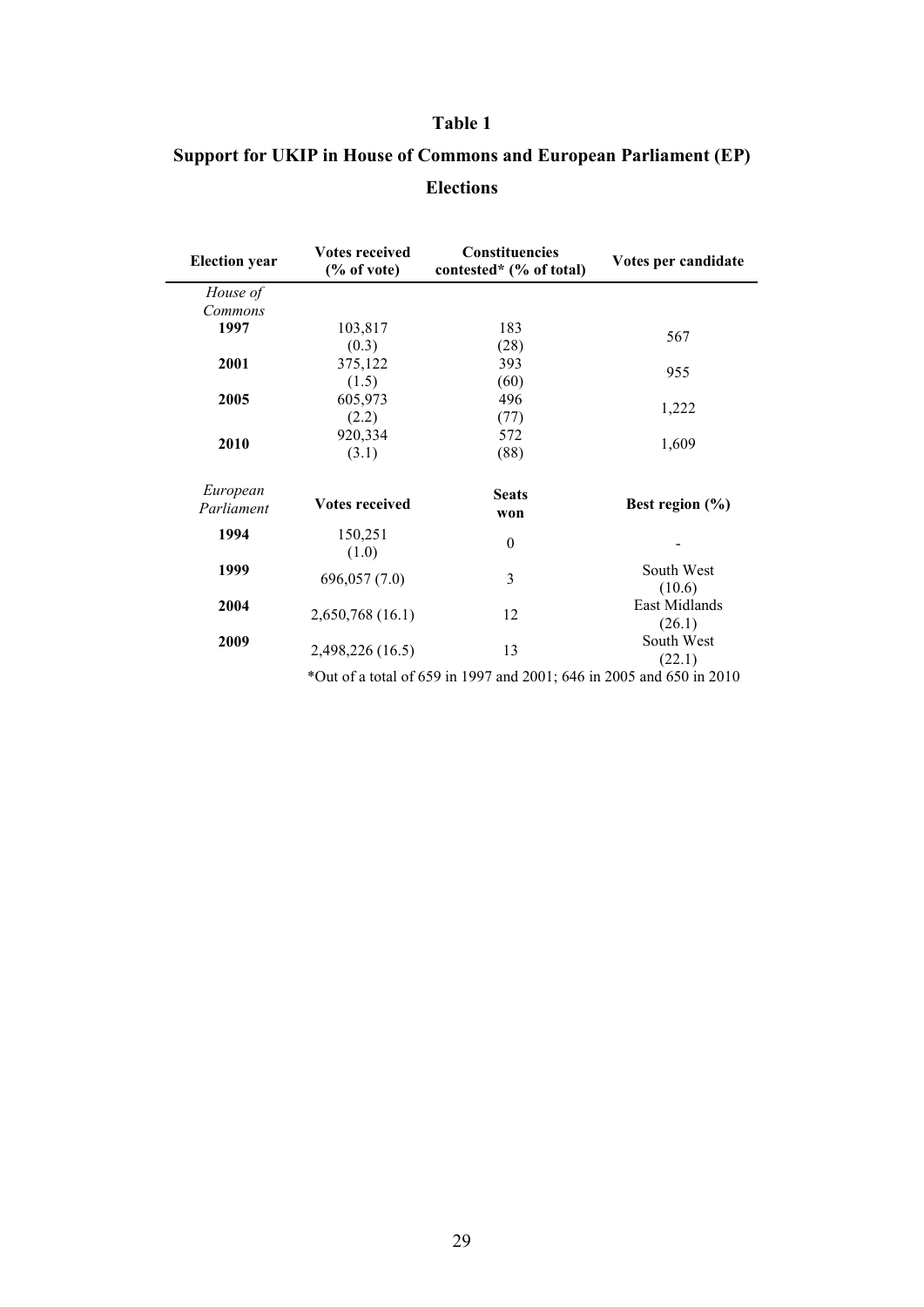# **Table 2 Social background of party supporters and non-voters in the 2009 European Parliament elections**

|                                       | <b>UKIP</b>             | <b>BNP</b>              | Cons                    | Lab  | LD             | Non-<br><b>Voters</b> | <b>Full</b><br>sample |
|---------------------------------------|-------------------------|-------------------------|-------------------------|------|----------------|-----------------------|-----------------------|
| <b>Gender</b>                         |                         |                         |                         |      |                |                       |                       |
| Male                                  | 55                      | 61                      | 45                      | 53   | 48             | 46                    | 48                    |
| Age                                   |                         |                         |                         |      |                |                       |                       |
| 18-29                                 | 10                      | 17                      | 22                      | 22   | 23             | 30                    | 21                    |
| 30-44                                 | 20                      | 30                      | 27                      | 25   | 26             | 28                    | 26                    |
| 45-59                                 | 35                      | 31                      | 28                      | 31   | 28             | 28                    | 30                    |
| 60 plus                               | 36                      | 22                      | 24                      | 23   | 23             | 15                    | 23                    |
| Region*                               |                         |                         |                         |      |                |                       |                       |
| North of England                      | 23                      | 32                      | 19                      | 32   | 24             | 27                    | 24                    |
| Midlands                              | 20                      | 22                      | 17                      | 16   | 16             | 17                    | 16                    |
| South of England                      | 39                      | 27                      | 38                      | 23   | 34             | 31                    | 33                    |
| London                                | 10                      | 12                      | 16                      | 12   | 12             | 11                    | 13                    |
| Wales                                 | $\overline{4}$          | $\overline{4}$          | $\overline{4}$          | 6    | 5              | 6                     | 5                     |
| Scotland                              | $\overline{\mathbf{3}}$ | $\overline{\mathbf{4}}$ | $\overline{\mathbf{4}}$ | 11   | $\overline{7}$ | 9                     | 9                     |
| <b>Social Class</b>                   |                         |                         |                         |      |                |                       |                       |
| Professional/Managerial               | 35                      | 23                      | 42                      | 36   | 42             | 28                    | 37                    |
| Routine Non-Manual                    | 26                      | 25                      | 28                      | 28   | 30             | 30                    | 28                    |
| Skilled Manual                        | 17                      | 23                      | 10                      | 12   | 9              | 12                    | II                    |
| Semi/Unskilled/Never worked           | 12                      | 20                      | 9                       | 14   | 10             | 18                    | 12                    |
| Other                                 | 11                      | 11                      | 11                      | 10   | 10             | 13                    | 11                    |
| <b>Political Background</b>           |                         |                         |                         |      |                |                       |                       |
| Parental Socialisation (Conservative) | 32                      | 25                      | 47                      | 11   | 23             | 21                    | 27                    |
| Parental Socialisation (Labour)       | 42                      | 47                      | 25                      | 66   | 38             | 41                    | 41                    |
| Read Anti-Immigrant Papers            | 49                      | 49                      | 51                      | 22   | 26             | 38                    | 36                    |
| <b>Economic Expectations</b>          |                         |                         |                         |      |                |                       |                       |
| Fear of losing job in next 12 months  | 45                      | 49                      | 42                      | 36   | 38             | 42                    | 40                    |
| Not enough money to live comfortably  | 59                      | 74                      | 50                      | 42   | 47             | 57                    | 52                    |
| Resp Finances worsen in next 12 mths  | 55                      | 53                      | 42                      | 28   | 37             | 42                    | 41                    |
| $N$ (unweighted)                      | 4306                    | 985                     | 6176                    | 4546 | 4289           | 3099                  |                       |

All figures are weighted percentages. Bold figures are significantly different from the overall sample mean ( $p<0.05$ ).

\*North of England: North East, North West and Yorkshire and Humberside; Midlands: West Midlands and East Midlands;

South of England: Eastern, South East, South West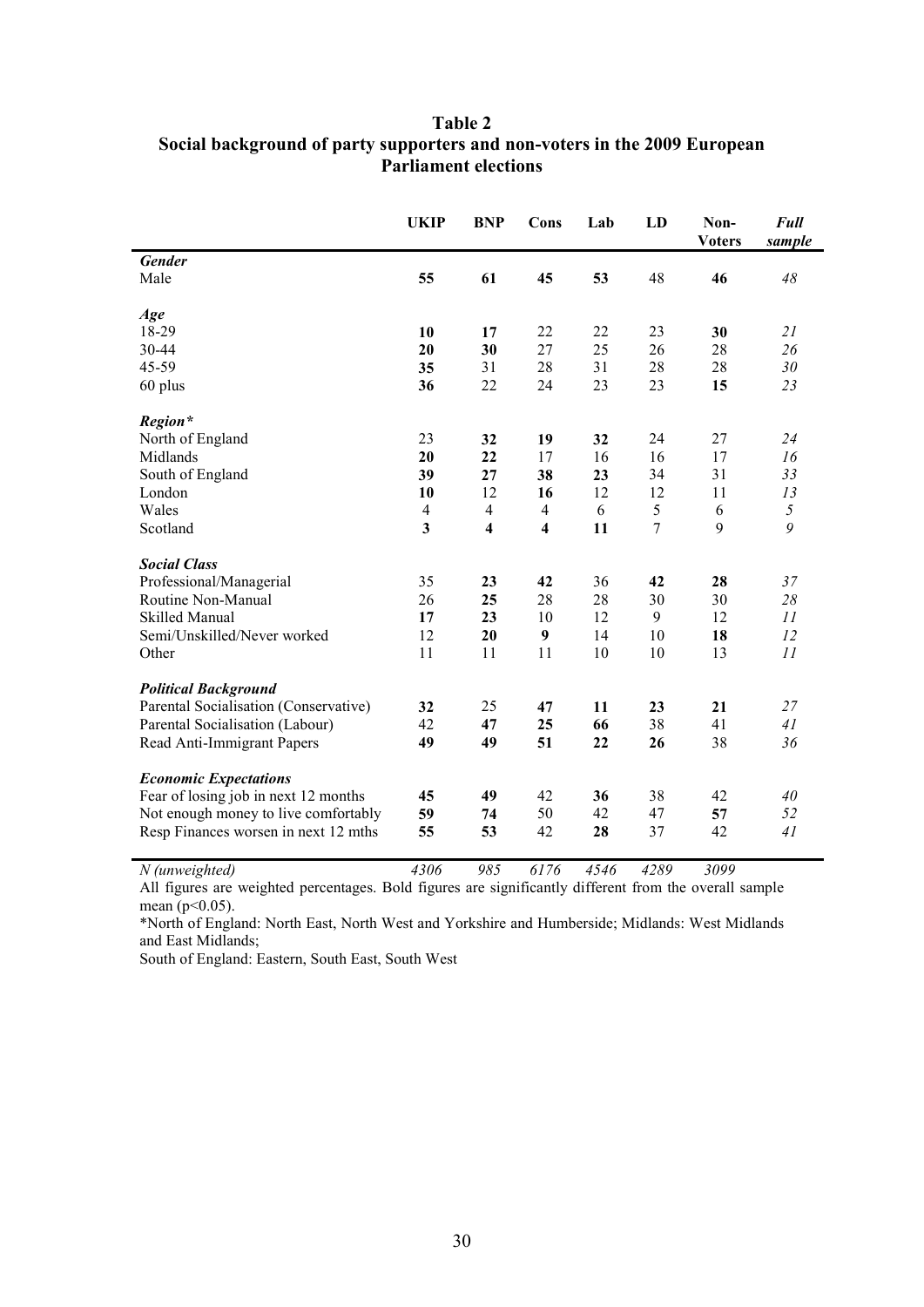# **Table 3 Attitudes of party supporters and non-voters in the 2009 European Parliament Elections**

| Euroscepticism<br>EU promotes prosperity in Europe*<br>73<br>61<br>45<br>17<br>20<br>33<br>37<br>Britain should leave the EU<br>70<br>19<br>38<br>39<br>82<br>44<br>21 |  |
|------------------------------------------------------------------------------------------------------------------------------------------------------------------------|--|
|                                                                                                                                                                        |  |
|                                                                                                                                                                        |  |
|                                                                                                                                                                        |  |
| Populism                                                                                                                                                               |  |
| Most Politicians are personally corrupt<br>50<br>67<br>78<br>36<br>47<br>64<br>54                                                                                      |  |
| Don't trust local MP to tell the truth**<br>60<br>60<br>63<br>73<br>81<br>48<br>71                                                                                     |  |
| 46<br>No difference between the main parties<br>60<br>69<br>30<br>45<br>62<br>24                                                                                       |  |
| <b>Xenophobia</b>                                                                                                                                                      |  |
| Govt should encourage imms to leave Britain<br>27<br>27<br>72<br>43<br>31<br>19<br>16                                                                                  |  |
| Immigration not helped economy <sup>+</sup><br>32<br>49<br>48<br>72<br>82<br>32<br>56                                                                                  |  |
| Further immigration to the UK should be halted<br>61<br>87<br>68<br>46<br>43<br>65<br>94                                                                               |  |
| Councils allow imms to jump housing queue<br>59<br>57<br>77<br>87<br>64<br>43<br>43                                                                                    |  |
| Immigrants responsible for most crime<br>32<br>12<br>19<br>57<br>19<br>10<br>21                                                                                        |  |
| Disaffection about the main parties                                                                                                                                    |  |
| Cons never cared about people like me<br>29<br>43<br>70<br>46<br>36<br>2<br>36                                                                                         |  |
| Cons no longer care about people like me<br>8<br>3<br>7<br>8<br>10<br>16<br>17                                                                                         |  |
| Lab never cared about people like me<br>23<br>42<br>21<br>35<br>31<br>1<br>16                                                                                          |  |
| 46<br>19<br>54<br>42<br>45<br>Lab no longer care about people like me<br>54<br>54                                                                                      |  |
| Racism                                                                                                                                                                 |  |
| 12<br>Employers should favour white applicants<br>22<br>49<br>15<br>8<br>16<br>15                                                                                      |  |
| Black people less intelligent <sup>++</sup><br>15<br>13<br>17<br>17<br>11<br>9<br>30                                                                                   |  |
| 12<br>Non-white citizens not as British<br>13<br>8<br>7<br>14<br>18<br>44                                                                                              |  |
| <b>Islamophobia</b>                                                                                                                                                    |  |
| Islam a serious danger to Western civilization<br>79<br>49<br>37<br>31<br>44<br>64<br>44                                                                               |  |
| Homophobia                                                                                                                                                             |  |
| 28<br>Oppose civil partnerships for gay couples<br>21<br>24<br>41<br>43<br>18<br>15                                                                                    |  |

 *(unweighted) 4306 985 6176 4546 4289 3099* 

All figures are weighted percentages. Bold figures are significantly different from overall sample mean \*% Disagree or strongly disagree

\*\*% saying "do not trust much" or "do not trust at all"

+% disagreeing or strongly disagreeing with the statement "Immigration has helped Britain's economy grow faster than in would have done

 $++$  % disagreeing or strongly disagreeing with the statement "There is no difference in intelligence between the average black Briton and the average white Briton

Sample size of all voters = 29169. All figures are weighted percentages.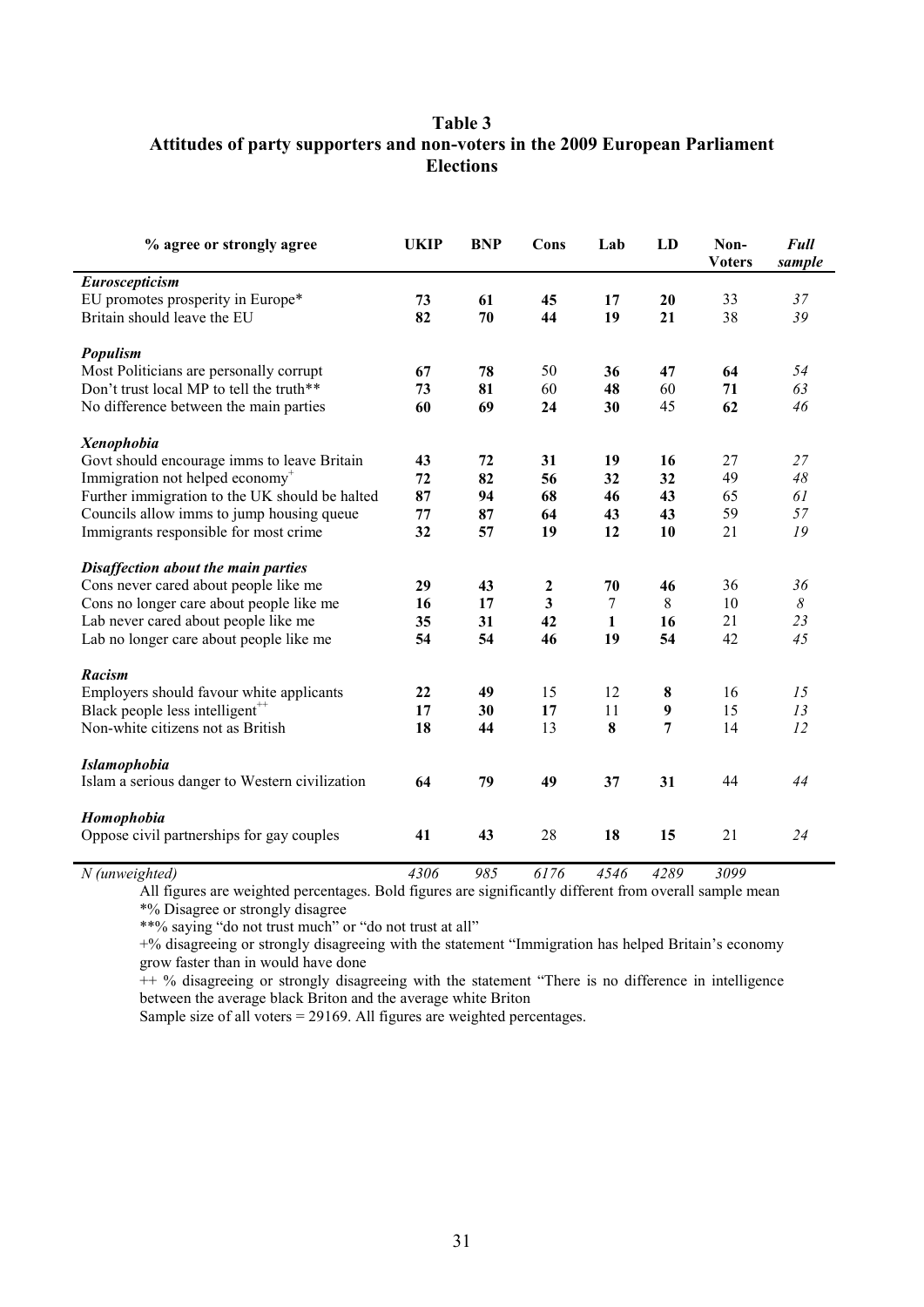# **Models of UKIP support**

|                                        | <b>Model 1: Social</b><br>background | Model 2:<br>Euroscepticism  | Model 3:<br><b>All attitudes</b> | Model 4:<br>Racism added    |
|----------------------------------------|--------------------------------------|-----------------------------|----------------------------------|-----------------------------|
|                                        |                                      |                             |                                  |                             |
| Intercept<br>Male                      | $-4.68(0.26)$<br>0.50(0.07)          | $-3.67(0.28)$<br>0.27(0.18) | $-3.94(0.31)$<br>0.41(0.05)      | $-3.94(0.31)$<br>0.42(0.05) |
| Age                                    | 0.05(0.01)                           | 0.02(0.01)                  | 0.02(0.01)                       | 0.01(0.01)                  |
| Age squared/1000                       | $-0.21(0.10)$                        | $-0.07(0.10)$               | 0.005(0.11)                      | 0.001(0.11)                 |
| <b>Region (ref: North of England)</b>  |                                      |                             |                                  |                             |
| Midlands                               | 0.19(0.06)                           | 0.20(0.07)                  | 0.20(0.07)                       | 0.20(0.07)                  |
| South of England                       | 0.19(0.05)                           | 0.18(0.06)                  | 0.20(0.06)                       | 0.19(0.06)                  |
| London                                 | $-0.15(0.07)$                        | $-0.11(0.08)$               | $-0.10(0.08)$                    | $-0.09(0.08)$               |
| Wales                                  | $-0.28(0.11)$                        | $-0.22(0.12)$               | $-0.20(0.12)$                    | $-0.22(0.12)$               |
| Scotland                               | $-1.12(0.10)$                        | $-1.02(0.11)$               | $-0.99(0.11)$                    | $-0.99(0.11)$               |
| <b>Social Class (ref: Prof/Man)</b>    |                                      |                             |                                  |                             |
| Routine Non-Manual                     | 0.06(0.05)                           | $-0.06(0.06)$               | $-0.03(0.06)$                    | $-0.03(0.06)$               |
| Skilled Manual                         | 0.30(0.07)                           | $-0.02(0.07)$               | $-0.06(0.07)$                    | $-0.06(0.07)$               |
| Semi/Unskilled/Never worked            | 0.10(0.07)                           | $-0.17(0.08)$               | $-0.19(0.09)$                    | $-0.18(0.09)$               |
| Other                                  | 0.10(0.07)                           | $-0.08(0.07)$               | $-0.07(0.08)$                    | $-0.07(0.07)$               |
| <b>Political Background</b>            |                                      |                             |                                  |                             |
| Parental Socialisation (Conservative)  | 0.17(0.05)                           | 0.07(0.06)                  | 0.01(0.06)                       | 0.02(0.06)                  |
| Parental Socialisation (Labour)        | $-0.005(0.05)$                       | $-0.04(0.06)$               | $-0.05(0.06)$                    | $-0.06(0.06)$               |
| Read Anti-Immigrant Papers             | 0.55(0.04)                           | 0.16(0.05)                  | 0.09(0.05)                       | 0.09(0.05)                  |
| <b>Economic Expectations</b>           |                                      |                             |                                  |                             |
| Fear losing job in next 12 months      | 0.08(0.04)                           | 0.06(0.05)                  | 0.01(0.05)                       | 0.01(0.05)                  |
| Can't live comfortably                 | 0.17(0.04)                           | $-0.11(0.05)$               | $-0.17(0.05)$                    | $-0.17(0.05)$               |
| Finances worsen in next 12 mths        | 0.37(0.04)                           | 0.20(0.05)                  | 0.15(0.05)                       | 0.15(0.05)                  |
| <b>Attitude scales</b>                 |                                      |                             |                                  |                             |
| Euroscepticism                         |                                      | 1.23(0.03)                  | 1.10(0.04)                       | 1.09(0.03)                  |
| Xenophobia                             |                                      |                             | 0.10(0.04)                       | 0.16(0.04)                  |
| Populism                               |                                      |                             | 0.13(0.03)                       | 0.12(0.03)                  |
| Racism                                 |                                      |                             |                                  | $-0.10(0.03)$               |
| <b>Disaffection about main parties</b> |                                      |                             |                                  |                             |
| Cons never cared                       |                                      |                             | $-0.003(0.06)$                   | $-0.007(0.06)$              |
| Cons no longer care                    |                                      |                             | 0.48(0.07)                       | 0.49(0.07)                  |
| Lab never cared                        |                                      |                             | 0.58(0.08)                       | 0.58(0.08)                  |
| Lab no longer care                     |                                      |                             | 0.67(0.08)                       | 0.66(0.08)                  |
| <b>Additional attitudes</b>            |                                      |                             |                                  |                             |
| Islam a threat                         |                                      |                             | $-0.02(0.02)$                    | $-0.03(0.02)$               |
| Oppose civil partnerships              |                                      |                             | 0.02(0.02)                       | 0.03(0.02)                  |
| Jewish/Communist conspiracy            |                                      |                             | $-0.25(0.06)$                    | $-0.22(0.06)$               |
|                                        |                                      |                             |                                  |                             |

 *32268 31595 30482 30482*  Models present results from logistic regression analyses, with multiple imputation of missing data Dependent variable: vote intention, with UKIP voters coded 1 and all other voters coded 0.

Figures in bold are statistically significant (p<0.05), standard errors in parentheses.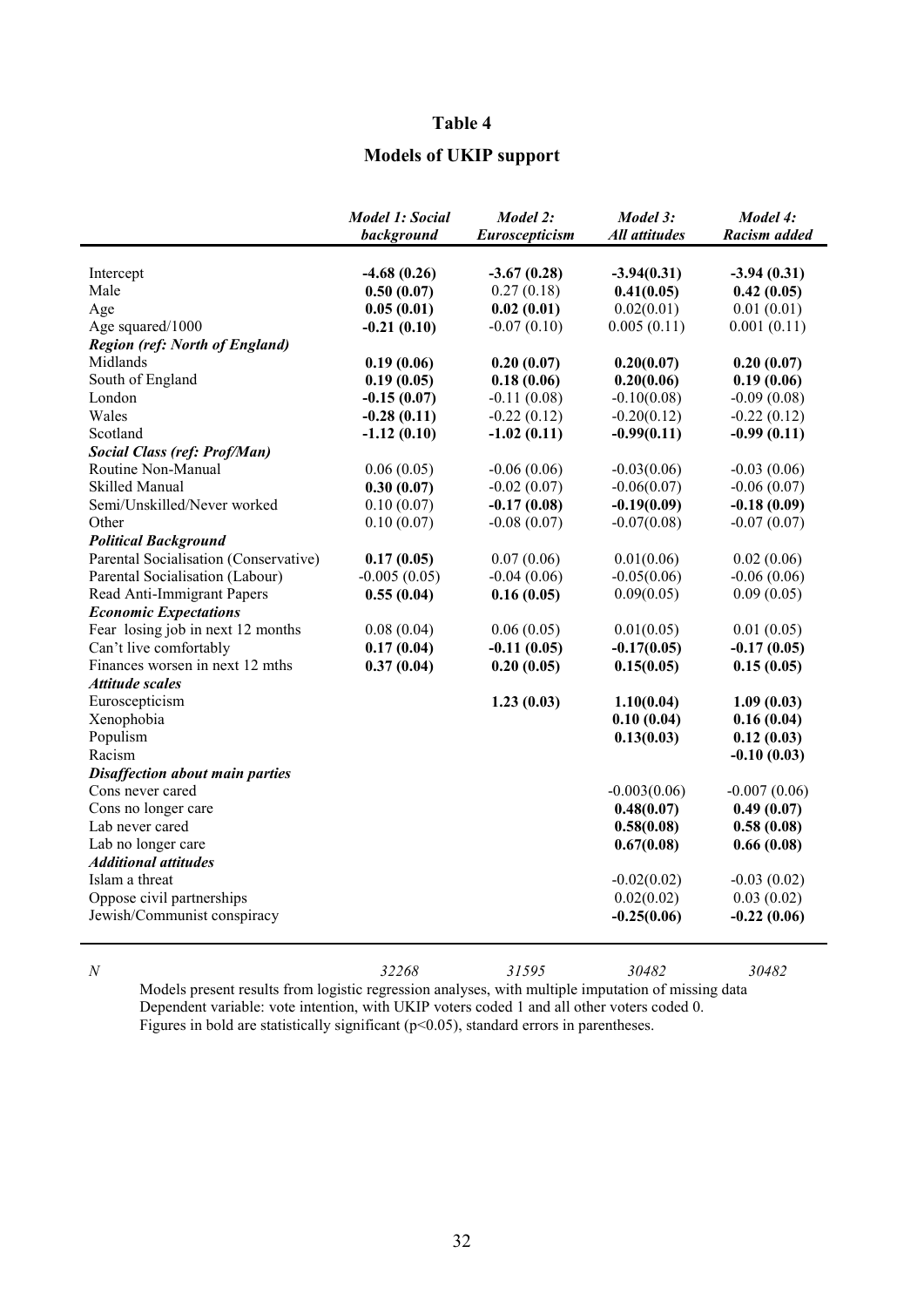# **Models of Core vs Strategic UKIP support**

|                                        | <b>Model 1: Social</b> | Model 2:       | Model 3:             |
|----------------------------------------|------------------------|----------------|----------------------|
|                                        | background             | Euroscepticism | <b>All attitudes</b> |
| Intercept                              | 0.26(0.47)             | 0.39(0.48)     | 0.71(0.57)           |
| Male                                   | $-0.28(0.31)$          | $-0.28(0.32)$  | $-0.35(0.09)$        |
| Age                                    | $-0.03(0.02)$          | $-0.04(0.02)$  | $-0.05(0.02)$        |
| Age squared/1000                       | 0.24(0.18)             | 0.30(0.18)     | 0.47(0.20)           |
| <b>Region (ref: North of England)</b>  |                        |                |                      |
| Midlands                               | 0.09(0.11)             | $-0.08(0.12)$  | $-0.05(0.12)$        |
| South of England                       | 0.002(0.09)            | $-0.01(0.09)$  | 0.11(0.10)           |
| London                                 | $-0.44(0.14)$          | $-0.44(0.14)$  | $-0.28(0.15)$        |
| Wales                                  | 0.50(0.20)             | 0.50(0.20)     | 0.53(0.20)           |
| Scotland                               | $-0.39(0.21)$          | $-0.39(0.21)$  | $-0.41(0.22)$        |
| <b>Social Class (ref: Prof/Man)</b>    |                        |                |                      |
| Routine Non-Manual                     | 0.21(0.10)             | 0.21(0.10)     | 0.08(0.10)           |
| <b>Skilled Manual</b>                  | 0.55(0.11)             | 0.54(0.11)     | 0.35(0.12)           |
| Semi/Unskilled/Never worked            | 0.62(0.13)             | 0.61(0.13)     | 0.31(0.14)           |
| Other                                  | 0.37(0.12)             | 0.37(0.12)     | 0.31(0.13)           |
| <b>Political Background</b>            |                        |                |                      |
| Parental Socialisation (Conservative)  | 0.09(0.09)             | 0.08(0.10)     | 0.18(0.10)           |
| Parental Socialisation (Labour)        | 0.47(0.09)             | 0.47(0.09)     | 0.32(0.10)           |
| Read Anti-Immigrant Papers             | $-0.19(0.07)$          | $-0.19(0.07)$  | $-0.12(0.08)$        |
| <b>Economic Expectations</b>           |                        |                |                      |
| Fear losing job in next 12 months      | 0.01(0.08)             | 0.01(0.08)     | $-0.05(0.08)$        |
| Can't live comfortably                 | 0.38(0.08)             | 0.38(0.08)     | 0.23(0.09)           |
| Finances worsen in next 12 mths        | $-0.01(0.08)$          | $-0.03(0.08)$  | $-0.11(0.09)$        |
| <b>Attitude scales</b>                 |                        |                |                      |
| Euroscepticism                         |                        | 0.11(0.05)     | 0.03(0.03)           |
| Xenophobia                             |                        |                | 0.17(0.07)           |
| Populism                               |                        |                | 0.48(0.05)           |
| <b>Disaffection about main parties</b> |                        |                |                      |
| Cons never cared                       |                        |                | 0.61(0.09)           |
| Cons no longer care                    |                        |                | 0.62(0.11)           |
| Lab never cared                        |                        |                | $-0.46(0.15)$        |
| Lab no longer care                     |                        |                | $-0.10(0.14)$        |
| <b>Additional attitudes</b>            |                        |                |                      |
| Islam a threat                         |                        |                | $-0.04(0.04)$        |
| Oppose civil partnerships              |                        |                | $-0.02(0.03)$        |
| Jewish/Communist conspiracy            |                        |                | 0.15(0.10)           |
| Model fit (f-statistic)                | 8.1                    | 8.2            | 13.3                 |
| $\boldsymbol{N}$                       | 4601                   | 4577           | 4467                 |

Models present results from logistic regression analyses, with multiple imputation of missing data Dependent variable: "core" UKIP support (support for UKIP in both Westminster and European Parliament elections) is coded as 1, "strategic" UKIP support (support for UKIP in European Parliament elections only) is coded as 0

Figures in bold are statistically significant  $(p<0.05)$ , standard errors in parentheses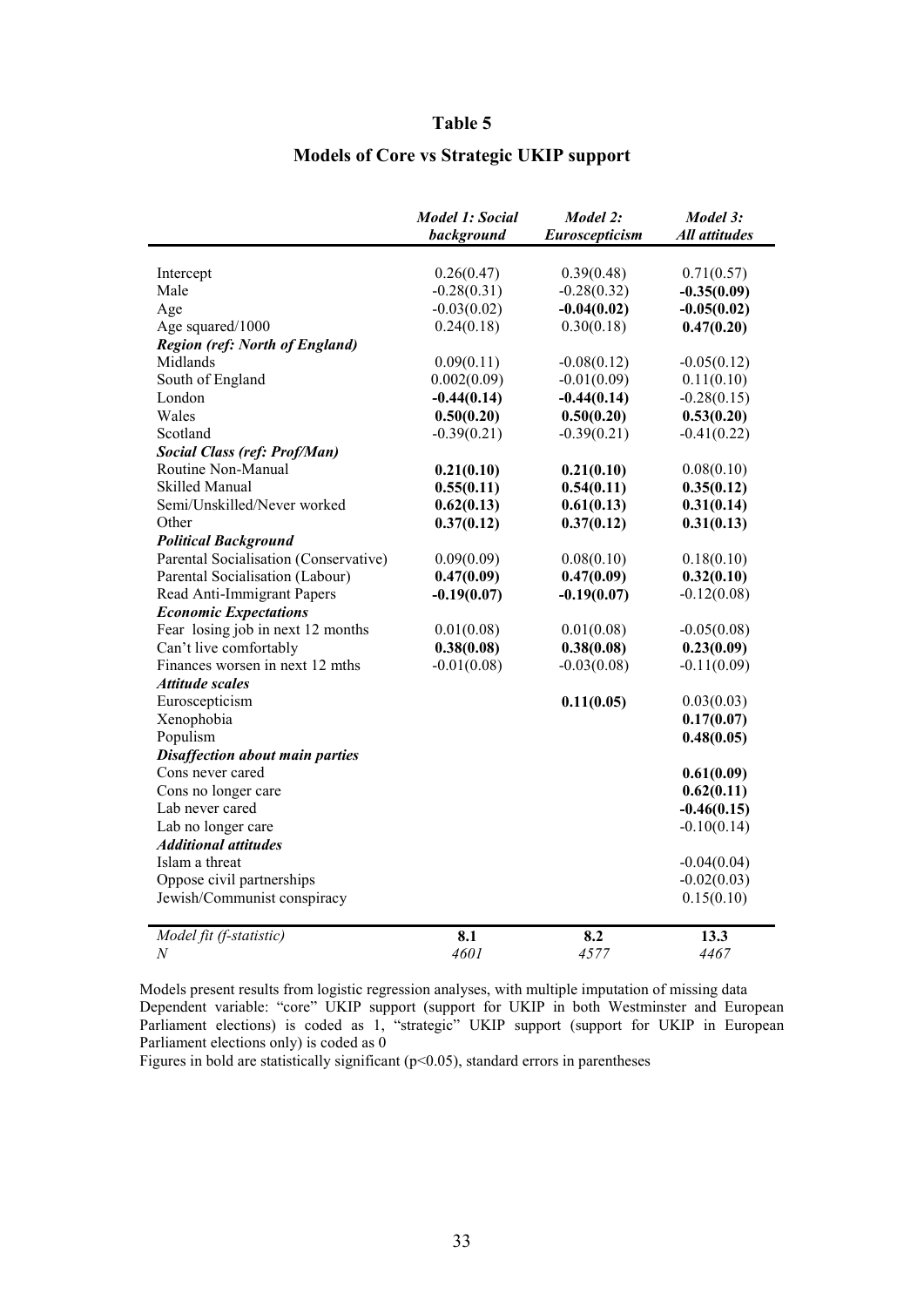# Core and strategic UKIP supporters compared with Conservative and BNP **supporters**

|                                                                      | <b>UKIP</b><br>core | <b>BNP</b>   | <b>UKIP</b><br>strat | Cons           | <b>Full</b><br>sample |
|----------------------------------------------------------------------|---------------------|--------------|----------------------|----------------|-----------------------|
| <b>Gender</b>                                                        |                     |              |                      |                |                       |
| Male                                                                 | 51                  | 61           | 57                   | 45             | 48                    |
| Age                                                                  |                     |              |                      |                |                       |
| 18-29                                                                | 11                  | 17           | 9                    | 22             | 21                    |
| 60 plus                                                              | 35                  | 22           | 37                   | 24             | 23                    |
| Region*                                                              |                     |              |                      |                |                       |
| North of England                                                     | 26                  | 32           | 23                   | 19             | 24                    |
| South of England                                                     | 39                  | 27           | 39                   | 38             | 33                    |
|                                                                      |                     |              |                      |                |                       |
| <b>Social Class</b>                                                  |                     |              |                      |                |                       |
| Professional/Managerial                                              | 28                  | 23           | 39                   | 42             | 37                    |
| Skilled/Unskilled manual/never worked                                | 34                  | 43           | 25                   | 19             | 23                    |
|                                                                      |                     |              |                      |                |                       |
| <b>Political Background</b><br>Parental Socialisation (Conservative) | 28                  | 25           | 34                   | 47             | 27                    |
| Parental Socialisation (Labour)                                      | 48                  | 47           | 38                   | 25             | 41                    |
| Read Anti-Immigrant Papers                                           | 47                  | 49           | 51                   | 51             | 36                    |
|                                                                      |                     |              |                      |                |                       |
| <b>Economic Expectations</b>                                         |                     |              |                      |                |                       |
| Not enough money to live comfortably                                 | 65                  | 74           | 54                   | 50             | 52                    |
|                                                                      |                     |              |                      |                |                       |
| Attitude scales**                                                    |                     |              |                      |                |                       |
| Euroscepticism                                                       | 0.95                | 0.77         | 0.90                 | 0.25           | $\theta$              |
| Xenophobia                                                           | 0.75                | 1.13         | 0.58                 | 0.32           | $\theta$              |
| Populism<br>Racism                                                   | 0.72                | 0.88<br>1.22 | 0.20                 | $-0.21$        | $\theta$<br>$\theta$  |
|                                                                      | 0.50                |              | 0.35                 | 0.19           |                       |
| <b>Disaffection about main parties</b>                               |                     |              |                      |                |                       |
| Conservatives never cared                                            | 39                  | 43           | 22                   | $\overline{2}$ | 36                    |
| Labour never cared                                                   | 28                  | 31           | 38                   | 42             | 23                    |
|                                                                      |                     |              |                      |                |                       |

 *(unweighted) 2023 985 2578 6176 32,268*  All figures are weighted percentages, except attitude scales which are weighted means. Bold figures are significantly different from the overall sample mean (p<0.05).

\*North of England: North East, North West and Yorkshire and Humberside; Midlands: West Midlands and East Midlands;

South of England: Eastern, South East, South West

\*\*Normalised scales – mean is set to 0, standard deviation to 1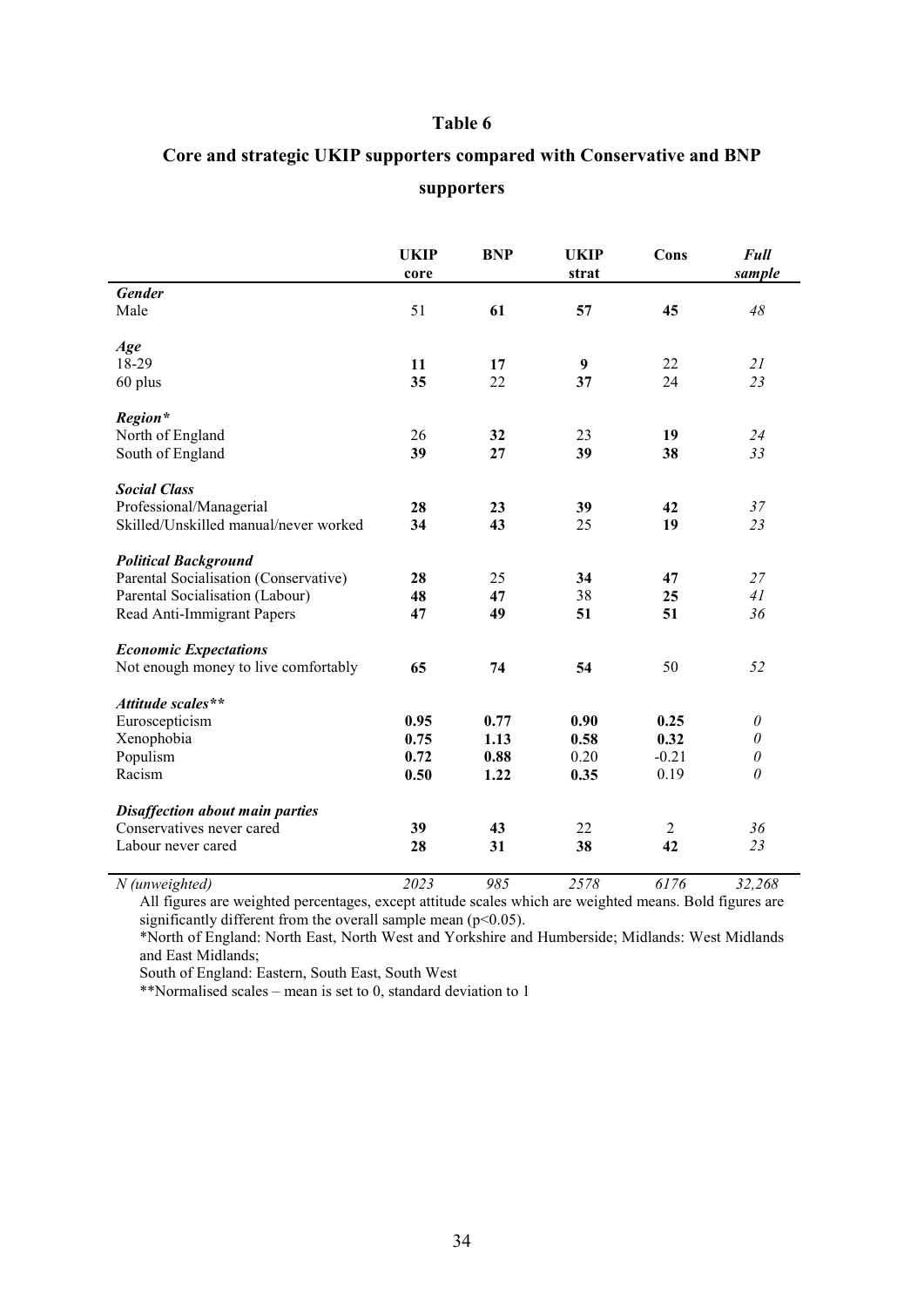**Figure 1 Estimated impact of different predictors on UKIP support** 



Figure 1 shows impact of a change from 1 standard deviation below the mean score on each of the four attitudinal factors (Euroscepticism, Xenophobia, Protest, Racism) to one standard deviation about the mean, and of changes from a zero to a 1 score on the dummy variables. The region effect shows the difference between the lowest support region (Scotland) and the highest support region (the Midlands). Other predictors are held at their means.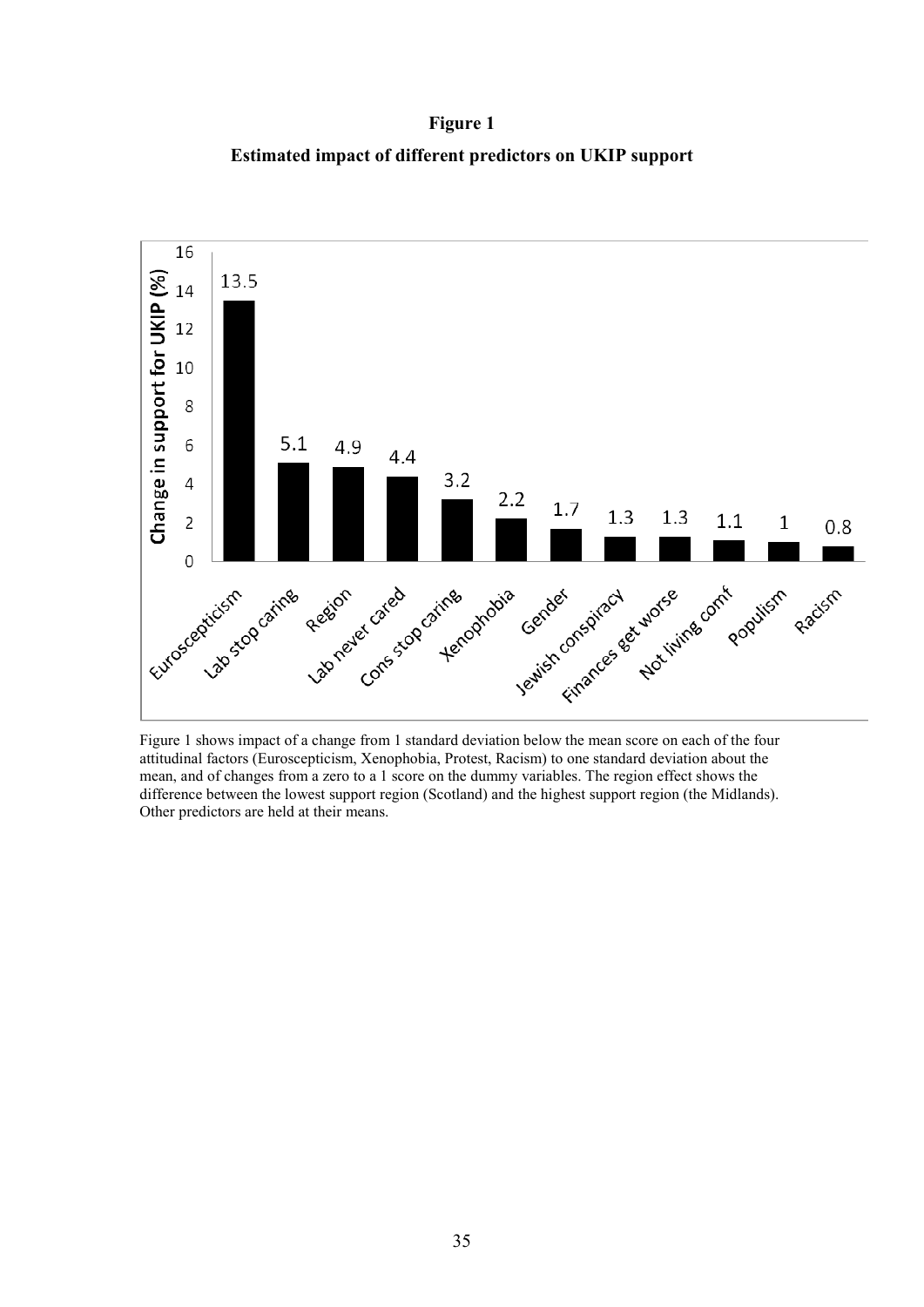# **Appendix**

#### **Table A 1**

#### **Question wordings for attitude factor questions**

#### *Xenophobia*

All further immigration to the UK should be halted Local councils normally allow immigrant families to jump the queue in allocating council homes Immigration in recent years has helped Britain's economy grow faster than it would have done Most crimes in Britain are committed by immigrants The Government should encourage immigrants and their families to leave Britain (including family members who were born in the UK)

#### *Populism*

Most British politicians are personally corrupt How much do you trust each of the following to tell the truth? Your local MP\* There is no real difference these days between Britain's three main parties

#### *Racism*

When employers recruit new workers, they should favour white applicants over non-white applicants There is no difference in intelligence between the average black Briton and the average white Briton Non-white British citizens who were born in this country are just as 'British' as white citizens born in this country

#### *Euroscepticism*

The existence of the EU promotes prosperity throughout Europe The UK should withdraw completely from the European Union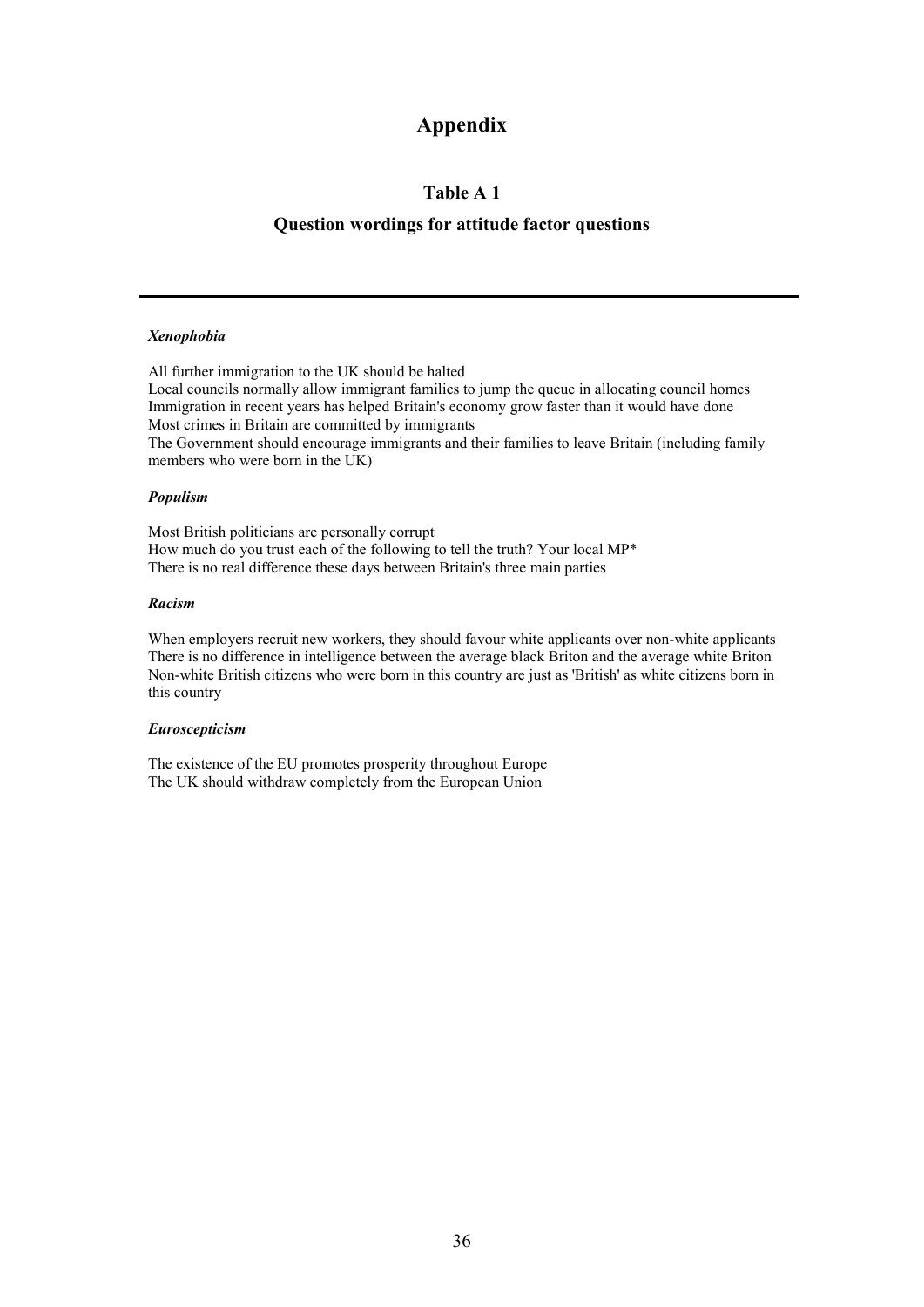# **Table A 2**

# **Factor loadings for attitude factors, confirmatory factor analysis**

|                                                     | <b>Loading on factor</b> |
|-----------------------------------------------------|--------------------------|
| <b>Xenophobia</b>                                   |                          |
| Factor eigenvalue: 3.30 (66% of variance explained) |                          |
| Immigration should be halted                        | 0.88                     |
| Immigrants jump queue for council housing           | 0.74                     |
| Immigration is good for the economy $(R)$           | 0.80                     |
| Immigrants commit most crime                        | 0.80                     |
| Govt should encourage immigrants to leave Britain   | 0.83                     |
| Populism                                            |                          |
| Factor eigenvalue: 1.60 (53% of variance explained) |                          |
| Most Politicians are personally corrupt             | 0.80                     |
| Don't trust local MP to tell the truth              | 0.75                     |
| No difference between the main parties              | 0.63                     |
| <b>Racism</b>                                       |                          |
| Factor eigenvalue: 1.90 (63% of variance explained) |                          |
| Employers should favour white applicants            | 0.80                     |
| Black people less intelligent                       | 0.77                     |
| Non-white citizens not as British                   | 0.82                     |
| Euroscepticism                                      |                          |
| Factor eigenvalue: 1.73 (86% of variance explained) |                          |
| EU promotes prosperity in Europe                    | 0.93                     |
| Britain should leave the EU                         | 0.93                     |
| Pw correlation between two Euroscepticism items     | 0.73                     |

*Note: (R) indicates reverse coding*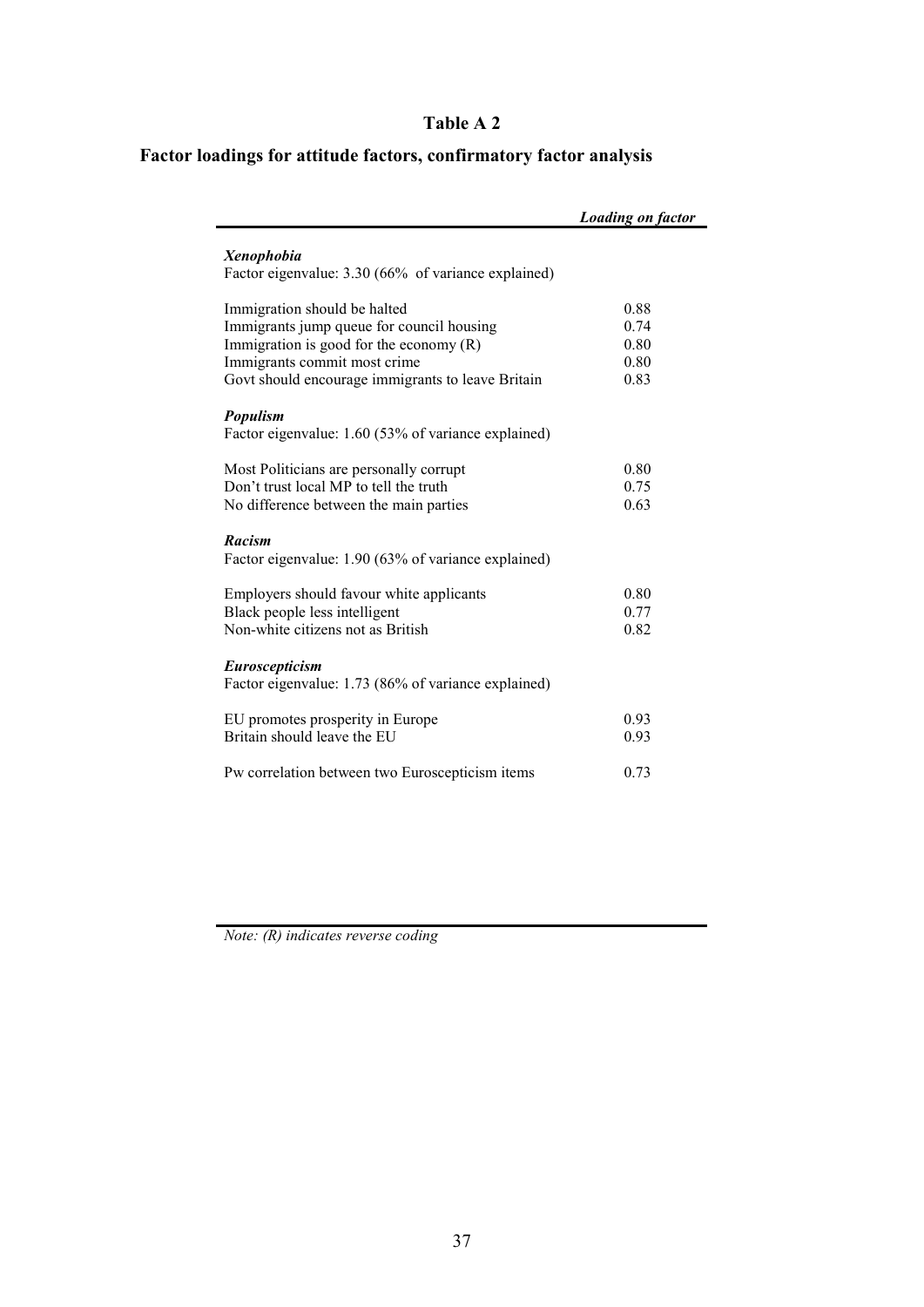# **Table A 3**

## **Pairwise correlations between the factors**

|                | Xenophobia | Racism  | Populism | Euroscepticism |
|----------------|------------|---------|----------|----------------|
| Xenophobia     | $\star$    |         |          |                |
| Racism         | 0.65       | $\star$ |          |                |
| Populism       | 0.39       | 0.20    | $\star$  |                |
| Euroscepticism | 0.54       | 0.42    | 0.33     | $\star$        |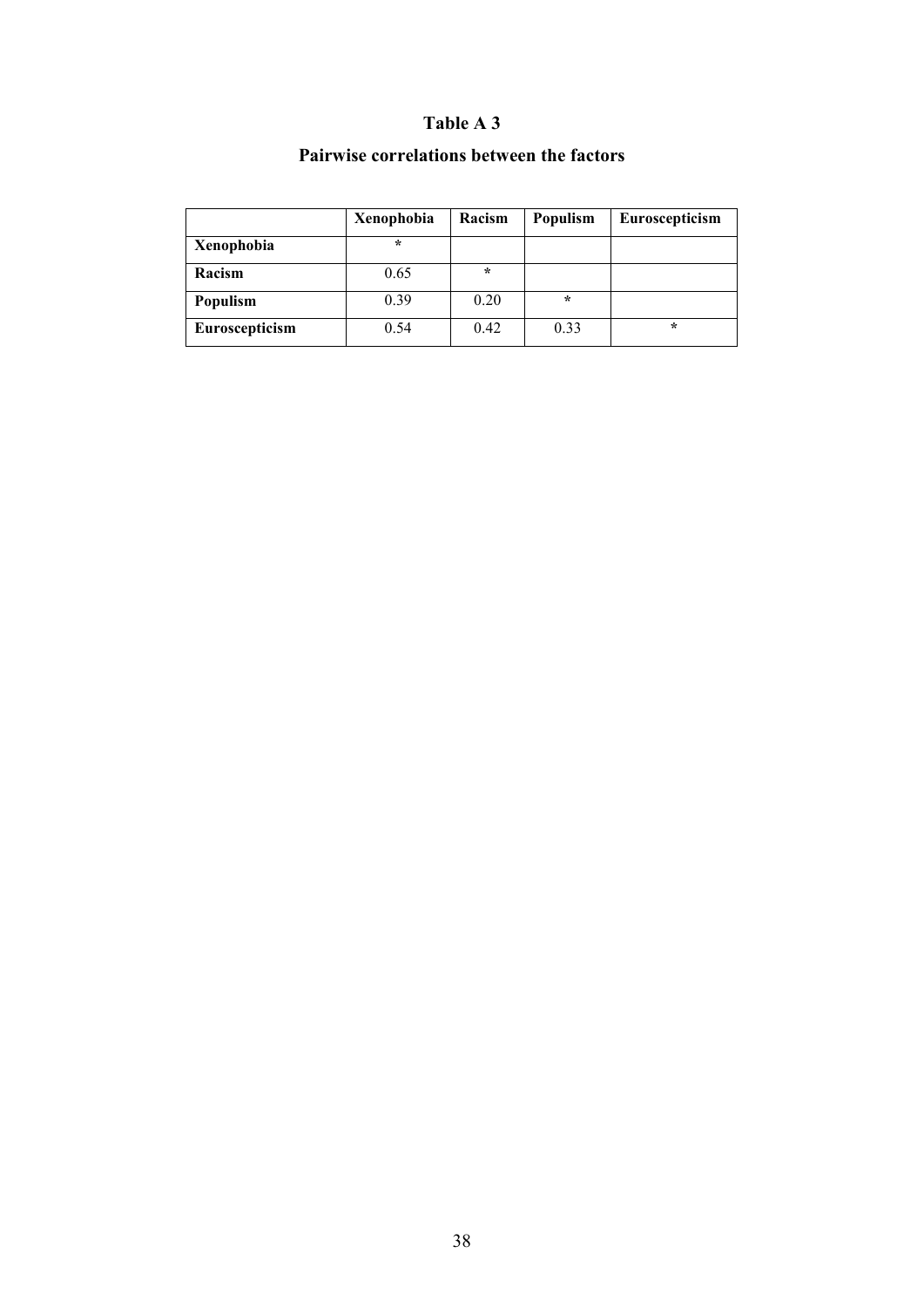### **References**

Abedi, Amir and Lundberg, Thomas Carl (2009) 'Doomed to Failure? UKIP and the Organisational Challenges Facing Right-Wing Populist Anti-Political Establishment Parties', *Parliamentary Affairs*, 62(1), 72-87

Aspinwall, Mark (2000) 'Structuring Europe: Powersharing Institutions and British Preferences on European Integration', *Political Studies*, 48, 415-442

Berelson, B., Lazarsfield, P. and McPhee, W. (1954) *Voting,* Chicago: Chicago University Press.

Borisyuk, Galina., Rallings, Colin., Thrasher, Michael and Van der Kolk, H. (2007) 'Voter Support for Minor Parties: Assessing the Social and Political Context of Voting at the 2004 European Elections in Greater London', *Party Politics*, 13(6), 669- 694

Butt, Sarah and Curtice, John (2010) 'Duty in Decline? Trends in Attitudes to Voting', in Alison Park, John Curtice, Katarina Thomson, Miranda Phillips, Elizabeth Clery and Sarah Butt, *British Social Attitudes: The 26th Report*, London: Sage

Campbell, Rosie and Harris, Gareth (2010) Why are these Men so Angry? Gender and Voting for Minor Parties. Paper presented at the 2010 Meeting of the Elections, Public Opinion and Parties (EPOP) Conference, Essex.

Clarke, Harold., Sanders, David., Stewart, Marianne and Whiteley, Paul (2009) *Performance Politics and the British Voter*, Cambridge: Cambridge University Press

Curtice, J. and M. Steed (2000) 'Appendix: An Analysis of the Results', in D. Butler and M. Westlake (eds) *British Politics and European Elections 1999*. Basingstoke: Macmillan.

Curtice, J., S. Fisher and M. Steed (2005) 'Appendix: An Analysis of the Results', in D. Butler and M. Westlake (eds) *British Politics and European Elections 2004*. Basingstoke: Palgrave Macmillan

Cutts, D., Ford, R. and Goodwin, M.J. (2011) 'Still Racist after All? The Attitudinal Drivers of Extreme Right Support in Britain in the 2009 European Elections', *European Journal of Political Research*, in press

Eatwell, R. and Goodwin, M.J. (Eds.)(2010) *The New Extremism in Twenty-First Century Britain*. London: Routledge

Evans, Geoffrey (1998) 'Euroscepticism and Conservative Electoral Support: How an Asset Became a Liability', *British Journal of Political Science* 28: 573-90

Evans, Geoffrey (1999) 'Europe: A New Electoral Cleavage?' in Geoffrey Evans and Pippa Norris (eds.) *Critical Elections: British Parties and Voters in Long-term Perspective,* London: Sage, 207-22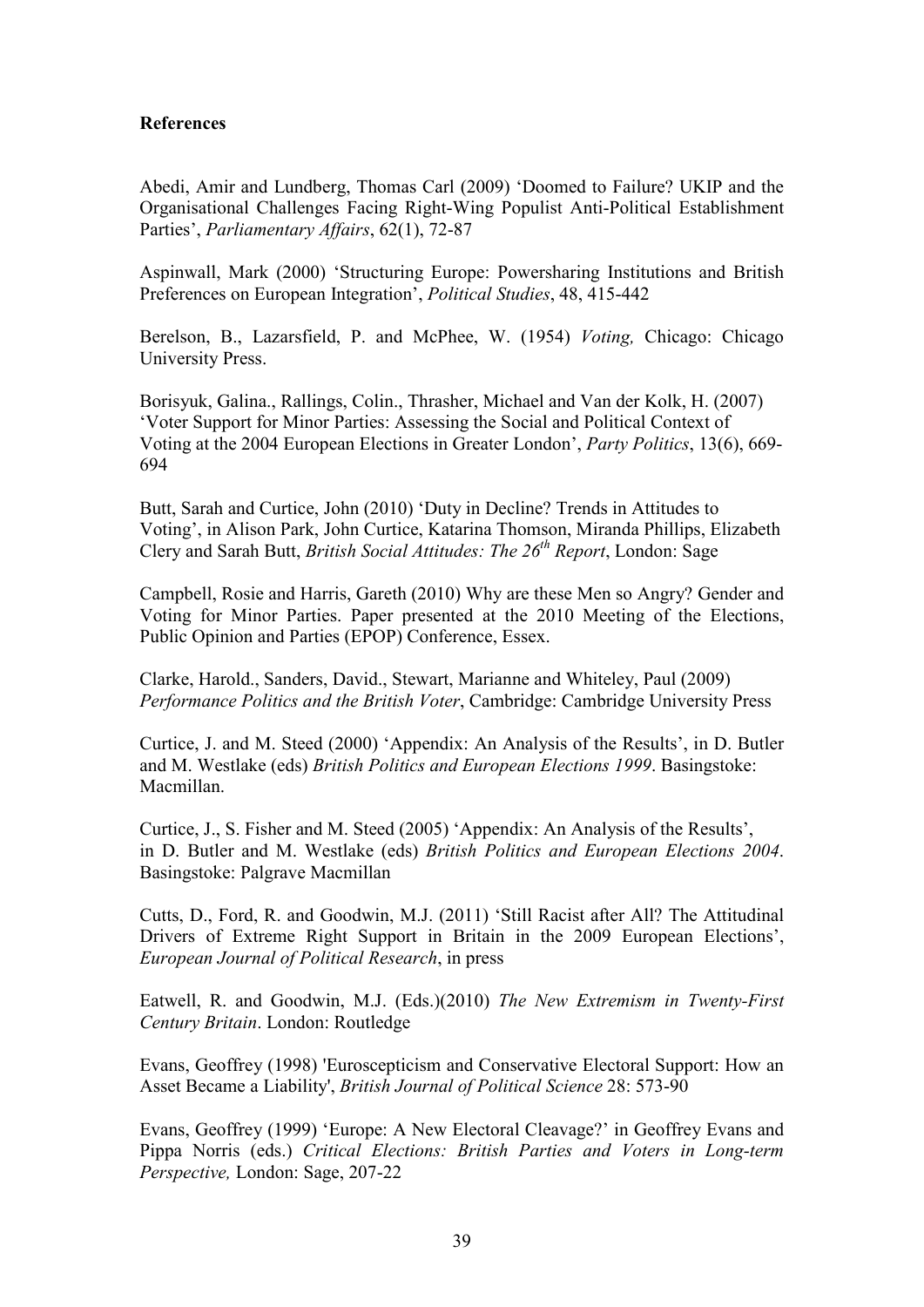Ford, Robert (2010) 'Who Might Vote for the BNP? Survey Evidence on the Electoral Potential of the Extreme Right in Britain', in R. Eatwell and M. J. Goodwin (eds), *The ew Extremism in 21st Century Britain*. London and New York: Routledge

Ford, Robert and Goodwin, Matthew J. (2010) 'Angry White Men: Individual and Contextual Predictors of Support for the British National Party', *Political Studies* 58(1), 1-25

Ford, Robert and Goodwin, Matthew J. (2011) *Voting for Extremists*, London & New York: Routledge

Forster, A. (2002). *Euroscepticism in British politics*. New York: Routledge.

Gifford, Chris (2006) 'The Rise of Post-Imperial Populism: The Case of Right-Wing Euroscepticism in Britain', *European Journal of Political Research*, 45(5): 851-869

Goodwin, Matthew J. (2010) 'In Search of the Winning Formula: Nick Griffin and the 'Modernization' of the British National Party', in Eatwell, Roger and Goodwin, Matthew J. (eds.) *The New Extremism in 21<sup>st</sup> Century Britain*, London and New York: Routledge, 169-190

Goodwin, Matthew J. (2011) *New British Fascism: Rise of the British National Party*, London and New York: Routledge

Hayton, Richard (2010) 'Towards the Mainstream? UKIP and the 2009 Elections to the European Parliament', *Politics*, 30(1), 26-35

Heath, Anthony., Jowell, Roger and Curtice, John (1985) *How Britain Votes*. Oxford: Clarendon Press.

Heath, Anthony., McLean, Ian., Taylor, Bridget. and Curtice, John (1999) 'Between First and Second Order: A Comparison of Voting Behaviour in European and Local Elections in Britain', *European Journal of Political Research* 35 (3): 389-414.

Heath, Anthony., Jowell, Roger., Taylor, Bridget and Thomson, Katarina (1998) `Euroscepticism and the Referendum Party', in David Denver, Philip Cowley, Justin Fisher and Charles Pattie (eds) *British Elections and Parties Review*, Volume 8. London: Frank Cass

Hix, Simon and Michael Marsh, 'Punishment or Protest? Understanding European Parliament Elections', *The Journal of Politics,* 69 (2007), 495-510;

Hobolt, Sarah B. and Wittrock, Jill (2009) 'The Second Order Election Model Revisited: An Experimental Test of Vote Choices in Multi-Level Elections'. Paper presented at the EPOP 2009 Annual Conference, 28-30 August, Glasgow.

Hobolt, Sarah B., Spoon, Jae-Jae and Tilley, James (2009) 'A Vote against Europe? Explaining Defection at the 1999 and 2004 European Parliament Elections', *British Journal of Political Science*, 39, 93-115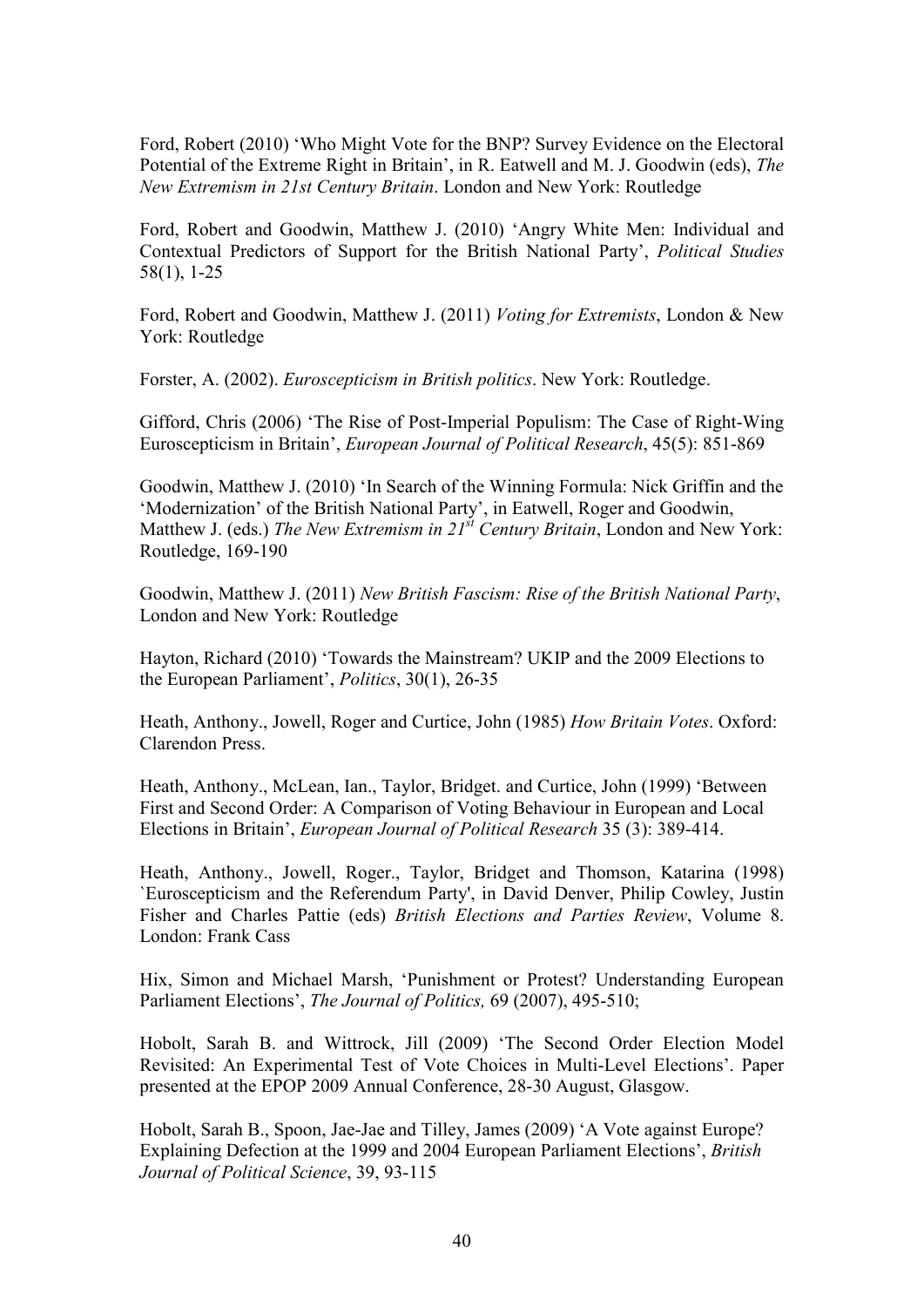Ivarsflaten, Elisabeth (2006) Reputational Shields: Why Most Anti-Immigrant Parties Failed in Western Europe, 1980-2005. Paper presented at the Annual Meeting of the American Political Science Association, Philadelphia.

John, Peter and Margetts, Helen (2009) 'The Latent Support for the Extreme Right in British Politics', *West European Politics*, 32(3), 496-513

Little, R.J.A and Rubin, D.B. (1987) *Statistical Analysis with Missing Data*, New York: J. Wiley and Sons

Lubbers, Marcel., Gijsberts, Mérove and Scheepers, Peer (2002) 'Extreme Right-Wing Voting in Western Europe', *European Journal of Political Research*, 41(3), 345-378

Lynch, Philip., Whitaker, Richard and Loomes, Gemma (2010) Exploring the Nature of Support for UKIP: The 2009 European Elections and Beyond. Paper presented at the  $60<sup>th</sup>$  Annual Conference of the Political Studies Association, Edinburgh, 29 March-1 April

Marsh, Michael and Mikhaylov, Slava (2008) 'European Parliament Elections as Second-Order National Elections: A Review of the Evidence'. Trinity College Dublin: mimeo

McLaren, Lauren and Johnson, Mark (2007) 'Resources, Group Conflict, and Symbols: Explaining Anti-Immigration Hostility in Britain', *Political Studies*, 55(4), 709-732

Mudde, Cas (2007) *Populist Radical Right Parties in Europe*. Cambridge: Cambridge University Press.

Oppenhuis, Erik., Eijk, Cees van der. and Franklin, Mark (1996) 'The Party Context: Outcomes', in C. van der Eijk and M. Franklin (eds.) *Choosing Europe? The European Electorate and National Politics in the Face of Union*, Ann Arbor: University of Michigan Press.

Reif, K. (1985) 'Ten Second-order National Elections'. In K. Reif (ed.) *Ten European Elections*: *Campaigns and Results of the 1979/81 First Direct Elections to the European Parliament.* Aldershot: *Gower.*

Reif, K.-H. and H. Schmitt (1980) 'Nine Second-Order National Elections: a Conceptual Framework for the Analysis of European Election Results', *European Journal of Political Research* 8: 3–44.

Rohrschneider, Robert, and Nick Clark (2008) 'Second-Order Elections versus First-Order Thinking: How Voters Perceive the Representation Process in a Multi-Layered System of Governance' in Cees van der Eijk and Hermann Schmitt (eds.) *Multi-level electoral systems of the European Union*, Mannheim: CONNEX.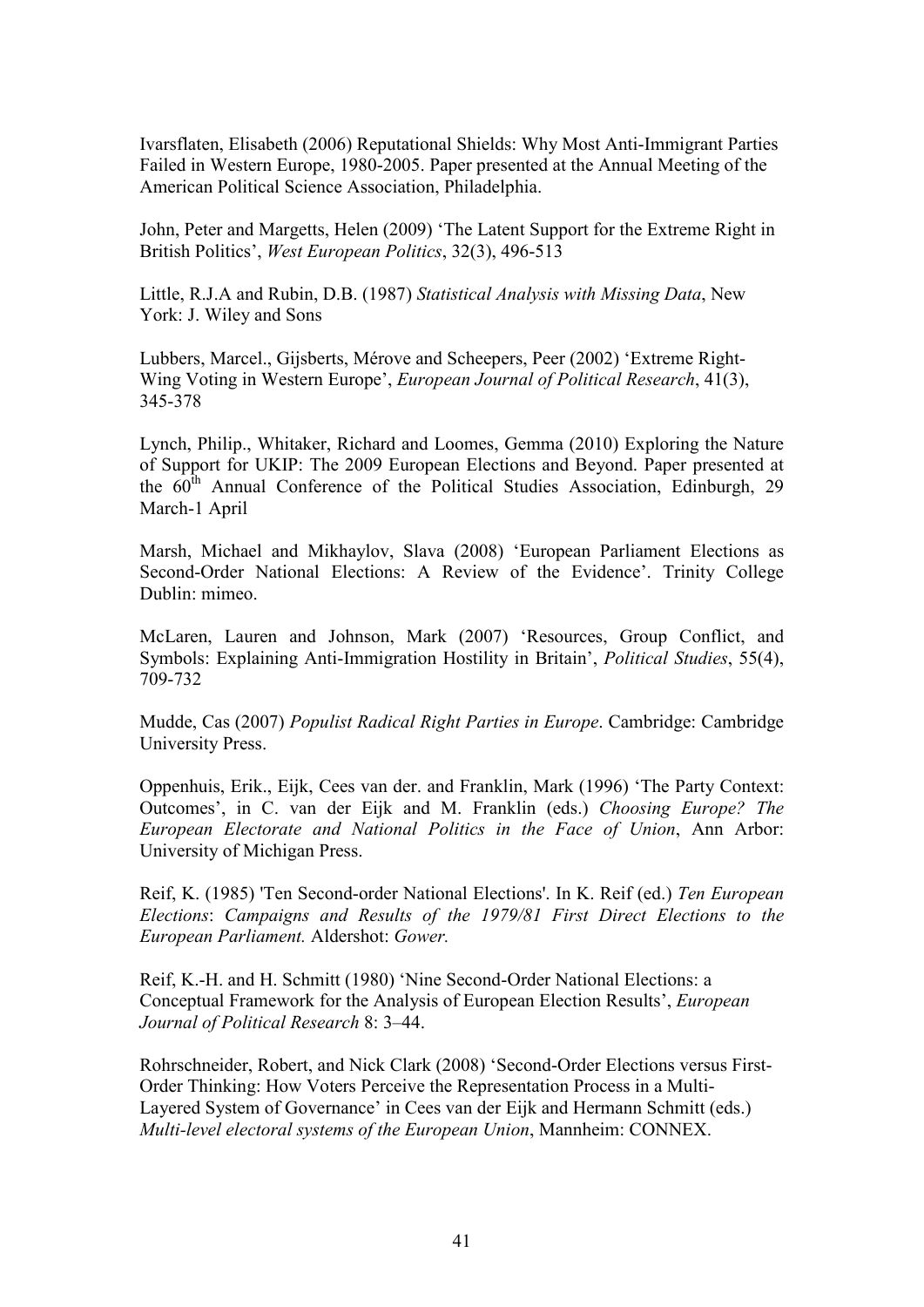Rubin, D.B. (1996) 'Multiple Imputation After 18+ Years', *Journal of the American Statistical Association*, 91(434), 473-489

Rydgren, Jens (2008) 'Immigration Sceptics, Xenophobes or Racists? Radical Right-Wing Voting in Six West European Countries', *European Journal of Political Research*, 47(6), 737-765

Sanders, David., Clarke, Harold D., Steward, Marianne C., and Whitely, Paul (2007) 'Does Mode Matter for Modelling Political Choice? Evidence from the 2005 British Election Study', *Political Analysis*, 15(3), 257-285

Schmitt, Hermann, Alberto Sanz and Daniela Braun (2008) 'The Micro-Foundations of Second-Order Election Theory: Theoretical Reconstructions and Empirical Tests Based Upon the European Election Study 2004'. Paper presented at the Citizen Politics Workshop, University of Manchester 9-11, 2008.

Szczerbiak, Aleks and Taggart, Paul (2000). Opposing Europe: Party systems and opposition in the Union, the Euro and Europeanisation. Sussex European Institute Working Paper 36. Brighton: University of Sussex.

Taggart, Paul and Szczerbiak, Aleks (eds.)(2008) *Opposing Europe: The Comparative Party Politics of Euroscepticism*. Oxford and New York: Oxford University Press.

UKIP (2010) *Empowering the People: UK Independence Party Manifesto 2010*. Devon: UK Independence Party

Van der Brug, Wouter and Van der Eijk, Cees (eds.)(2007) *European Elections and Domestic Politics: Lessons from the Past and Scenarios for the Future*, University of Notre Dame Press.

Van der Eijk, Cees and Franklin, Mark (eds.)(1996) *Choosing Europe? The European Electorate and National Politics in the Face of Union. Ann Arbor: University of* Michigan Press

Verba, Sidney, Burns, N. and Schlozman, K.L. (1997) 'Knowing and Caring about Politics: Gender and Political Engagement', *Journal of Politics*, 59(4): 1051-1072

Voas, David and Ling, Rod (2010) 'Religion in Britain and the United States', in A. Park, J. Curtice, K. Thomson, M. Phillips, E. Clery and S. Butt (eds.) *British Social Attitudes: The 26th Report*, London: Sage.